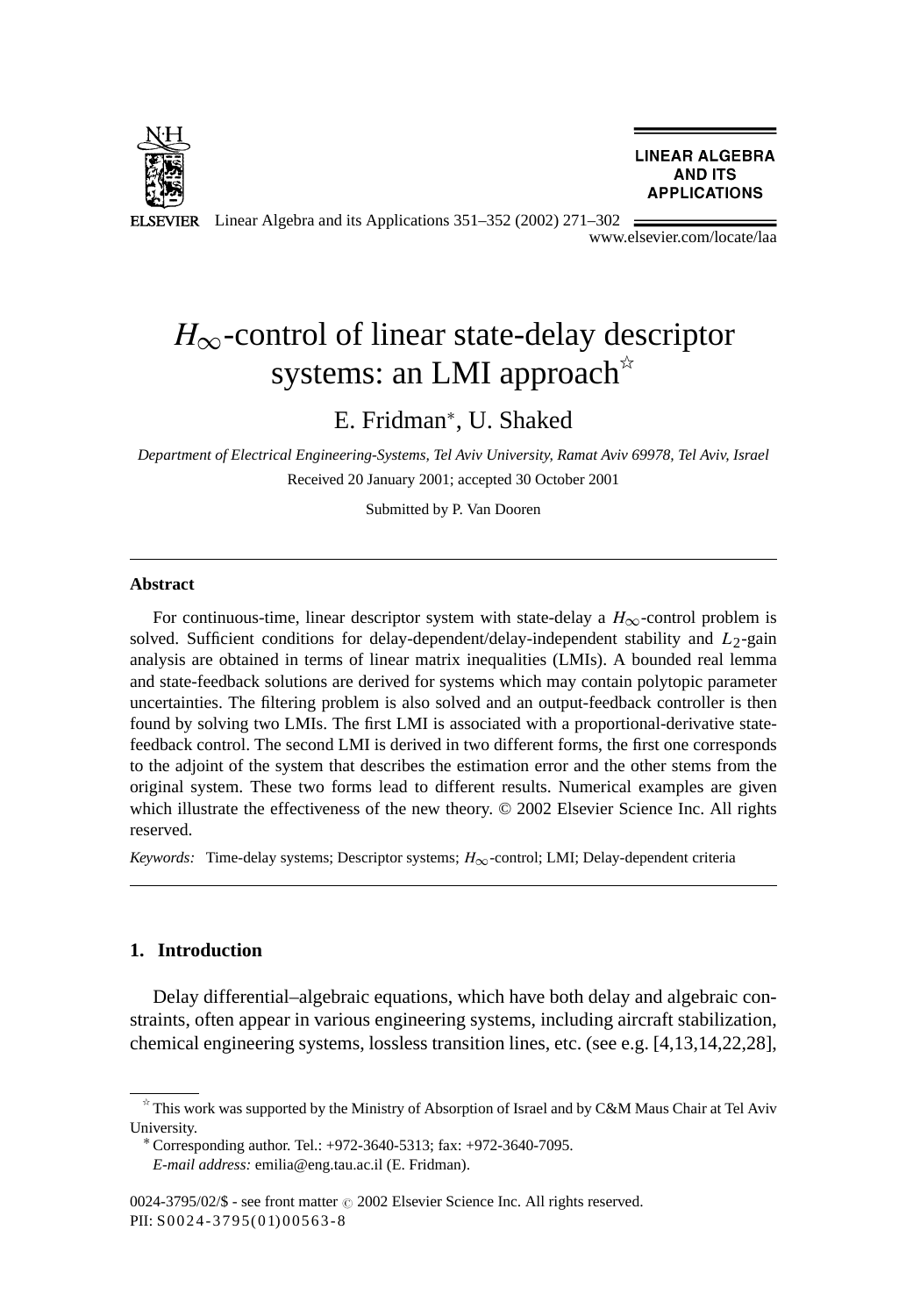and the references therein). Depending on the area of application, these models are called singular or implicit or descriptor systems with delay. As has been pointed out in [6,7], descriptor systems with delay may in fact be systems of advanced type. Descriptor systems may be destabilized by small delay in the feedback [20].

There are only few papers on descriptor systems with delay [6,7,10,15,22,23,28]. A particular case of these systems (the so-called lossless propagation models), described by

$$
\dot{x}_1(t) = Ax_1(t) + Bx_2(t - h), \quad x_2(t) = Cx_1(t) + Dx_2(t - h), \tag{1}
$$

has been treated as a special class of neutral systems either by letting  $x_2(t) = \dot{y}_2(t)$ [23] or by writing the second equation as [15,22]

$$
\frac{d}{dt} [x_2(t) - Cx_1(t) - Dx_2(t - h)] = 0.
$$
\n(2)

The stability of a general neutral type descriptor system with a single delay described by

$$
E\dot{x}(t) + Ax(t) + B\dot{x}(t-h) + Cx(t-h) = 0
$$
\n(3)

with a singular matrix *E* has been studied in [28] by analyzing its characteristic equation

$$
\det[sE + A + (sB + C)\exp(-hs)] = 0
$$

and finding frequency domain conditions which guarantee that all roots of the latter equation have negative real parts bounded away from 0. A Lyapunov-based approach to stability analysis of descriptor system with delay has been introduced in [10], where delay-independent and delay-dependent linear matrix inequalities (LMIs) conditions have been derived. For information on LMI approach to control, see [3].

All the above-mentioned results only analyze the existence and the stability of solutions of descriptor systems with delay. To the best of our knowledge no control problem solution has been derived for this class of systems. For descriptor systems without delay,  $H_{\infty}$ -control problems have been treated in the frequency domain [19,27] and in the time-domain [21,26,29]. In [21,26] an LMI approach has been proposed. For nondescriptor systems with state-delay, LMI delay-dependent and delay-independent  $H_{\infty}$ -controllers were derived in [12,16,24] (see also the references therein). These finite-dimensional LMIs provide sufficient conditions only for infinite-dimensional systems with state-delay. Unlike infinite-dimensional methods (see e.g. [1,11]) they lead to effective numerical algorithms and may be applied for systems with polytopic uncertainties.

In the present paper, we adopt the finite-dimensional LMI approach to  $H_{\infty}$ -control of descriptor system with delay. Our objective is to obtain delay-dependent solutions which are less conservative than the delay-independent ones. We apply the descriptor model transformation that has been introduced recently for delay-dependent stability and  $H_{\infty}$ -control of nondescriptor systems [9,12]. We derive bounded real lemmas (BRLs) and find solutions to the  $H_{\infty}$  filtering, the state-feedback and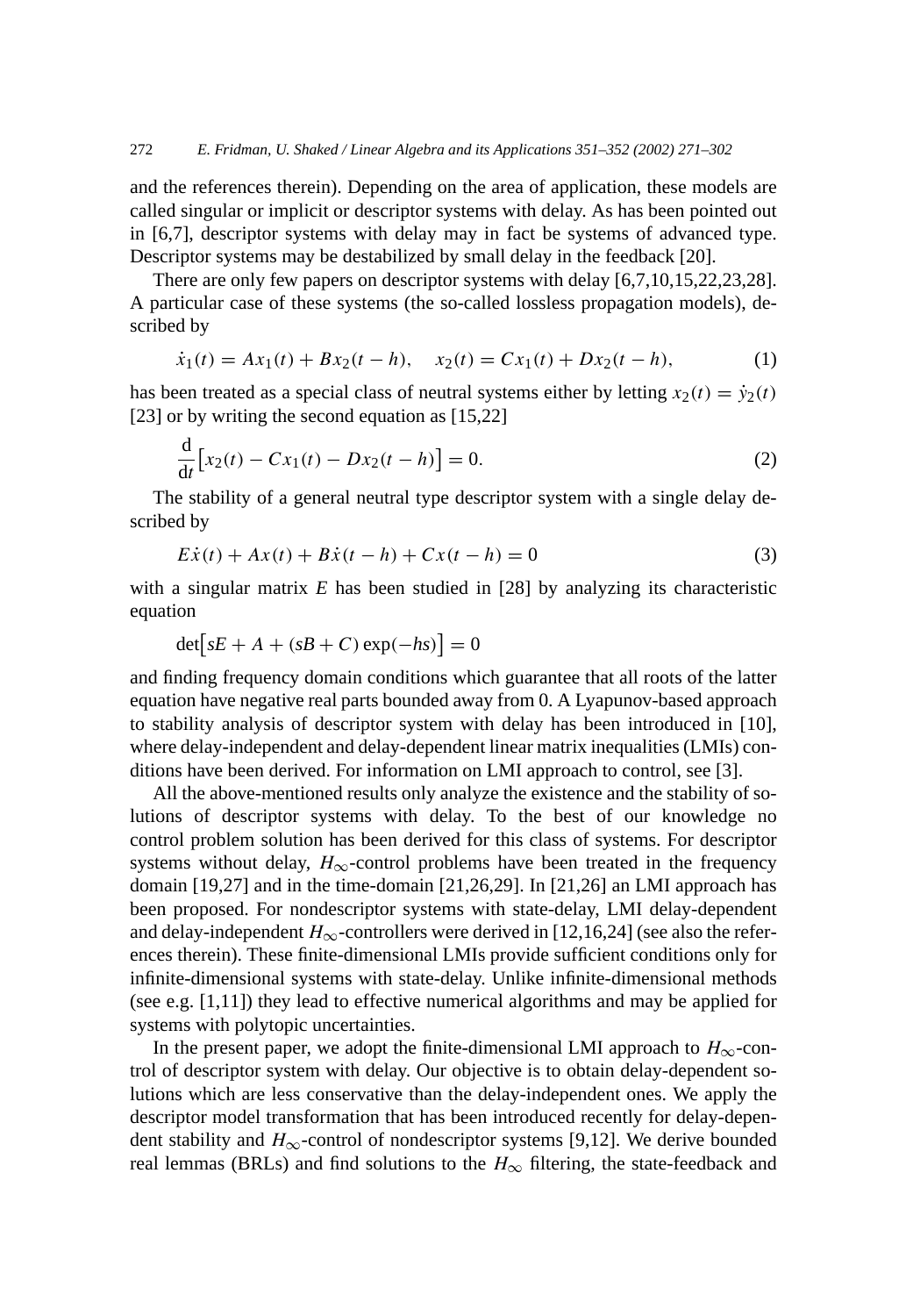the output-feedback  $H_{\infty}$ -control problems. The solutions are delay-dependent with respect to the 'slow' variable and delay-independent with respect to the 'fast' one. The latter guarantees the robustness of the system behavior with respect to the small changes in the delay.

*Notation.* Throughout the paper the superscript 'T' stands for matrix transposition,  $\mathbb{R}^n$  denotes the *n*-dimensional Euclidean space with vector norm  $|\cdot|$ ,  $\mathbb{R}^{n \times m}$  is the set of all  $n \times m$  real matrices, and the notation  $P > 0$  for  $P \in \mathbb{R}^{n \times n}$  means that *P* is symmetric and positive definite. The space of functions in  $\mathbb{R}^q$  that are square integrable over  $[0 \infty)$  is denoted by  $\mathcal{L}_2^q[0,\infty)$  with norm  $\|\cdot\|_{L_2}$ . Let  $C_n[a,b]$  denote the space of continuous functions  $\phi : [a, b] \to \mathbb{R}^n$  with the supremum norm  $|\cdot|$ . We also denote  $x_t(\theta) = x(t + \theta)$  ( $\theta \in [-h, 0]$ ) and  $\mathbf{i} = \sqrt{-1}$ .

## **2. Problem formulation**

Given the following system:

$$
E\dot{x}(t) = \sum_{i=0}^{2} A_i x(t - h_i) + B_1 w(t) + B_2 u(t), \quad x(t) = 0, \ \forall t \leq 0,
$$
 (4)

$$
\bar{y}(t) = \bar{C}_2 x(t) + D_{21} w(t),
$$
\n(5a)

$$
z(t) = \text{col}\{\bar{C}_1 x(t); D_{12} u(t)\},\tag{5b}
$$

where  $x(t) = \text{col}\{x_1(t), x_2(t)\}\$ ,  $x_1(t) \in \mathbb{R}^{n_1}$ ,  $x_2(t) \in \mathbb{R}^{n_2}$  is the system state vector,  $u(t) \in \mathbb{R}^l$  is the control input,  $w(t) \in \mathcal{L}_2^q[0,\infty]$  is the exogenous disturbance signal,  $\bar{y}(T) \in \mathbb{R}^r$  is the measurement vector and  $z(t) \in \mathbb{R}^p$  is the state combination (objective function signal) to be attenuated. The time delays  $h_0 = 0$ ,  $h_i > 0$ ,  $i = 1, 2$ , are assumed to be known. We took for simplicity two delays, but all the results are easily generalized for the case of any finite number of delays  $h_1, \ldots, h_m$ . The singular matrix  $E$  and the matrices  $A_i$ ,  $B_i$  are constant matrices of appropriate dimensions. Denote  $n \triangleq n_1 + n_2$ .

Following [21,26], we assume for simplicity that

$$
E = \begin{bmatrix} I_{n_1} & 0 \\ 0 & 0 \end{bmatrix} . \tag{6}
$$

Every descriptor system can be represented in a form satisfying this assumption. Note that in [21] there is  $\Sigma = \Sigma^T > 0$  instead of  $I_{n_1}$ , but from such a system, the system with *E* of (6) follows immediately. The matrices in (4), (5a) and (5b) have the following structure:

$$
A_{i} = \begin{bmatrix} A_{i1} & A_{i2} \\ A_{i3} & A_{i4} \end{bmatrix}, \quad i = 0, 1, 2,
$$
  
\n
$$
B_{i} = \begin{bmatrix} B_{i1} \\ B_{i2} \end{bmatrix}, \quad \bar{C}_{i} = \begin{bmatrix} \bar{C}_{i1} & \bar{C}_{i2} \end{bmatrix}, \quad i = 1, 2.
$$
 (7)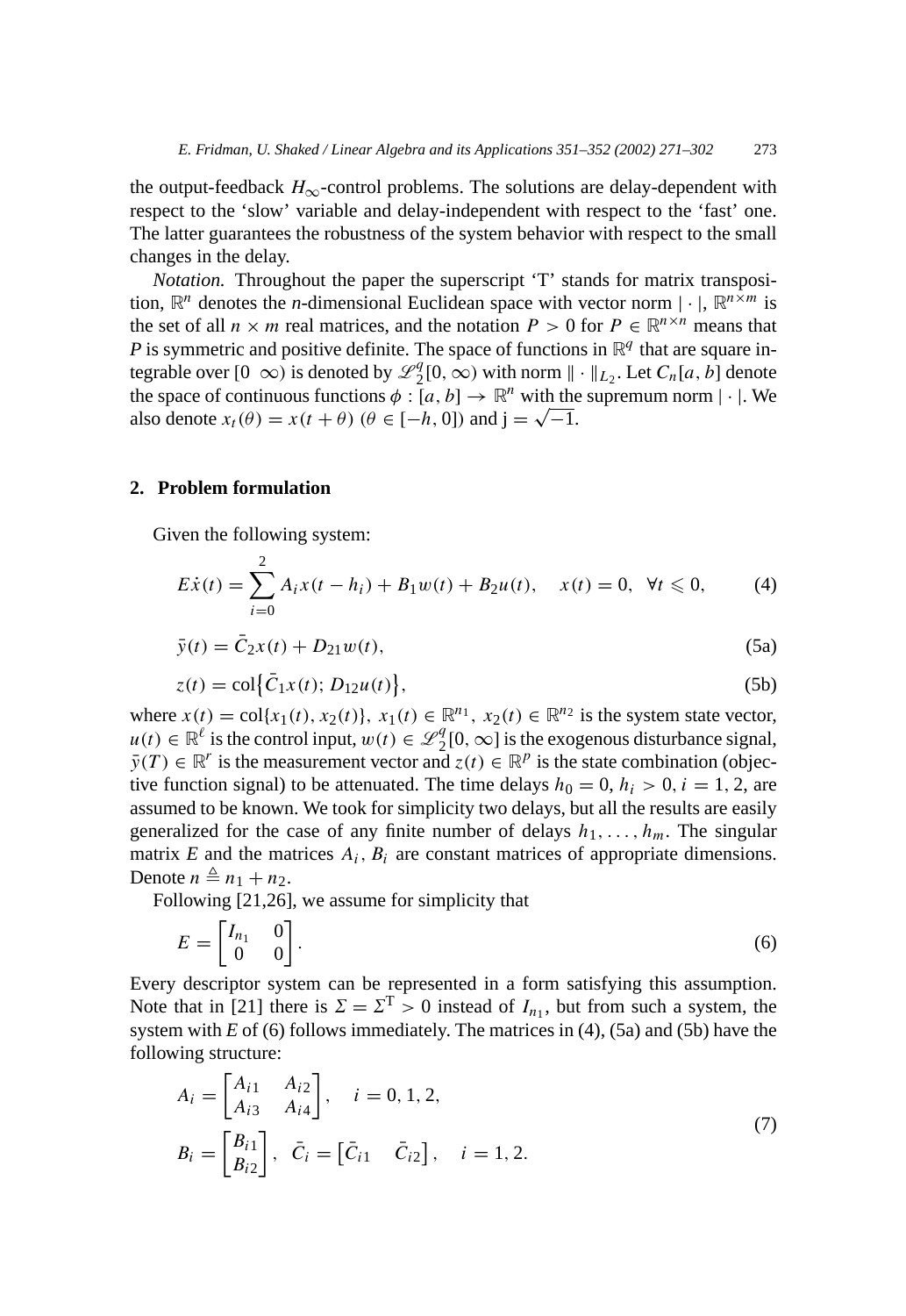A descriptor system without delay

$$
E\dot{x}(t) = A_0 x(t) + B_1 w(t)
$$
\n(8)

is *regular* if the characteristic polynomial  $\det(sE - A_0)$  does not vanish identically in  $s \in C$ . It is well known that descriptor system may have impulsive solutions. The existence of the latter solutions is usually studied in terms of the Weierstrass canonical form and the *index* of the system which are defined as follows [5,8,20]: there exist nonsingular matrices  $P, Q \in \mathbb{R}^{n \times n}$  such that

$$
QEP = \begin{bmatrix} I_{n_1} & 0 \\ 0 & N \end{bmatrix}, \quad QA_0P = \begin{bmatrix} J & 0 \\ 0 & I_{n_2} \end{bmatrix}, \tag{9}
$$

where  $N \in \mathbb{R}^{n_2 \times n_2}$  and  $J \in \mathbb{R}^{n_1 \times n_1}$  are in Jordan form. The matrix N is nilpotent of index *ν*, i.e.  $N^{\nu} = 0$ ,  $N^{\nu-1} \neq 0$ . The index of (8) is the index of nilpotence *ν* of *N*. The index of the system with delay

$$
E\dot{x}(t) = \sum_{i=0}^{2} A_i x(t - h_i) + B_1 w(t)
$$
\n(10)

is defined in [10] to be equal to the index of (8). The descriptor system (10) admits impulsive solutions iff  $\nu > 1$  [10].

We do not require  $A_{04}$  in (4) to be nonsingular. If  $A_{04}$  is singular, then (8) has index greater than 1 (see e.g. [5,8]). Hence, the index of the open loop system (4) with delay is higher than one. Such a system may have an impulsive solution. The nonsingularity of  $A_{04}$  guarantees the existence and the uniqueness of solution to (4) with  $u = 0$  (see Proposition 3.1).

The following class of neutral descriptor systems

$$
\begin{bmatrix} \dot{x}_1(t) - \sum_{i=1}^2 F_i \dot{x}_1(t - h_i) \\ 0 \end{bmatrix} = \sum_{i=0}^2 A_i x(t - h_i) + B_1 w(t) + B_2 u(t), \quad (11)
$$

can be reduced to the form of (4) and (6). This follows from the fact that the augmented system

$$
\dot{x}_1(t) = y,
$$
\n
$$
\begin{bmatrix}\ny(t) - \sum_{i=1}^{2} F_i y(t - h_i) \\
0\n\end{bmatrix} = \sum_{i=0}^{2} A_i x(t - h_i) + B_1 w(t) + B_2 u(t),
$$
\n(12)

is a particular case of (4) and (6).

For a prescribed scalar  $\gamma > 0$ , we define the performance index

$$
J(w) = \int_0^\infty (z^{\mathrm{T}} z - \gamma^2 w^{\mathrm{T}} w) \, \mathrm{d}\tau. \tag{13}
$$

The problem is to find a controller such that the resulting closed loop system has index at most one is internally stable (i.e. asymptotically stable for  $w = 0$ ) and  $J(w)$  < 0 for all disturbances  $w(t) \in \mathcal{L}_2^q[0, \infty]$ .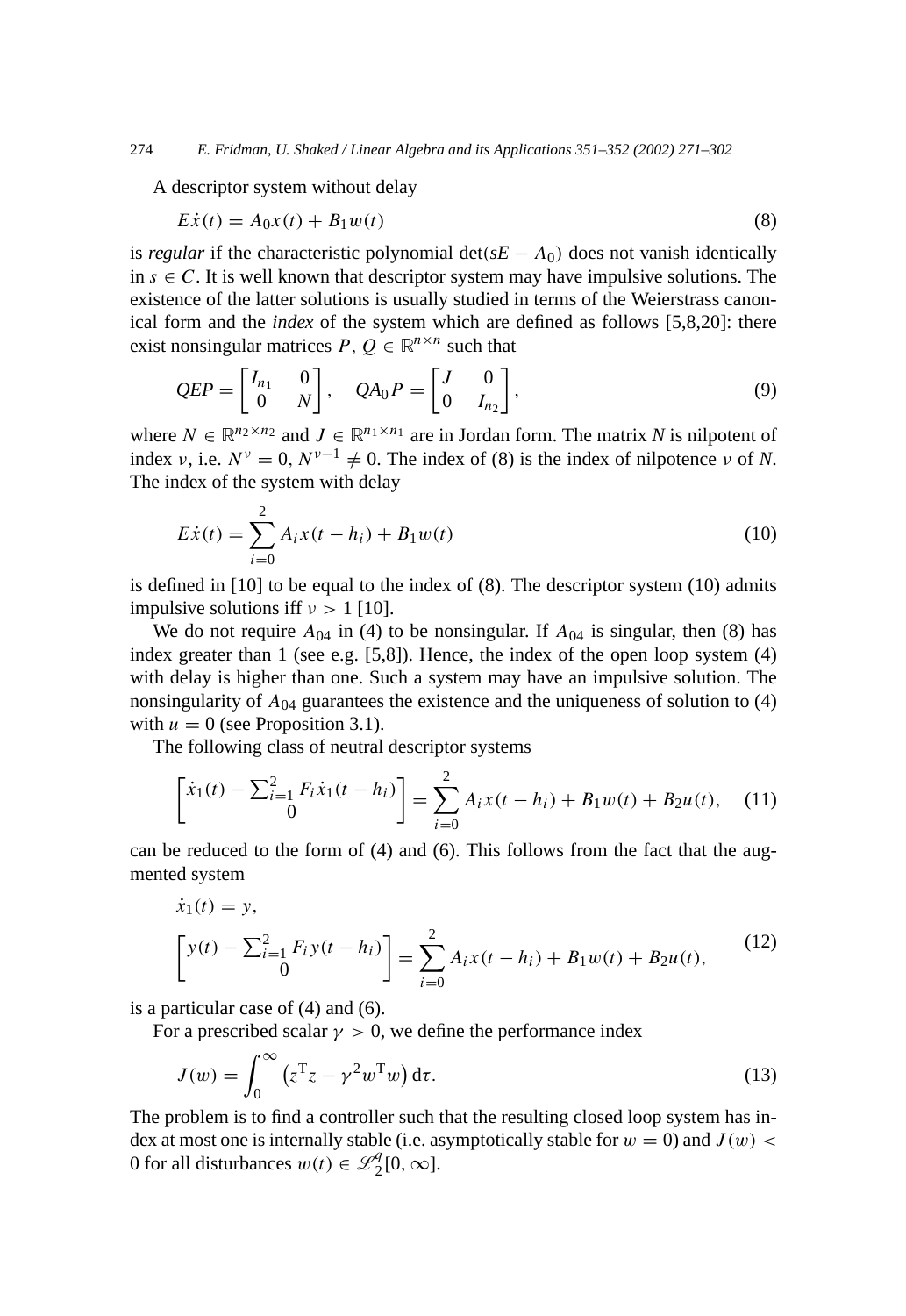## **3. Stability and** *L***2-gain analysis of a descriptor system with delay**

BRLs will be obtained for systems with discrete and distributed delays. Given the following system:

$$
E\dot{x}(t) = \sum_{i=0}^{2} A_i x(t - h_i) + \int_{-d}^{0} A_d(s)x(t + s) \, ds + B_1 w(t), \tag{14a}
$$

$$
x(t) = 0 \quad \forall t \leq 0,\tag{14b}
$$

$$
z(t) = \text{col}\big\{C_0x(t), C_1x(t - h_1), C_2x(t - h_2)\big\},\tag{15}
$$

where *E* is defined in (6),  $x(t) = \text{col}\{x_1(t), x_2(t)\}, x_1(t) \in \mathbb{R}^{n_1}, x_2(t) \in \mathbb{R}^{n_2}$ , is the system state vector,  $w(t) \in \mathcal{L}_2^q[0,\infty]$  is the exogenous disturbance signal and  $z(t) \in$  $\mathbb{R}^p$  is objective function signal,  $A_d(s)$  is a piecewise-continuous and uniformly bounded  $(n_1 + n_2) \times (n_1 + n_2)$ -matrix-function. We assume that the matrices in (14a) and (14b) have the structure of (7) and

$$
C_i = [C_{i1} \quad C_{i2}], \quad i = 0, 1, 2, \quad A_d = \begin{bmatrix} A_{d1} & A_{d2} \\ A_{d3} & A_{d4} \end{bmatrix}.
$$

Denote  $h = \max\{h_1, h_2, d\}$ . By *solution* of (14a) and (14b) on the segment [0,  $t_1$ ]  $(t_1 > 0)$  we understand a pair of functions  $\{x_1(t), x_2(t)\}$ , such that  $x_1$  is absolutely continuous and  $x_2$  is integrable on [0,  $t_1$ ], these functions satisfy system (14a) almost for all  $t \in [0, t_1]$  and the initial conditions (14b).

**Proposition 3.1.** *Assume that*  $A_{04}$  *is nonsingular. For*  $w(t) \in \mathcal{L}_2^q[0,\infty)$  *the solution to* (14a) *and* (14b) *exists and is unique on* [0,  $t_1$ ] *for all*  $t_1 > 0$ *.* 

**Proof.** By denoting  $\dot{y}_2 = x_2$  we obtain from (14a) a neutral type system with the zero initial conditions  $x_1(t) = 0$ ,  $\dot{y}_2(t) = 0$   $\forall t \leq 0$ . Hence,  $y_2(t) = c \forall t \leq 0$ ,  $c \in \mathbb{R}^{n_2}$ . This initial value problem for neutral system has a piecewise absolutely continuous solution  $x_1(t)$ ,  $y_2(t)$  on [0,  $t_1$ ] such that  $x_1(t)$  is absolutely continuous on [0,  $t_1$ ] (see [17, p. 143]). Therefore,  $x_2(t)$  is integrable and solution of (14a) and (14b) exists.

To prove the uniqueness we assume that there are two solutions of (14a) and (14b). Then their difference satisfies the homogeneous equations (14a) and (14b) with  $w = 0$ , which has a unique solution  $x \equiv 0$  [10]. Hence, solution of (14a) and  $(14b)$  is unique.  $\Box$ 

#### *3.1. Stability of the difference operator and of the descriptor system*

We assume:

**A1.** The matrix  $A_{04}$  is nonsingular and the difference operator  $\mathcal{D}: C_{n2}[-h, 0] \rightarrow$  $\mathbb{R}^n$  given by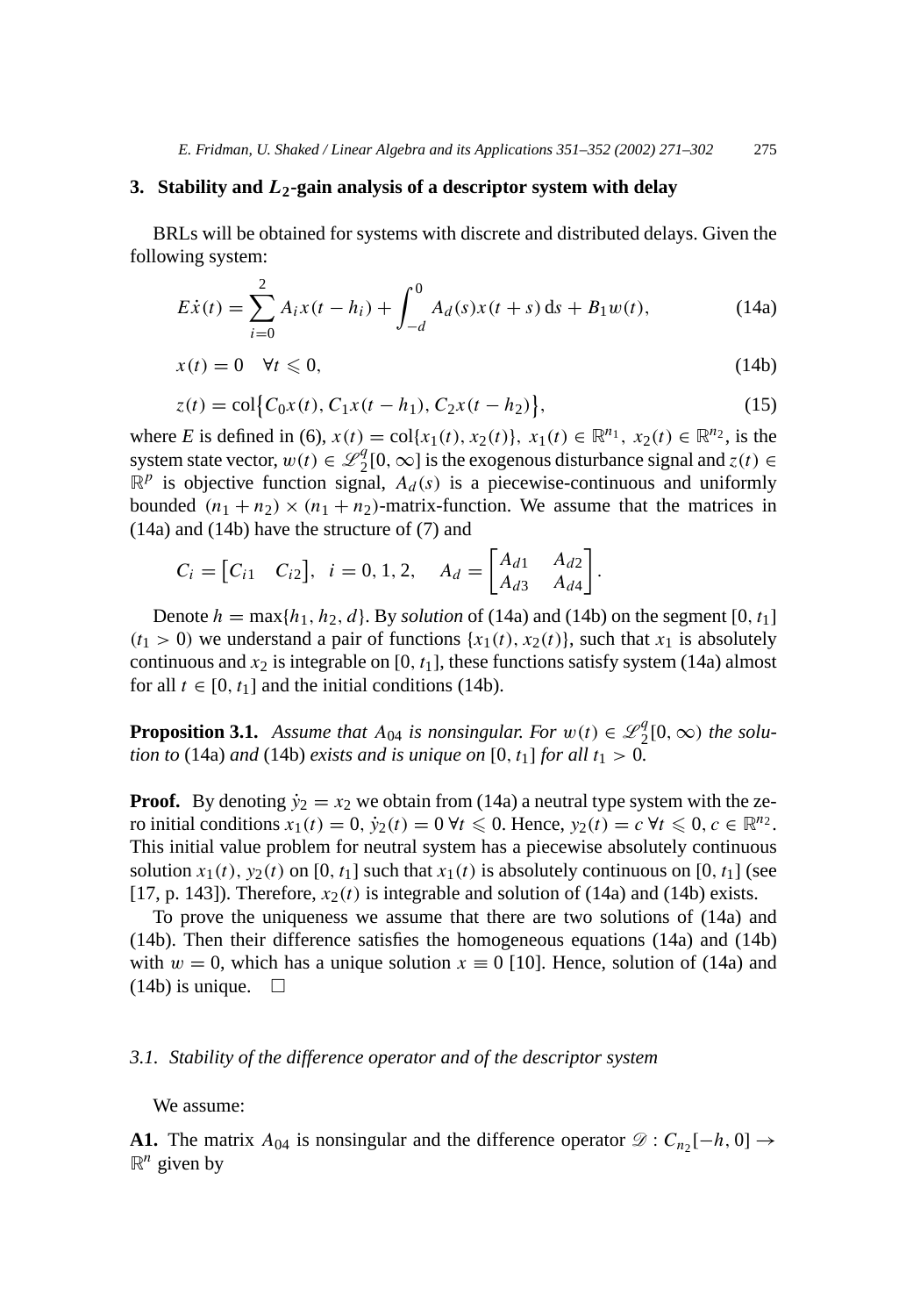276 *E. Fridman, U. Shaked / Linear Algebra and its Applications 351–352 (2002) 271–302*

$$
\mathcal{D}(x_{2t}) = x_2(t) + \sum_{i=1}^2 A_{04}^{-1} A_{i4} x_2(t - h_i) + \int_{-d}^0 A_{04}^{-1} A_{d4}(s) x_2(t + s) \, \mathrm{d}s
$$

is stable for all delays  $h_1$  and  $h_2$  (i.e. equation  $\mathscr{D}x_{2t} = 0$  is asymptotically stable for all  $h_1$  and  $h_2$ ).

A sufficient condition for **A1** is the following inequality:

$$
\sum_{i=1}^{2} |A_{04}^{-1}A_{i4}| + \int_{-d}^{0} |A_{04}^{-1}A_{d4}(s)| ds < 1,
$$

where  $|\cdot|$  is any matrix norm.

In the case of single delay (e.g.  $h_1$ ) in the fast variable  $x_2$  we assume instead of **A1** the following:

**A1'**. All the eigenvalues of  $A_{04}^{-1}A_{14}$  are inside of the unit circle.

In the case of multiple discrete delays in  $\mathcal{D}$ , where  $A_{d4} = 0$ , **A1** is equivalent to the following one (see [14, Theorem 6.1, p. 286]):

**A1<sup>***n***</sup>. If**  $\sigma(B)$  **is the spectral radius of matrix** *B***, then**  $\sigma_0 < 1$ **, where** 

$$
\sigma_0 \triangleq \sup \left\{ \sigma \left( \sum_{k=1}^2 A_{04}^{-1} A_{i4} e^{i\theta_k} \right) : \theta_k \in [0, 2\pi], \ k = 1, 2 \right\}.
$$
 (16)

Evidently  $\mathbf{A1}'$  is equivalent to  $\mathbf{A1}''$  in the case of single delay  $h_1$ . A sufficient LMI condition for  $A1''$  is given by the following:

**Lemma 3.2** [10]. *If there exist*  $n_2 \times n_2$ -matrices  $P_f$ ,  $U_{1f}$ ,  $U_{2f}$  *that satisfy the following LMI*:

$$
\begin{bmatrix}\nP_f^{\mathrm{T}}A_{04} + A_{04}^{\mathrm{T}}P_f + \sum_{i=1}^2 U_{if} & P_f^{\mathrm{T}}A_{14} & P_f^{\mathrm{T}}A_{24} \\
* & -U_{1f} & 0 \\
* & * & -U_{2f}\n\end{bmatrix} < 0,\tag{17}
$$

*then A*<sup>04</sup> *is nonsingular and*

 $(i)$   $A1''$  *holds*;

(ii) *the difference operator*

$$
\mathscr{D}(x_{2t}) = x_2(t) + \sum_{i=1}^{2} A_{04}^{-1} A_{i4} x_2(t - h_i)
$$

*is stable for all*  $h_1$ ,  $h_2$ ;

(iii) *under additional assumption that*  $P_f > 0$  *the "fast system"* 

$$
\dot{x}_2(t) = A_{04}x_2(t) + \sum_{i=1}^{2} A_{i4}x_2(t - h_i)
$$
\n(18)

*is asymptotically stable for all h*1*, h*2*.*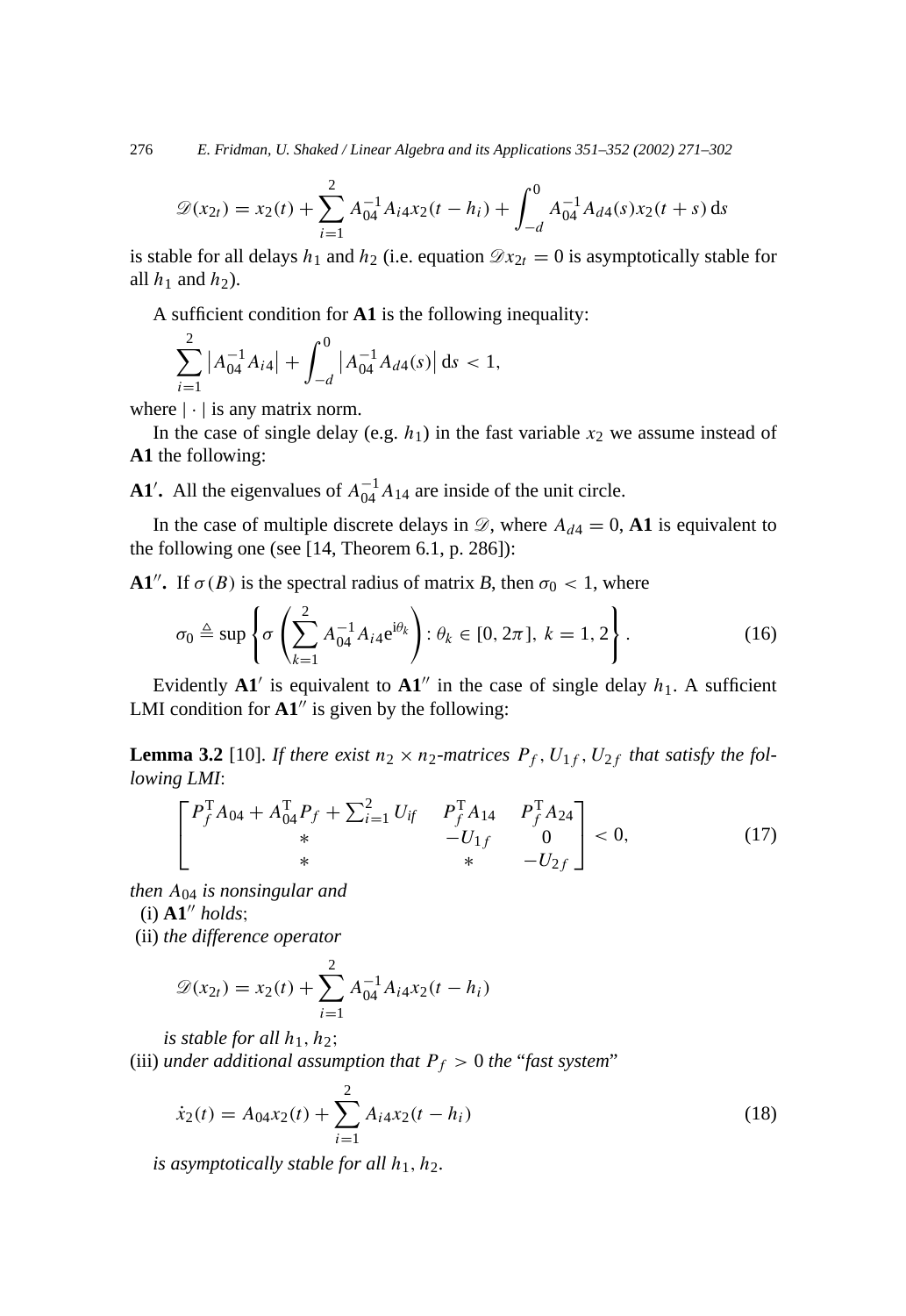The following result on stability of  $(14a)$  and  $(14b)$  with  $w = 0$  has been obtained recently [10].

**Lemma 3.3.** *Under* **A1** *if there exist positive numbers α, β, γ and a continuous functional*  $V: C_n[-h, 0] \rightarrow \mathbb{R}$  *such that* 

$$
\beta |\phi_1(0)|^2 \leqslant V(\phi) \leqslant \gamma |\phi|^2,\tag{19a}
$$

$$
\dot{V}(\phi) \leqslant -\alpha |\phi(0)|^2,\tag{19b}
$$

*and the function*  $\bar{V}(t) = V(x_t)$  *is absolutely continuous for*  $x_t$  *satisfying* (14a) *and* (14b) *with*  $w = 0$ , *then* (14a), (14b) *with*  $w = 0$  *is asymptotically stable.* 

#### *3.2. Delay-independent BRL (with respect to discrete delays)*

Descriptor type Lyapunov–Krasovskii functional for system (14a), (14b) has the following form:

$$
V(x_t) = x^{T}(t)EPx(t) + V_1 + V_2,
$$
\n(20)

where

$$
P = \begin{bmatrix} P_1 & 0 \\ P_2 & P_3 \end{bmatrix}, \quad P_1 = P_1^T > 0,
$$
\n(21)

$$
V_1 = \sum_{i=1}^{2} \int_{t-h_i}^{t} x^{\mathrm{T}}(s) U_i x(s) \, \mathrm{d}s, \quad U_i > 0,\tag{22}
$$

and

$$
V_2 = \int_{-d}^{0} \int_{t+\theta}^{t} x^{\mathrm{T}}(s) A_d^{\mathrm{T}}(\theta) R A_d(\theta) x(s) \, \mathrm{d} s \, \mathrm{d}\theta, \quad R > 0. \tag{23}
$$

The first term of  $(20)$  corresponds to the descriptor system,  $V_1$  corresponds to the delay-independent stability with respect to the discrete delays and  $V_2$ —to delaydependent stability with respect to the distributed delays [18]. The functional (20) is *degenerated* (i.e. nonpositive-definite) as it is usual for descriptor systems.

We obtain analogously to [10] the following:

**Theorem 3.4.** *Under* **A1** (14a) *and* (14b), (15) *is internally asymptotically stable and for a prechosen*  $\gamma > 0$  *J*(*w*) < 0 *for all nonzero*  $w(t) \in \mathscr{L}_2^q[0, \infty]$  *and for all*  $h_1 \geq 0, h_2 \geq 0$  *if there exist*  $n \times n$ *-matrix*  $P$  *of* (21) *with*  $n_1 \times n_1$ *-matrix*  $P_1$  *and*  $n_2 \times n_2$ -matrix  $P_3$  *and*  $n \times n$  *matrices*  $U_i = U_i^T$ ,  $i = 1, 2, R = R^T$  *that satisfy the following LMI*: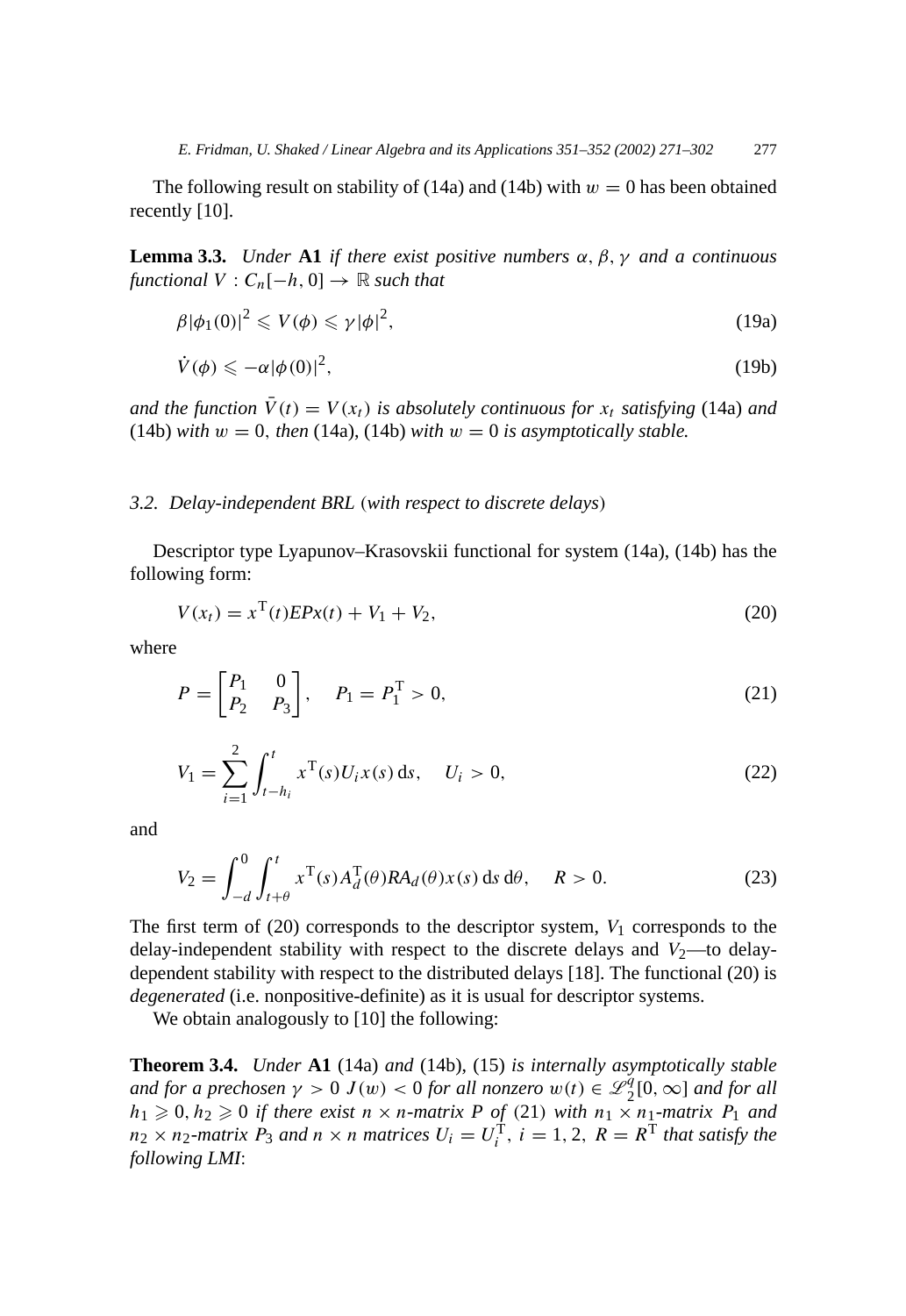$$
\begin{bmatrix}\nP^{\mathrm{T}}A_0 + A_0^{\mathrm{T}}P + \sum_{i=1}^2 U_i + \int_{-d}^0 A_d^{\mathrm{T}}(s)RA_d(s) \, \mathrm{d}s & P^{\mathrm{T}}B_1 & P^{\mathrm{T}}A_1 & P^{\mathrm{T}}A_2 & \mathrm{d}P^{\mathrm{T}} \\
* & * & -\gamma^2 I_q & 0 & 0 & 0 \\
* & * & * & -U_1 & 0 & 0 \\
* & * & * & * & -U_2 & 0 \\
* & * & * & * & -\mathrm{d}R\n\end{bmatrix} < 0.
$$
\n(24)

**Remark 1.** From Theorem 3.4 it follows that the system

$$
E\dot{x}(t) = A_0x(t) + A_1x(t - h)
$$
\n(25)

is asymptotically stable for all  $h \geq 0$  if the following LMI is feasible:

$$
\begin{bmatrix} P^{\mathrm{T}} A_0 + A_0^{\mathrm{T}} P & P^{\mathrm{T}} A_1 \\ A_1^{\mathrm{T}} P & 0 \end{bmatrix} + \begin{bmatrix} U_1 & 0 \\ 0 & -U_1 \end{bmatrix} < 0.
$$
 (26)

Multiplying (26) by  $\Omega$  from the left and by  $\Omega^*$  from the right, where

$$
\Omega = \begin{bmatrix} A_1^{\mathrm{T}}(-\mathrm{j}\omega E - A_0^{\mathrm{T}})^{-1} & I \end{bmatrix}, \quad \Omega^* = \begin{bmatrix} (\mathrm{j}\omega E - A_0)^{-1}A_1 \\ I \end{bmatrix}, \quad \omega \in \mathbb{R},
$$

the following frequency domain inequality is readily obtained

 $\Omega$  diag $\left\{U_1, -U_1\right\}\Omega^* < 0$ 

or

$$
A_1^{\rm T}(-j\omega E - A_0^{\rm T})^{-1}U_1(j\omega E - A_0)^{-1}A_1 < U_1. \tag{27}
$$

Therefore, if LMI (24) is feasible (and thus, (26) is feasible), then for all  $\omega \in \mathbb{R}$ the frequency domain inequality (27) holds. Hence the  $H_{\infty}$ -norm of  $U_1^{1/2}$  (j $\omega E$  –  $A_0$ <sup>−1</sup> $A_1U_1^{-1/2}$  is less than 1. This is a counterpart of the Kalman–Yakubovich– Popov lemma for descriptor systems.

### *3.3. Delay-dependent BRL*

We are looking for delay-dependent conditions with respect to slow variable  $x_1$ . With respect to discrete delays in the fast variables the results will be delay-independent. The latter guarantees robust stability with respect to small changes of delay [10]. Following [9,10] we represent (14a) and (14b) in the equivalent form:

$$
\dot{x}_1(t) = y(t),
$$
\n
$$
\begin{bmatrix} y(t) \\ 0 \end{bmatrix} = \begin{bmatrix} \sum_{i=0}^{2} A_{i1} & A_{02} \\ \sum_{i=0}^{2} A_{i3} & A_{04} \end{bmatrix} x(t) + \sum_{i=1}^{2} \begin{bmatrix} A_{i2} \\ A_{i4} \end{bmatrix} x_2(t - h_i)
$$
\n
$$
- \sum_{i=1}^{2} \begin{bmatrix} A_{i1} \\ A_{i3} \end{bmatrix} \int_{-h_i}^{0} y(t + s) ds + \int_{-d}^{0} A_d(s) x(t + s) ds + B_1 w(t).
$$
\n(28)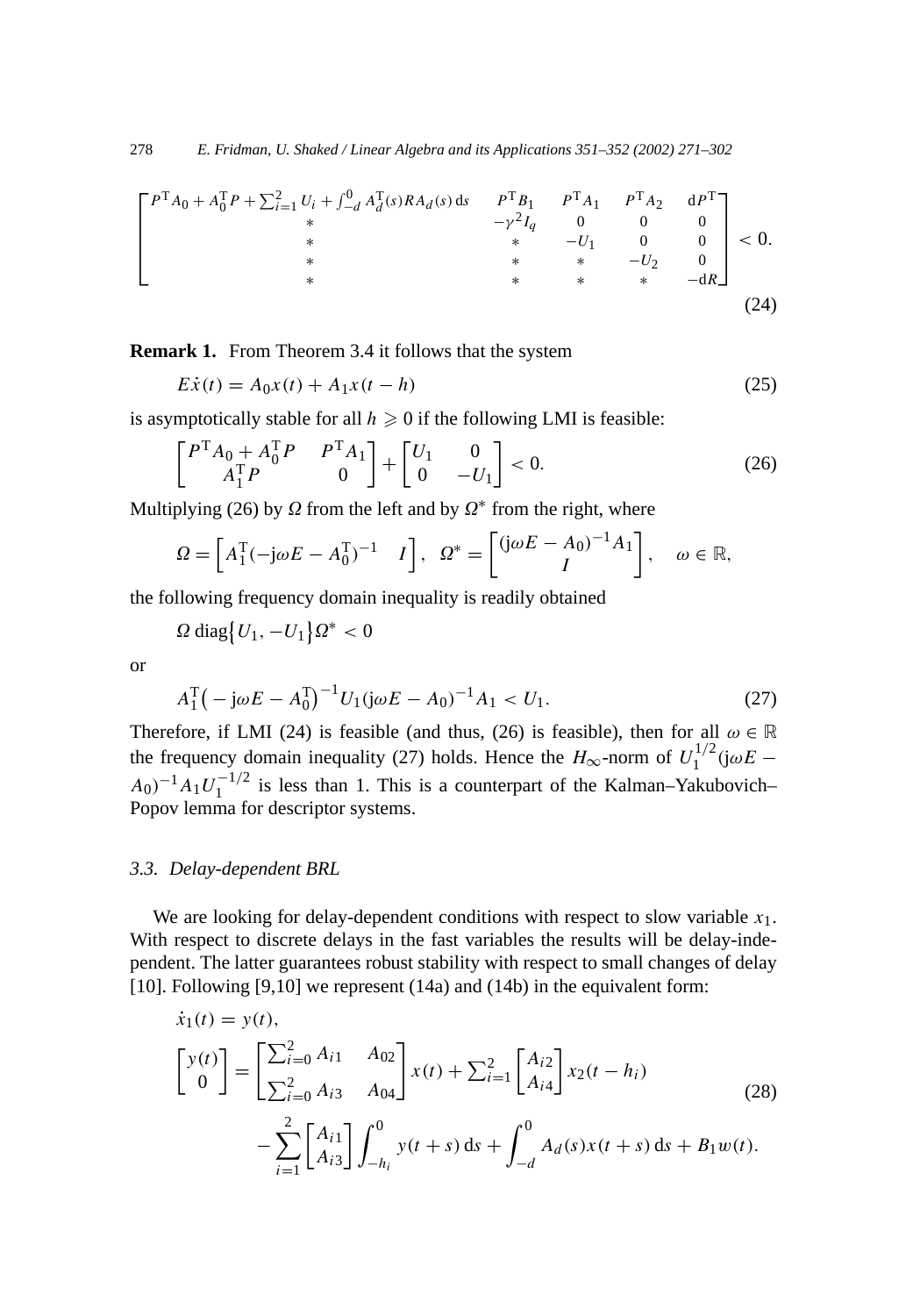The latter system can be represented in the form:

$$
\bar{E}\dot{\bar{x}}(t) = \sum_{i=0}^{2} \bar{A}_{i}\bar{x}(t - h_{i}) + \sum_{i=1}^{2} h_{i}H_{i} \int_{-h_{i}}^{0} y(t + s) ds \n+ \int_{-d}^{0} \bar{A}_{d}(s)\bar{x}(t + s) ds + \bar{B}_{1}w(t),
$$
\n(29)

where

$$
\bar{x} = \begin{bmatrix} x_1 \\ y \\ x_2 \end{bmatrix}, \quad \bar{E} = \begin{bmatrix} I_{n_1} & 0 & 0 \\ 0 & 0_{n_1 \times n_1} & 0 \\ 0 & 0 & 0_{n_2 \times n_2} \end{bmatrix},
$$
\n
$$
\bar{A}_0 = \begin{bmatrix} 0 & I & 0 \\ \sum_{i=0}^{2} A_{i1} & -I_{n_1} & A_{02} \\ \sum_{i=0}^{2} A_{i3} & 0 & A_{04} \end{bmatrix}, \quad \bar{A}_i = \begin{bmatrix} 0 & 0 & 0 \\ 0 & 0 & A_{i2} \\ 0 & 0 & A_{i4} \end{bmatrix}, \quad i = 1, 2, (30)
$$
\n
$$
H_i = \begin{bmatrix} 0 \\ A_{i1} \\ A_{i3} \end{bmatrix}, \quad \bar{A}_d = \begin{bmatrix} 0 & 0 & 0 \\ A_{d1} & 0 & A_{d2} \\ A_{d3} & 0 & A_{d4} \end{bmatrix}, \quad \bar{B}_1 = \begin{bmatrix} 0 \\ B_1 \end{bmatrix}.
$$

A Lyapunov–Krasovskii functional for system (28) has the form:

$$
V(t) = \bar{x}^{T}(t)\bar{E}P\bar{x}(t) + \sum_{i=1}^{2} \int_{t-h_{i}}^{t} x_{1}^{T}(\tau)S_{i}x_{1}(\tau) d\tau
$$
  
+ 
$$
\sum_{i=1}^{2} \int_{t-h_{i}}^{t} x_{2}^{T}(\tau)U_{i}x_{2}(\tau) d\tau
$$
  
+ 
$$
\sum_{i=1}^{2} \int_{-h_{i}}^{0} \int_{t+\theta}^{t} y^{T}(s) \Big[A_{i1}^{T} A_{i3}^{T}\Big] R_{i3} \left[A_{i1}^{T}\right] y(s) ds d\theta
$$
  
+ 
$$
\int_{-d}^{0} \int_{t+\theta}^{t} \bar{x}^{T}(s) \bar{A}_{d}^{T} R_{d} \bar{A}_{d} \bar{x}(s) ds d\theta,
$$
 (31)

where *P* has the structure of (21) with  $P_1 \in \mathbb{R}^{n_1 \times n_1}$ ,  $P_3 \in \mathbb{R}^{n \times n}$  and

$$
0 < S_i \in \mathbb{R}^{n_1 \times n_1}, \quad 0 < U_i \in \mathbb{R}^{n_2 \times n_2},
$$
\n
$$
0 < R_{i3} \in \mathbb{R}^{n \times n}, \quad R_d \in \mathbb{R}^{(n_1 + n) \times (n_1 + n)}.
$$

The first term of (31) corresponds to the descriptor system, the second and the fourth terms—to the delay-dependent conditions with respect to  $x_1$  and the third—to the delay-independent conditions with respect to  $x_2$ , the fifth term corresponds to delaydependent with respect to distributed delay.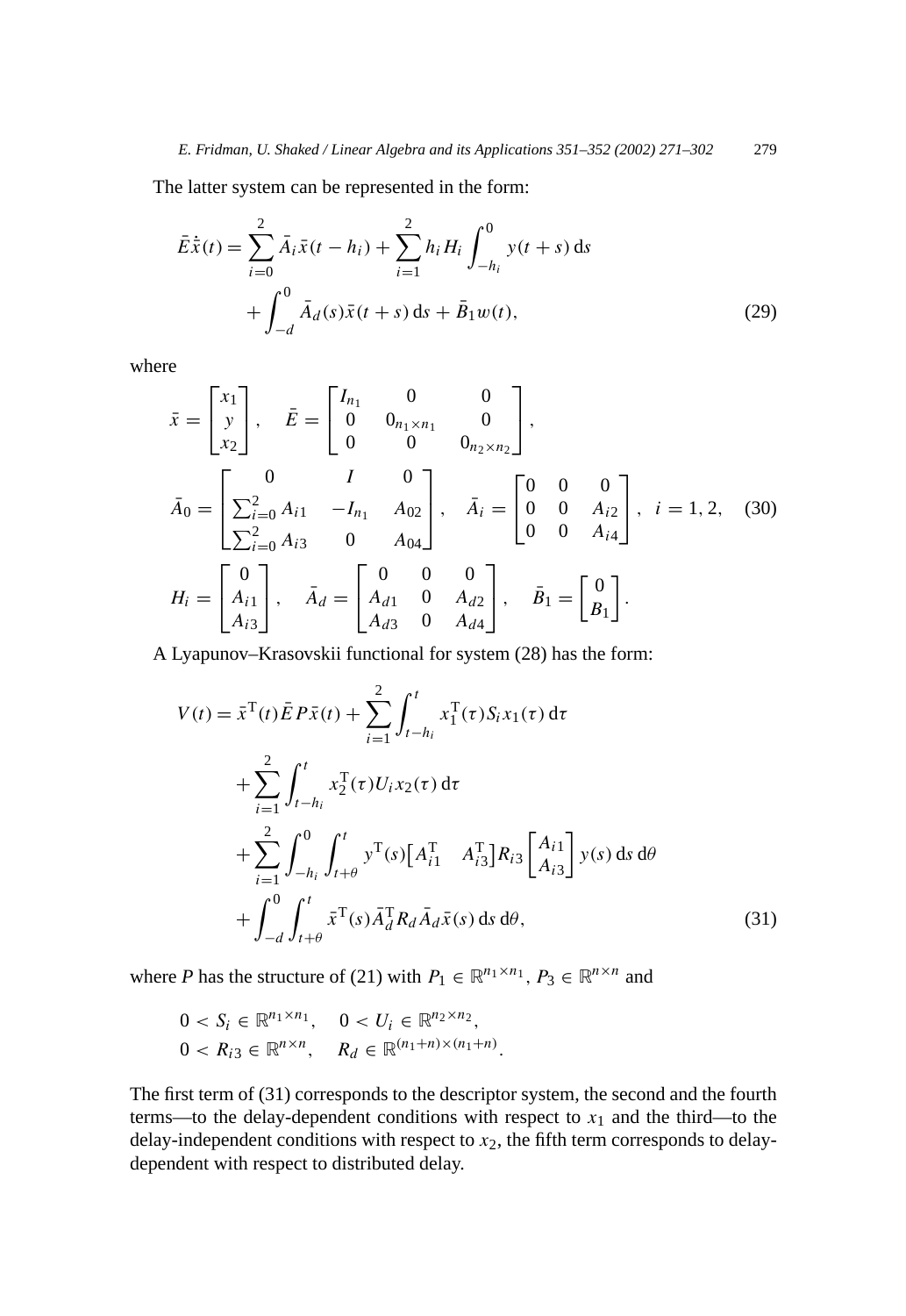280 *E. Fridman, U. Shaked / Linear Algebra and its Applications 351–352 (2002) 271–302*

We obtain the following:

**Theorem 3.5.** *Under* **A1** *the system of* (14a), (14b) *and (*15*) is internally asymptotically stable and for a prechosen*  $\gamma > 0$ ,  $J(w) < 0$  *for all nonzero*  $w(t) \in \mathscr{L}_2^{\tilde{q}}[0, \infty]$ *if there exist matrices*  $P \in \mathbb{R}^{(n_1+n) \times (n_1+n)}$  *of* (21),  $0 < P_1 \in \mathbb{R}^{n_1 \times n_1}$ ,  $P_2, P_3 \in$  $\mathbb{R}^{n \times n}$ ,  $S_i = S_i^{\mathrm{T}} \in \mathbb{R}^{n_1 \times n_1}$ ,  $U_i = U_i^{\mathrm{T}} \in \mathbb{R}^{n_2 \times n_2}$ ,  $W_i \in \mathbb{R}^{(n_1 + n) \times (n_1 + n)}$  and  $R_i = R_i^{\mathrm{T}} \in \mathbb{R}^{n_2}$  $\mathbb{R}^{(n_1+n)\times(n_1+n)}$ ,  $i=1,2$  *that satisfy the following LMI*:

$$
\begin{bmatrix}\n\bar{\Psi} & P^T \begin{bmatrix} 0 \\ B_1 \end{bmatrix} & h_1 X_1 & h_2 X_2 & -W_1^T \begin{bmatrix} 0 \\ A_{11} \\ A_{13} \end{bmatrix} & -W_2^T \begin{bmatrix} 0 \\ A_{21} \\ A_{23} \end{bmatrix} & P^T \begin{bmatrix} 0 \\ A_{12} \\ A_{14} \end{bmatrix} & P^T \begin{bmatrix} 0 \\ A_{22} \\ A_{24} \end{bmatrix} & dP^T \\
\ast & -\gamma^2 I_q & 0 & 0 & 0 & 0 & 0 & 0 \\
\ast & \ast & -h_1 R_1 & 0 & 0 & 0 & 0 & 0 \\
\ast & \ast & \ast & -h_2 R_2 & 0 & 0 & 0 & 0 & 0 \\
\ast & \ast & \ast & \ast & -S_1 & 0 & 0 & 0 & 0 \\
\ast & \ast & \ast & \ast & \ast & \ast & -U_1 & 0 & 0 \\
\ast & \ast & \ast & \ast & \ast & \ast & \ast & \ast & -U_2 & 0 \\
\ast & \ast & \ast & \ast & \ast & \ast & \ast & \ast & \ast & -U_2 & 0 \\
\ast & \ast & \ast & \ast & \ast & \ast & \ast & \ast & \ast & -U_2 & 0 \\
\ast & \ast & \ast & \ast & \ast & \ast & \ast & \ast & \ast & -dR_d\n\end{bmatrix}
$$
\n(32)

*where*

$$
X_i = W_i^{\mathrm{T}} + P^{\mathrm{T}}, \quad i = 1, 2,
$$
  
\n
$$
\bar{\Psi} = \Psi + \sum_{i=0}^{2} \begin{bmatrix} C_{i1}^{\mathrm{T}} C_{i1} & 0_{n_1} & 0 \\ 0 & 0 & 0 \\ 0 & 0 & C_{i2}^{\mathrm{T}} C_{i2} \end{bmatrix} + \sum_{i=1}^{2} W_i^{\mathrm{T}} \begin{bmatrix} 0 & 0 & 0 \\ A_{i1} & 0 & 0 \\ A_{i3} & 0 & 0 \end{bmatrix}
$$
  
\n
$$
+ \sum_{i=1}^{2} \begin{bmatrix} 0 & A_{i1}^{\mathrm{T}} & A_{i3}^{\mathrm{T}} \\ 0 & 0 & 0 \\ 0 & 0 & 0 \end{bmatrix} W_i
$$

*and*

$$
\Psi \triangleq P^{T} \left[ \sum_{i=0}^{2} A_{i1} \quad -I_{n_{1}} \quad A_{02} \right] + \left[ \sum_{i=0}^{2} A_{i1} \quad -I_{n_{1}} \quad A_{02} \right]^{T} P
$$
  
+ 
$$
\sum_{i=1}^{2} \left[ \begin{array}{cccc} S_{i} & 0 & 0 \ 0 & A_{i1} & -I_{n_{1}} \ 0 & 0 & A_{i2} \end{array} \right] + \sum_{i=1}^{2} \left[ \begin{array}{cccc} S_{i} & 0 & 0 \ 0 & 0 & 0 \ 0 & 0 & 0 \end{array} \right] + \sum_{i=1}^{2} \left[ \begin{array}{cccc} S_{i} & 0 & 0 \ 0 & 0 & 0 \ 0 & 0 & 0 \end{array} \right] + \int_{-d}^{0} \bar{A}_{d}^{T}(s) R_{d} \bar{A}_{d}(s) ds
$$
(33)

*and where*  $R_{i3} \in \mathbb{R}^{n \times n}$  *is the* (2, 2) *block of*  $R_i$ *.*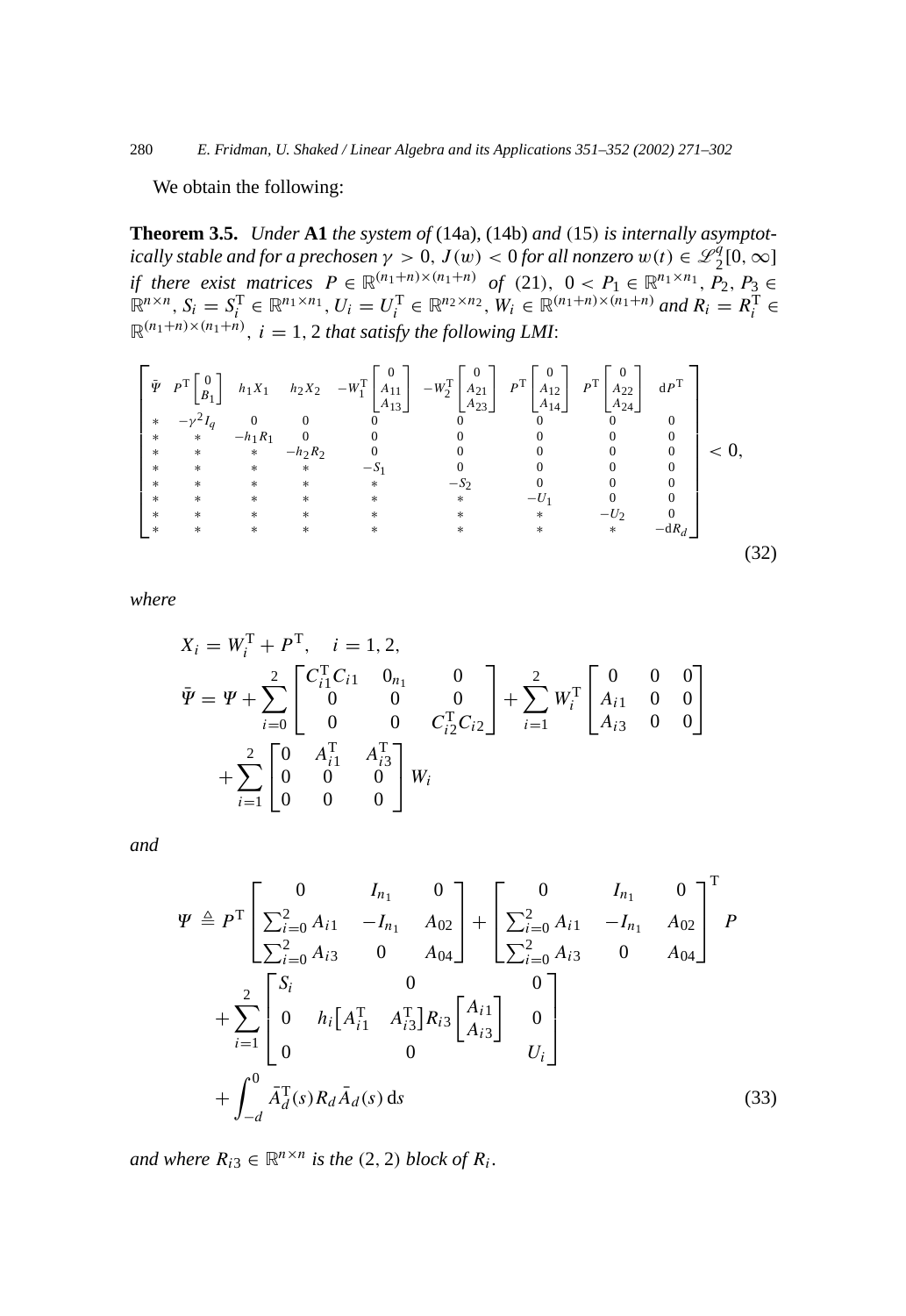**Proof.** Since

$$
\bar{x}^{\mathrm{T}}(t)\bar{E}P\bar{x}(t) = x_1^{\mathrm{T}}(t)P_1x_1(t)
$$

differentiating the first term of (31) with respect to *t* we have

$$
\frac{d}{dt}\bar{x}^{T}(t)\bar{E}P\bar{x}(t) = 2x_{1}^{T}(t)P_{1}\dot{x}_{1}(t) = 2\bar{x}^{T}(t)P^{T}\begin{bmatrix} \dot{x}_{1}(t) \\ 0 \\ 0 \end{bmatrix}.
$$
\n(34)

Substituting (28) into (34) we obtain

$$
\frac{dV(x_t)}{dt} + z^{T}(t)z(t) - \gamma^{2}w^{T}(t)w(t)
$$
\n
$$
= \xi^{T} \begin{bmatrix} \psi & p^{T} \begin{bmatrix} 0 \\ B_{1} \end{bmatrix} & p^{T} \begin{bmatrix} 0 \\ A_{12} \\ A_{14} \end{bmatrix} & P^{T} \begin{bmatrix} 0 \\ A_{22} \\ A_{24} \end{bmatrix} \\ * & * & -V^{2}I_{q} & 0 & 0 \\ * & * & -U_{1} & 0 \\ * & * & * & -U_{2} \end{bmatrix} \xi + z^{T}z + \sum_{i=0}^{2} \eta_{i}
$$
\n
$$
- \sum_{i=1}^{2} \begin{bmatrix} x_{1}^{T}(t - h_{i})S_{i}x_{1}(t - h_{i}) + x_{2}^{T}(t - h_{i})U_{i}x_{2}(t - h_{i}) \\ + \int_{t - h_{i}}^{t} y^{T}(s)[A_{i1}^{T} & A_{i3}^{T}]R_{i3} \begin{bmatrix} A_{i1} \\ A_{i3} \end{bmatrix} y(s) ds \end{bmatrix}
$$
\n
$$
- \int_{-d}^{0} \bar{x}^{T}(t + \theta) \bar{A}_{d}^{T}(\theta) R_{d} A_{d}(\theta) \bar{x}(t + \theta) d\theta, \qquad (35)
$$

where

$$
\xi \triangleq \text{col}\big\{\bar{x}(t), w(t), x_2(t-h_1), x_2(t-h_2)\big\},\
$$

 $\Psi$  is defined by (33) and

$$
\eta_i(t) \triangleq -2 \int_{t-h_i}^t \bar{x}^{\mathrm{T}}(t) P^{\mathrm{T}} \begin{bmatrix} 0 \\ A_{i1} \\ A_{i3} \end{bmatrix} y(s) \, \mathrm{d}s, \quad i = 1, 2,
$$

$$
\eta_0(t) \triangleq -2 \int_{t-d}^t \bar{x}^{\mathrm{T}}(t) P^{\mathrm{T}} \bar{A}_d(s) \bar{x}(t+s) \, \mathrm{d}s.
$$

For any  $(n_1 + n) \times (n_1 + n)$ -matrices  $R_i > 0$  and  $M_i$  the following inequality holds [25]:

$$
-2\int_{t-h_i}^t b^{\mathrm{T}}(s)a(s) ds \leqslant \int_{t-h_i}^t \begin{bmatrix} a(s) \\ b(s) \end{bmatrix}^{\mathrm{T}} \begin{bmatrix} R_i & R_i M_i \\ M_i^{\mathrm{T}} R_i & (2,2) \end{bmatrix} \begin{bmatrix} a(s) \\ b(s) \end{bmatrix} ds \tag{36}
$$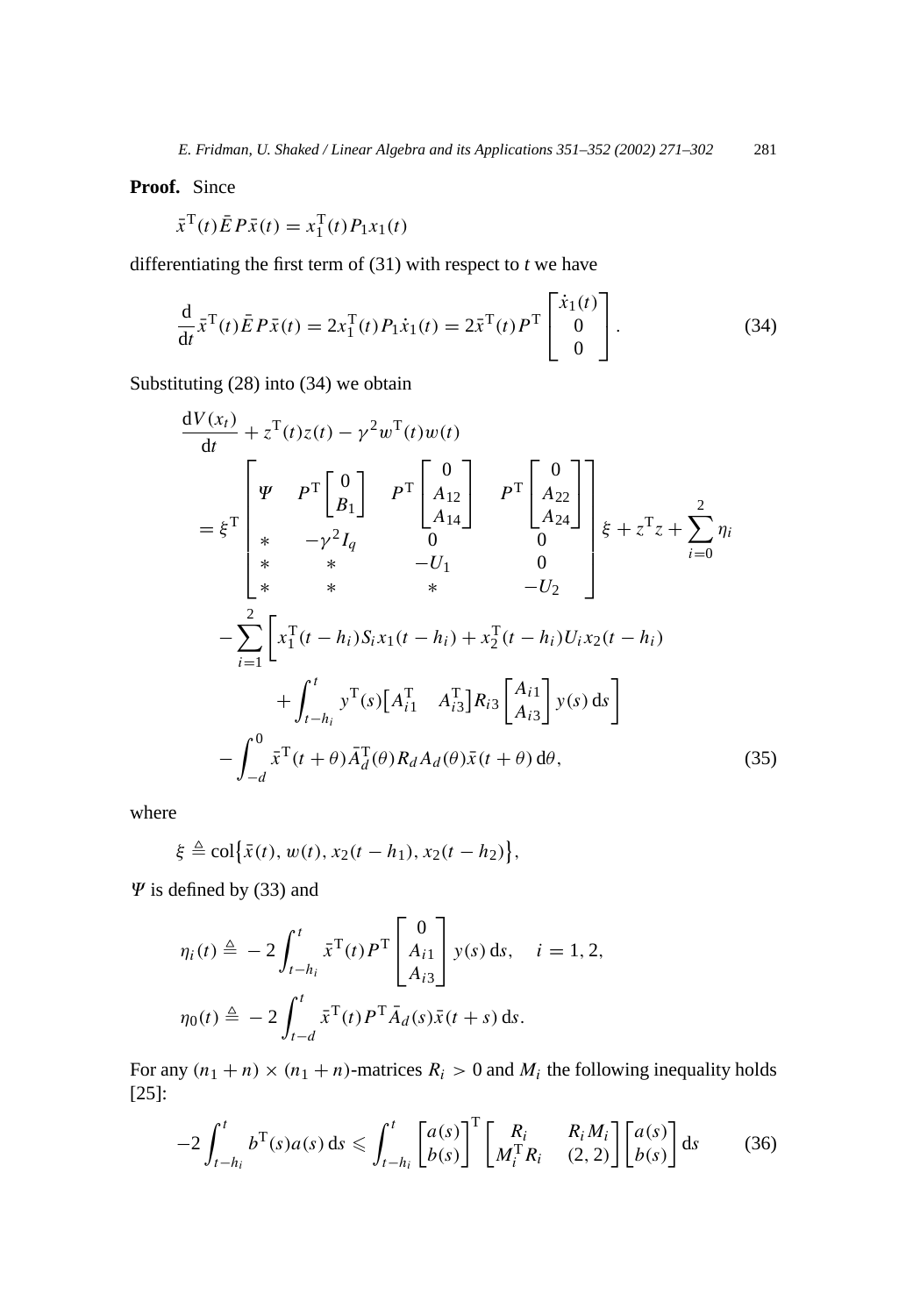for  $a(s) \in \mathbb{R}^{n_1+n}$ ,  $b(s) \in \mathbb{R}^{n_1+n}$  given for  $s \in [t-h_i, t]$ . Here

$$
(2,2) = (M_i^{\mathrm{T}} R_i + I) R_i^{-1} (R_i M_i + I).
$$

Denoting  $W_i = R_i M_i P$  and using this inequality for  $a(s) = \text{col}\lbrace 0 \ A_{i1} \ A_{i3}\rbrace y(s)$ and  $b = P\bar{x}(t)$  we obtain for  $i = 1, 2$ 

$$
\eta_i(t) \leq h_i \bar{x}^{\mathrm{T}}(t) (W_i^{\mathrm{T}} + P^{\mathrm{T}}) R_i^{-1} (W_i + P) \bar{x}(t) \n+ 2(x_1^{\mathrm{T}}(t) - x_1^{\mathrm{T}}(t - h_i)) [0 \t A_{i1}^{\mathrm{T}} \t A_{i3}^{\mathrm{T}}] W_i \bar{x}(t) \n+ \int_{t - h_i}^t y^{\mathrm{T}}(s) [A_{i1}^{\mathrm{T}} \t A_{i3}^{\mathrm{T}}] R_{i3} \begin{bmatrix} A_{i1} \\ A_{i3} \end{bmatrix} y(s) ds.
$$
\n(37)

Similarly

$$
\eta_0(t) \leq d\bar{x}^{\mathrm{T}}(t) P^{\mathrm{T}} R_d^{-1} P \bar{x}(t)
$$
  
+ 
$$
\int_{t-d}^t \bar{x}^{\mathrm{T}}(t+s) \bar{A}_d^{\mathrm{T}}(s) R_d \bar{A}_d(s) \bar{x}(t+s) ds.
$$
 (38)

We substitute (37), (38) into (35) and integrate the resulting inequality in *t* from 0 to  $\infty$ . Because  $V(x_0) = 0$ ,  $V(x_\infty) \ge 0$  and

$$
\int_0^{\infty} z^{\mathrm{T}} z dt = \sum_{i=0}^{2} \int_0^{\infty} x^{\mathrm{T}} (t - h_i) C_i^{\mathrm{T}} C_i x (t - h_i) dt
$$
  
= 
$$
\sum_{i=0}^{2} \int_0^{\infty} x^{\mathrm{T}} (t) C_i^{\mathrm{T}} C_i x (t) dt,
$$

we obtain (by Schur complements) that

$$
||z||_{L_2}^2 - \gamma^2 ||w||_{L_2}^2 \le \bar{\xi}^T \Gamma \bar{\xi} < -\alpha ||x||_{L_2}^2, \quad \alpha > 0,
$$

where  $\Gamma$  is the matrix in the left-hand side of (32) and

$$
\bar{\xi} \triangleq \text{col}\{\bar{x}(t), w(t), x_2(t - h_1), x_2(t - h_2), \bar{\eta}\},\
$$

where  $\bar{\eta}$  is vector of fictitious states. Hence, for  $w(t) \in L_2[0, \infty]$  we have  $x(t) \in$  $L_2[0,\infty]$  and  $J(w) < 0$  if (32) holds. Moreover, *V* of (31) satisfies (19a), (19b) and hence (14a) and (14b) are internally stable.  $\Box$ 

## *3.4. Another delay-independent BRL (with respect to discrete delays)*

For

*ξ*¯ -

$$
W_i = -P, \quad R_i = \frac{\varepsilon I_{2n}}{h_i}, \quad i = 1, \dots, m,
$$
\n<sup>(39)</sup>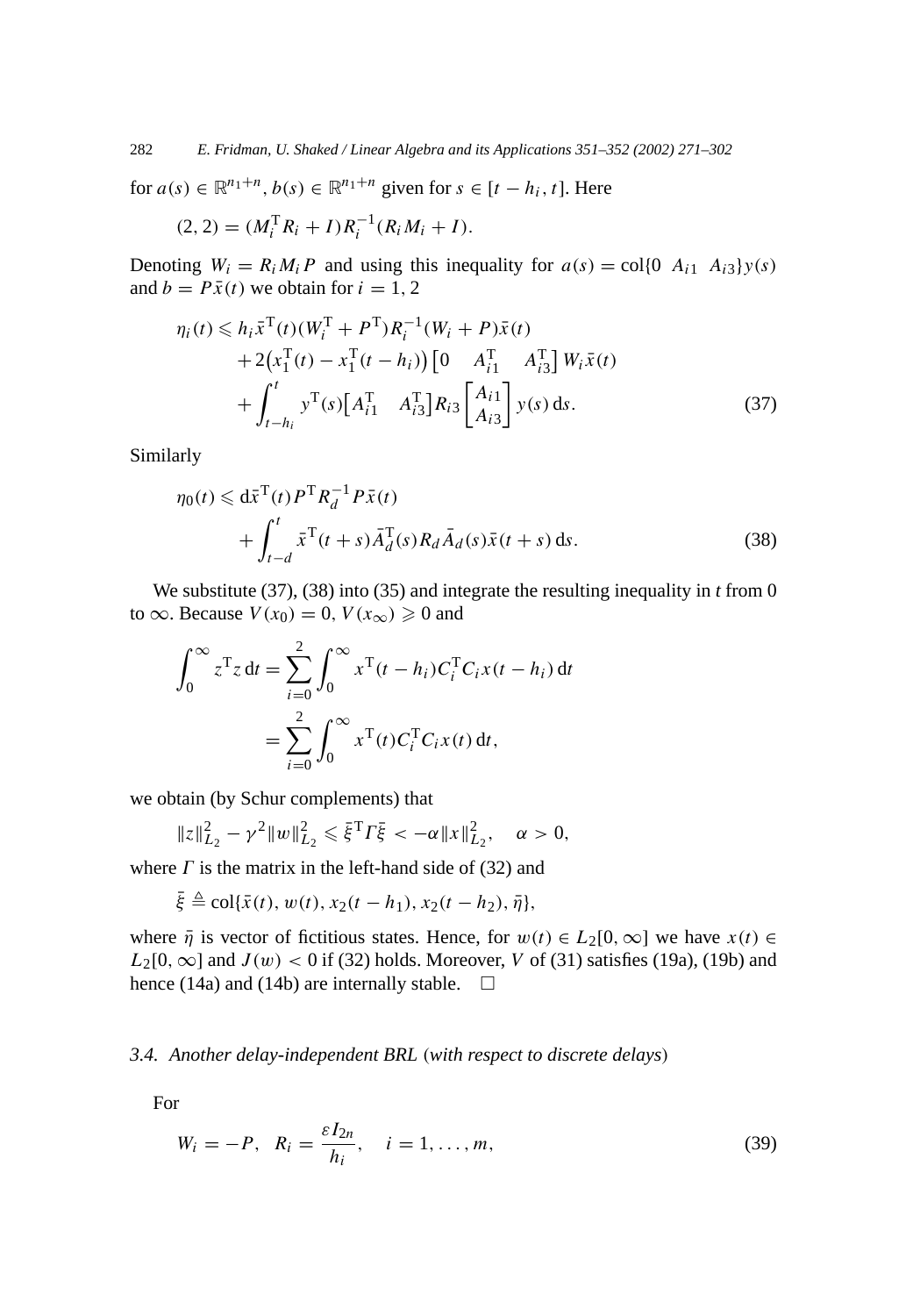LMI (32) implies for  $\varepsilon \to 0^+$  the following delay-independent LMI:

$$
\begin{bmatrix}\n\Phi & P^T \begin{bmatrix} 0 \\ B_1 \end{bmatrix} & P^T \begin{bmatrix} 0 \\ A_{11} \\ A_{13} \end{bmatrix} & P^T \begin{bmatrix} 0 \\ A_{21} \\ A_{23} \end{bmatrix} & P^T \begin{bmatrix} 0 \\ A_{12} \\ A_{14} \end{bmatrix} & P^T \begin{bmatrix} 0 \\ A_{22} \\ A_{24} \end{bmatrix} & dP^T \\
* & * & -S_1 & 0 & 0 & 0 & 0 \\
* & * & * & -S_2 & 0 & 0 & 0 \\
* & * & * & * & -U_1 & 0 & 0 \\
* & * & * & * & * & -U_2 & 0 \\
* & * & * & * & * & * & -dR_d\n\end{bmatrix} & & (40)
$$

where

$$
\Phi = P^{\text{T}} \begin{bmatrix} 0 & I & 0 \\ A_{01} & -I_{n_1} & A_{02} \\ A_{03} & 0 & A_{04} \end{bmatrix} + \begin{bmatrix} 0 & I & 0 \\ A_{01} & -I_{n_1} & A_{02} \\ A_{03} & 0 & A_{04} \end{bmatrix}^{\text{T}} P + \sum_{i=1}^{2} \begin{bmatrix} S_i & 0 & 0 \\ 0 & 0 & 0 \\ 0 & 0 & U_i \end{bmatrix} + \int_{-d}^{0} \bar{A}_d^{\text{T}}(s) R_d \bar{A}_d(s) ds.
$$

If LMI (40) is feasible, then (32) is feasible for a small enough  $\varepsilon > 0$  and for  $R_i$ and  $W_i$  that are given by (39). Thus, from Theorem 2.1 the following corollary holds:

**Corollary 3.6.** *Under* **A1** *the system of* (14a), (14b), *and (*15*) is stable for all*  $h_i > 0$ ,  $i = 1, 2$  *and*  $J < 0$  *if there exist*  $0 < P_1 = P_1^T$ ,  $P_2$ ,  $P_3$ ,  $U_i = U_i^T$  *and*  $S_i =$  $S_i^T$ *, i* = 1*,* 2 *that satisfy* (40*).* 

**Remark 2.** As we have seen above, the delay-dependent BRL of Theorem 2.1 is most powerful in the sense that it provides sufficient conditions for both the delaydependent and the delay-independent cases (where (40) holds). In the latter case, (32) is feasible for  $h_i \rightarrow \infty$ ,  $i = 1, 2$ .

#### *3.5. Delay-dependent BRL for systems with polytopic uncertainties*

The BRL of Theorem 2.1 was derived for system (14a), (14b) where the system matrices  $A_i$ ,  $C_i$ ,  $i = 1, 2, B_1, A_d$  are all known. However, since the LMI of (32) is affine in the system matrices, the theorem can be used to derive a criterion that will guarantee stability and the required attenuation level in the case where the system matrices are not exactly known and they reside within a given polytope.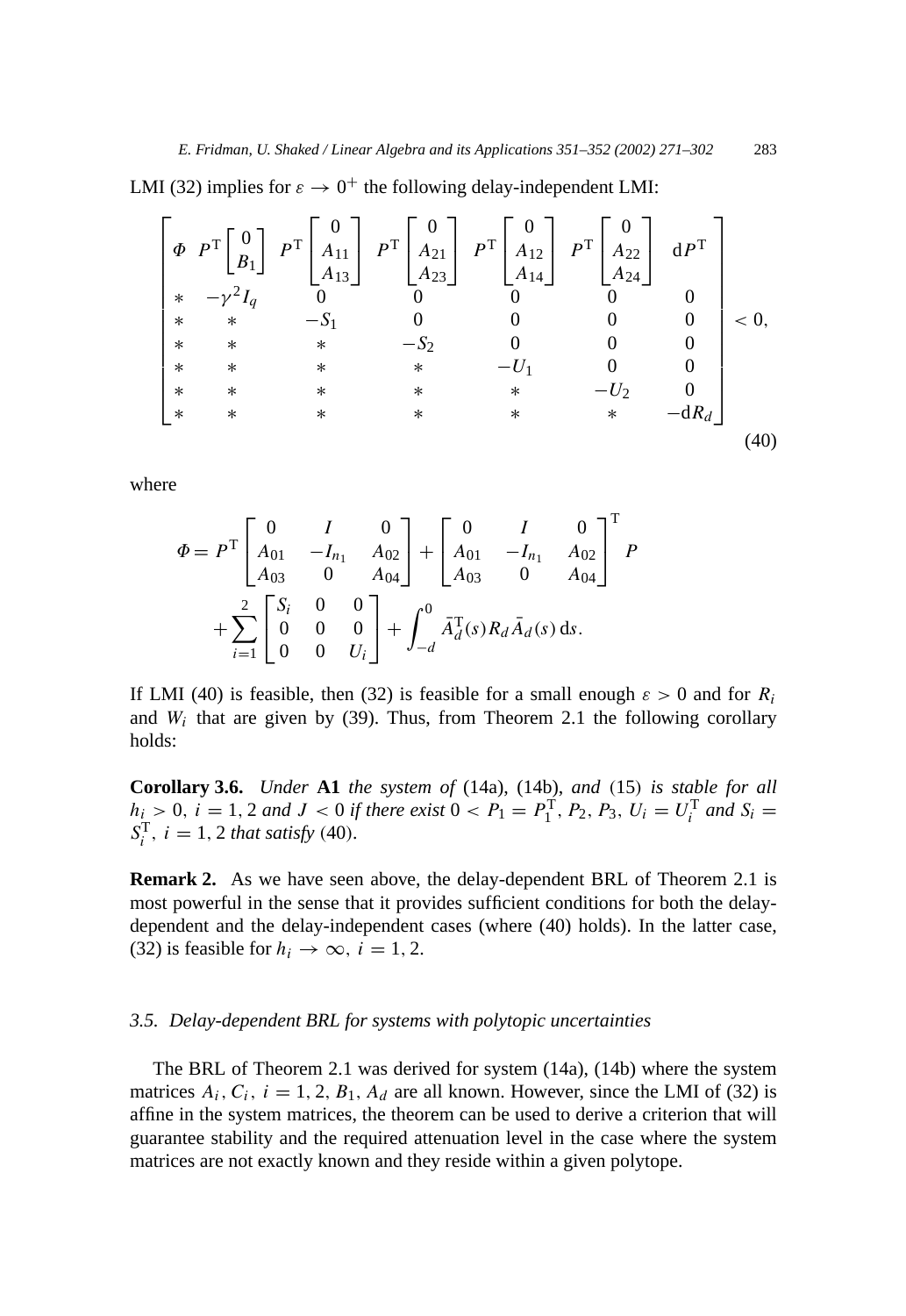Denoting

$$
\Omega = \begin{bmatrix} A_i & A_d & B_1 & C_i & i = 0, 1, 2 \end{bmatrix}
$$

we assume that  $\Omega \in \mathcal{C}_0(\Omega_j, j = 1, \ldots, N)$ , namely,

$$
\Omega = \sum_{j=1}^{N} f_j \Omega_j \quad \text{for some } 0 \leqslant f_j \leqslant 1, \sum_{j=1}^{N} f_j = 1,
$$

where the *N* vertices of the polytope are described by

$$
\Omega_j = \begin{bmatrix} A_i^{(j)} & A_d^{(j)} & B_1^{(j)} & C_i^{(j)} & i = 0, 1, 2 \end{bmatrix}.
$$

We readily obtain the following:

**Corollary 3.7.** Assume that for all  $j = 1, ..., N$ , A1 holds. Consider the system  $of (14a), (14b), where the system matrices reside within the polytope  $\Omega$ . For a pre$ *scribed*  $\gamma > 0$ , *the cost function* (13) *achieves*  $J(w) < 0$  *over*  $\Omega$  *for all nonzero*  $w \in \mathcal{L}_2^q[0,\infty)$  if there exist  $n \times n$ -matrices  $0 < P_1^{(j)}$ ,  $W_{i1}^{(j)}$ ,  $W_{i2}^{(j)}$ ,  $W_{i3}$ ,  $W_{i4}$ ,  $j =$  $1, ..., N, P_2, P_3, \text{ and } 0 < R_i^{(j)}, 0 < R_d^{(j)}, 0 < U_i^{(j)}, 0 < S_i^{(j)}, i = 1, 2, j = 1,$  $\ldots$ , *N* that satisfy (32) for  $j = 1, \ldots, N$ , where the matrices

*A<sub>i</sub>*, *A<sub>d</sub>*, *B*<sub>1</sub>, *C<sub>i</sub>*, *P*<sub>1</sub>, *W*<sub>1</sub>, *W*<sub>2</sub>, *R*<sub>1</sub>, *R*<sub>2</sub>, *R*<sub>d</sub>, *S*<sub>1</sub>, *S*<sub>2</sub>, *i* = 0, 1, 2,

*are taken with the upper index j.*

#### *3.6. On LMI conditions in the case of discrete delays*

We consider  $A_d = 0$ . Even in this simpler case condition A1 is not easily verifiable. That is why instead of **A1** one can assume that the fast LMI (17) is feasible for some  $P_f$ ,  $U_{kf}$ ,  $k = 1, 2$ . Another possibility is to look for  $P_3$  in Theorem 3.4 in the diagonal form:

$$
P_3 = \text{diag}\{P_{31}, P_{32}\}, \quad P_{32} \in \mathbb{R}^{n_2 \times n_2}.
$$
 (41)

In the latter case if the full-order LMI (24) holds for  $P_3$  of (41), then (17) holds for  $P_f = P_{32}$ , where  $U_{kf}$  are (2, 2) blocks of  $U_k$ .

Consider now a difference continuous system

$$
0 = A_{04}x_2(t) + \sum_{i=1}^{2} A_{i4}x_2(t - h_i) + B_{12}w(t),
$$
  
\n
$$
z(t) = \text{col}\Big\{C_{02}x_2, C_{12}x_2(t - h_1), C_{22}x_2(t - h_2)\Big\}.
$$
\n(42)

From Theorem 3.4, the following (delay-independent) BRL follows: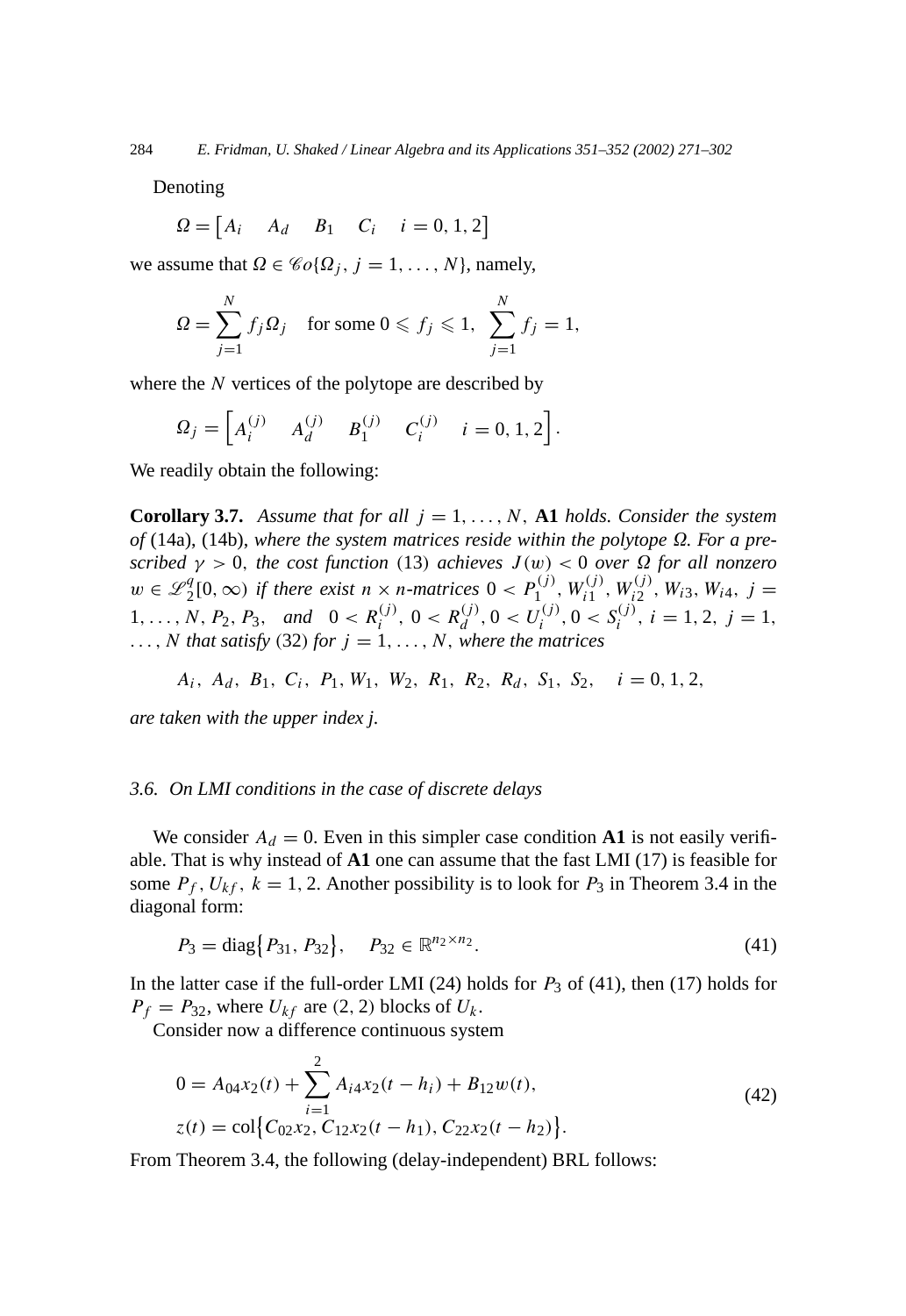**Corollary 3.8.** *Given*  $\gamma > 0$ *, if there exist*  $n_2 \times n_2$ *-matrices*  $P_f$ *,*  $U_{1f}$ *,*  $U_{2f}$ *that satisfy the following LMI*:

$$
\begin{bmatrix}\nP_f^{\mathrm{T}}A_{04} + A_{04}^{\mathrm{T}}P_f + \sum_{i=1}^2 U_{if} + \sum_{i=0}^2 C_{i2}^{\mathrm{T}}C_{i2} & P_f^{\mathrm{T}}A_{14} & P_f^{\mathrm{T}}A_{24} & P_f^{\mathrm{T}}B_{12} \\
* & * & -U_{1f} & 0 & 0 \\
* & * & -U_{2f} & 0 \\
* & * & * & -\gamma^2 I\n\end{bmatrix} < 0,\tag{43}
$$

*then for all*  $h_1 > 0, h_2 > 0$  *the difference system* (42*) is internally stable and*  $J(w) < 0$ .

#### *3.7. H*∞*-norm of the* '*adjoint*' *system*

We begin by noting that the  $H_{\infty}$ -norm of the system  $\Sigma_1$  of (14a) and (14b), where

$$
z = C_0 x(t), \quad A_d = 0,
$$
\n(44)

is given by (see e.g. [2, vol. 2, p. 32]):

$$
\|\Sigma_1\|_{\infty} = \sup_{\omega \in \mathbb{R}} \bar{\sigma} \left\{ C_0 \left( j\omega E - A_0 - \sum_{i=1}^2 A_i e^{-jwh_i} \right)^{-1} B_1 \right\},\tag{45}
$$

where  $\bar{\sigma}$ {*D*} denotes the largest singular value of *D*. Since

$$
\bar{\sigma}\left\{H(\mathrm{j}\omega)\right\} = \bar{\sigma}\left\{H^{\mathrm{T}}(-\mathrm{j}\omega)\right\}
$$

for all the transfer function matrices  $H(s)$  with real coefficients, it follows that the *H*<sub>∞</sub>-norm of  $\Sigma_1$  is equal to the *H*<sub>∞</sub>-norm of the following system:

$$
-E\dot{\xi}(t) = \sum_{i=0}^{2} A_i^{\mathrm{T}} \xi(t + h_i) + C_0^{\mathrm{T}} \tilde{z}(t), \quad \tilde{w}(t) = B_1^{\mathrm{T}} \xi(t),
$$
  
  $\xi = 0 \quad \forall t \in [0 \ h]$  (46)

where  $\xi(t) \in \mathbb{R}^n$ ,  $\tilde{z}(t) \in \mathbb{R}^p$  and  $\tilde{w}(t) \in \mathbb{R}^q$ . Note that the latter system represents the backward adjoint of  $\Sigma_1$  (as defined for nondescriptor case in [2, vol. 1]). Its forward representation,  $\Sigma_2$ , is described by

$$
E_{\xi}^{\dot{\tau}}(\tau) = \sum_{i=0}^{2} A_i^{\text{T}} \xi(\tau - h_i) + C_0^{\text{T}} \tilde{z}(\tau), \quad \tilde{w}(\tau) = B_1^{\text{T}} \xi(\tau),
$$
  
  $\xi = 0 \quad \forall \tau \in [-h \ 0].$  (47)

Since the characteristic equations of  $\Sigma_2$  and  $\Sigma_1$  are identical, the former system is asymptotically stable iff  $\Sigma_1$  is.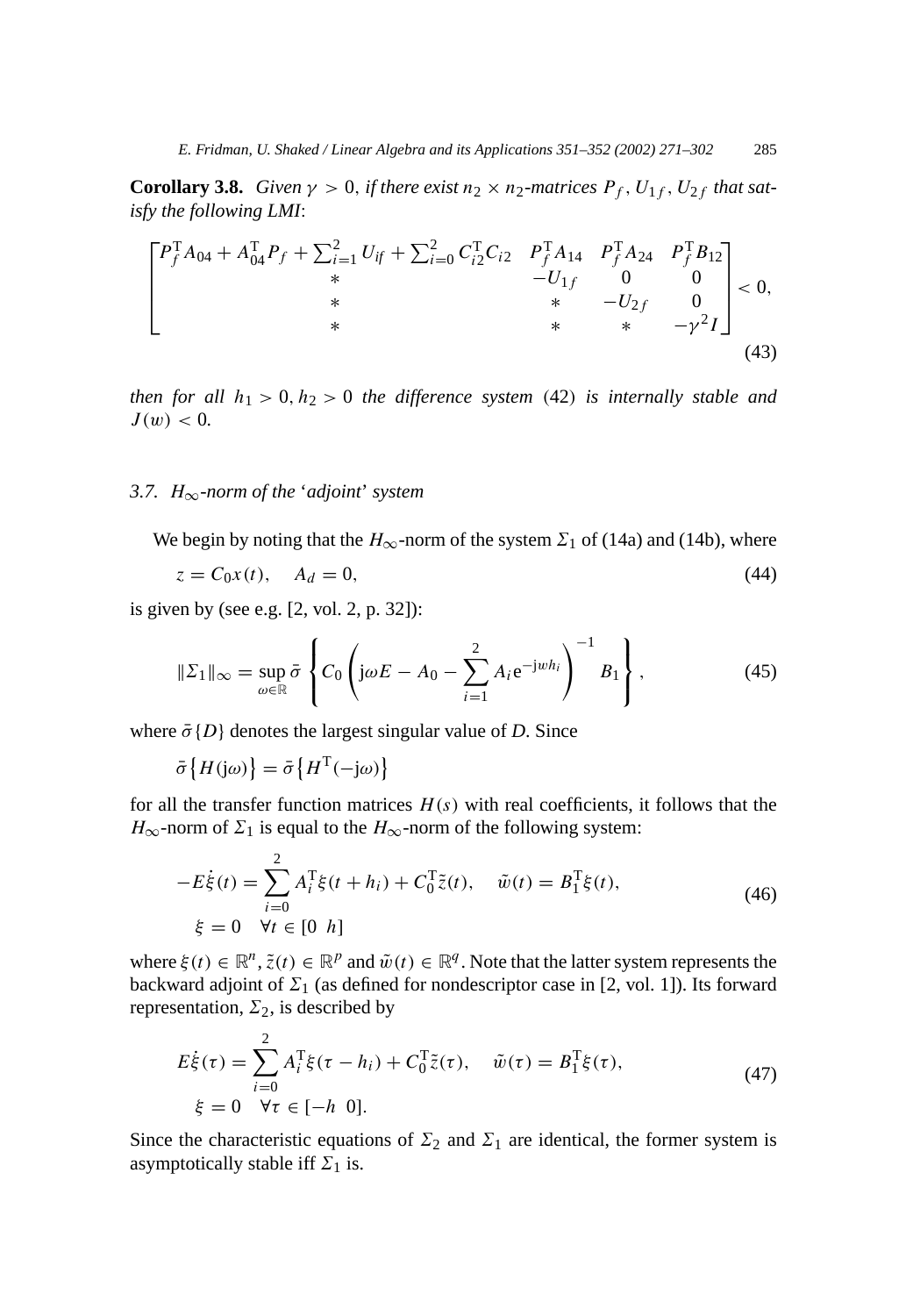Sufficient conditions of Theorem 3.5 for (14a), (14b), (44) and for its 'adjoint' may lead to different results. Therefore, one can apply Theorem 3.5 for the original system and for its 'adjoint' and then choose the less conservative result.

**Example 1.** We consider the following system

$$
\begin{bmatrix} \dot{x}_1(t) \\ 0 \end{bmatrix} \dot{x}(t) = \begin{bmatrix} 0.5 & 0 \\ 0 & -1 \end{bmatrix} x(t) + \begin{bmatrix} -1 & 1 \\ 0 & 0.5 \end{bmatrix} x(t - h) + \begin{bmatrix} 1 \\ 0.5 \end{bmatrix} w(t),
$$
  
\nz(t) =  $\begin{bmatrix} 0.5 & 1 \end{bmatrix} x(t),$  (48)

where  $x(t) = \text{col}\{x_1(t), x_2(t)\} \in \mathbb{R}^2$ . Applying the LMI condition of Theorem 3.5 to (48) and its 'adjoint' we obtain in both cases that the system is internally stable for  $h \leq 1.15$ . The minimum achievable value of  $\gamma$  is however different in the two cases. For  $h = 0.1$  we obtain for both systems  $\gamma = 2.3$ , while for  $h = 1$  we obtain for (48)  $\gamma_0 = 9$  and for its 'adjoint'  $\gamma_t = 6$ . For  $h = 1.12$  the corresponding results are  $\gamma_0 = 40$  and  $\gamma_t = 28$ , respectively. We see that in this example the conditions of Theorem 3.5 for the 'adjoint' system are less conservative than those obtained for the original system. Note that the same results are obtained by choosing block-diagonal *P*<sub>3</sub> with  $P_{32} > 0$ .

## **4. Delay-dependent state-feedback control**

We apply the results of the previous section to the infinite-horizon  $H_{\infty}$ -control problem. Given system (4), (6) with the objective vector (5b). For a prescribed scalar  $\gamma > 0$ , we consider the performance index of (13). We look for the state-feedback gain matrix *K* which, via the control law

$$
u(t) = Kx(t), \quad K = [K_1, K_2]
$$
\n(49)

achieves  $J(w) < 0$  for all nonzero  $w \in \mathcal{L}_2^q[0,\infty)$ . Substituting (49) into (4), we obtain the structure of (14a) and (14b) with  $A_0 + B_2K$  instead of  $A_0$  and

$$
C_0^{\mathrm{T}}C_0 = \bar{C}_1^{\mathrm{T}}\bar{C}_1 + K^{\mathrm{T}}D_{12}^{\mathrm{T}}D_{12}K. \tag{50}
$$

Applying the BRL of Section 3 to the above matrices, results in a nonlinear matrix inequality because of the terms  $P_2^T B_2 K$  and  $P_3^T B_2 K$ . We therefore consider another version of the BRL which is derived from (32).

In order to obtain an LMI we have to restrict ourselves to the case of the diagonal matrix  $P_3$  of (41) and (as well as in the nondescriptor problem) to the case of  $W_i = \varepsilon_i P$ ,  $i = 1, 2$ , where  $\varepsilon_i \in \mathbb{R}$  is a scalar parameter. Note that for  $\varepsilon_i = -1$ (32) yields the delay-independent condition of Corollary 3.6. It is obvious from the requirement of  $0 < P_1$ , and the fact that in (32)  $(P_3A_{04}^T + A_{04}P_3^T)$  must be negative definite, that *P* is nonsingular. Defining

$$
P^{-1} = Q = \begin{bmatrix} Q_1 & 0 \\ Q_2 & Q_3 \end{bmatrix},\tag{51a}
$$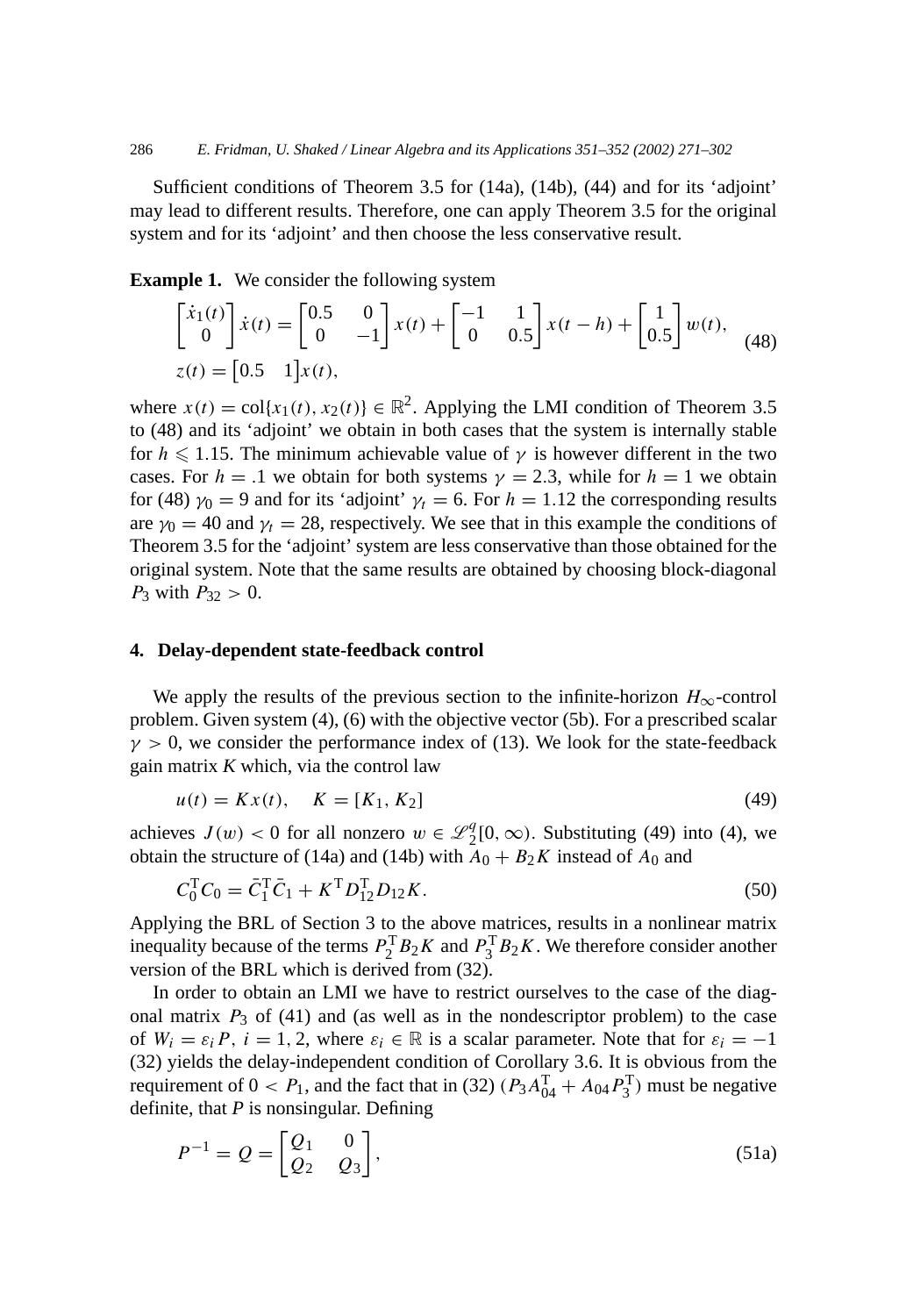*E. Fridman, U. Shaked / Linear Algebra and its Applications 351–352 (2002) 271–302* 287

$$
Q_2 = \begin{bmatrix} Q_{21} \\ Q_{22} \end{bmatrix},\tag{51b}
$$

$$
Q_3 = \text{diag}\{Q_{31}, Q_{32}\}, \quad Q_{32} \in \mathbb{R}^{n_2 \times n_2},\tag{51c}
$$

and  $\Delta = \text{diag}\{Q, I_{q+4n+2n_1}\}\$  we multiply (32) by  $\Delta^T$  and  $\Delta$ , on the left and on the right, respectively. Applying the Schur formula to the quadratic term in *Q*, we obtain the following inequality:

$$
\begin{bmatrix}\n\Xi_{1} + \Xi_{2} & \begin{bmatrix} 0 \\ B_{1} \end{bmatrix} & h_{1}(\varepsilon_{1} + 1)I_{n+n_{1}} & h_{2}(\varepsilon_{2} + 1)I_{n+n_{1}} & \varepsilon_{1} \begin{bmatrix} 0 \\ A_{11} \\ A_{12} \end{bmatrix} & \begin{bmatrix} 0 \\ A_{22} \\ A_{23} \end{bmatrix} & \begin{bmatrix} 0 \\ A_{12} \\ A_{24} \end{bmatrix} & \begin{bmatrix} 0 \\ 0 \\ A_{24} \end{bmatrix} & \begin{bmatrix} 0 \\ 0 \\ 0 \\ 0 \end{bmatrix} \\
\begin{matrix}\n\Xi_{1} \\
\Xi_{2} \\
\Xi_{3} \\
\Xi_{4} \\
\Xi_{5} \\
\Xi_{6} \\
\Xi_{7}\n\end{matrix}\n\end{bmatrix}
$$
\n
$$
\begin{matrix}\n\Xi_{1} \\
\Xi_{2} \\
\Xi_{3} \\
\Xi_{4} \\
\Xi_{5} \\
\Xi_{6} \\
\Xi_{7}\n\end{matrix}
$$
\n
$$
\begin{matrix}\n\Xi_{1} \\
\Xi_{2} \\
\Xi_{3} \\
\Xi_{4} \\
\Xi_{5} \\
\Xi_{6} \\
\Xi_{7}\n\end{matrix}
$$
\n
$$
\begin{matrix}\n\Xi_{1} \\
\Xi_{2} \\
\Xi_{3} \\
\Xi_{4} \\
\Xi_{5} \\
\Xi_{6} \\
\Xi_{7}\n\end{matrix}
$$
\n
$$
\begin{matrix}\n\Xi_{1} \\
\Xi_{2} \\
\Xi_{3} \\
\Xi_{4} \\
\Xi_{5} \\
\Xi_{6} \\
\Xi_{7}\n\end{matrix}
$$
\n
$$
\begin{matrix}\n\Xi_{1} \\
\Xi_{2} \\
\Xi_{3} \\
\Xi_{4} \\
\Xi_{5} \\
\Xi_{6} \\
\Xi_{7}\n\end{matrix}
$$
\n
$$
\begin{matrix}\n\Xi_{1} \\
\Xi_{2} \\
\Xi_{3} \\
\Xi_{4} \\
\Xi_{5} \\
\Xi_{6} \\
\Xi_{7}\n\end{matrix}
$$
\n
$$
\begin{matrix}\n\Xi_{1} \\
\Xi_{2} \\
\Xi_{3} \\
\Xi_{7}\n\end{matrix}
$$
\n
$$
\begin{matrix}\n\Xi_{1} \\
\Xi_{2} \\
\Xi_{3} \\
\Xi_{7}\n\end{matrix}
$$
\n
$$
\begin{matrix}\n\Xi_{1} \\
\Xi_{2} \\
\
$$

where  $C_0 = [C_{01} \ C_{02}],$ 

$$
E_{1} = \begin{bmatrix} 0 & I_{n_{1}} & 0 \\ \sum_{i=0}^{2} A_{i1} & -I_{n_{1}} & A_{02} \\ \sum_{i=0}^{2} A_{i3} & 0 & A_{04} \end{bmatrix} Q + Q^{\text{T}} \begin{bmatrix} 0 & I_{n_{1}} & 0 \\ \sum_{i=0}^{2} A_{i1} & -I_{n_{1}} & A_{02} \\ \sum_{i=0}^{2} A_{i3} & 0 & A_{04} \end{bmatrix}^{\text{T}} + \sum_{i=1}^{2} \varepsilon_{i} \begin{bmatrix} 0 & 0 & 0 \\ A_{i1} & 0 & 0 \\ A_{i3} & 0 & 0 \end{bmatrix} Q + \sum_{i=1}^{2} \varepsilon_{i} Q^{\text{T}} \begin{bmatrix} 0 & A_{i1}^{\text{T}} & A_{i3}^{\text{T}} \\ 0 & 0 & 0 \\ 0 & 0 & 0 \end{bmatrix}, \qquad (53)
$$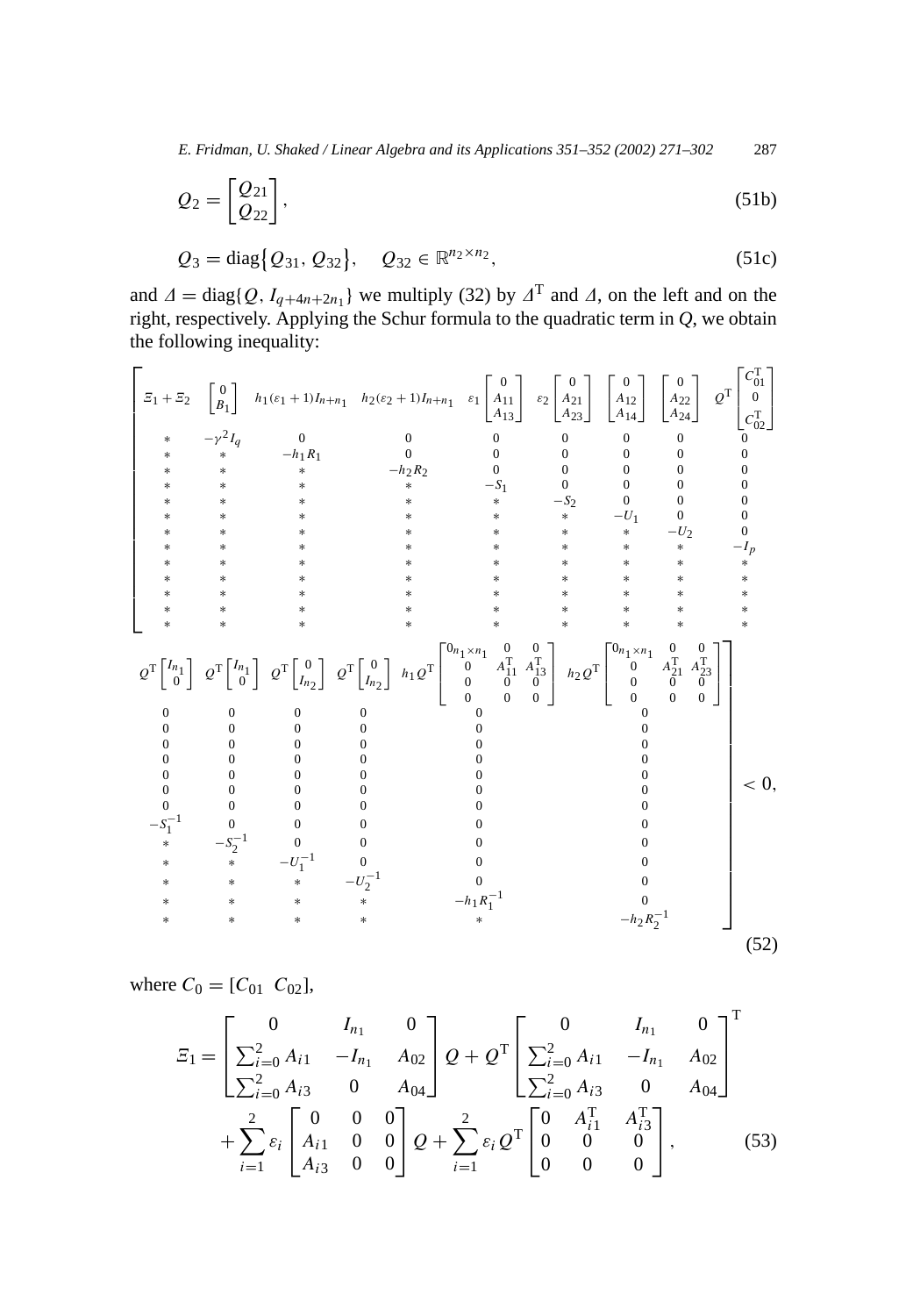288 *E. Fridman, U. Shaked / Linear Algebra and its Applications 351–352 (2002) 271–302*

$$
\mathcal{Z}_2 = \begin{bmatrix} 0 \\ B_2 \end{bmatrix} \begin{bmatrix} K_1 & 0_{n_1} & K_2 \end{bmatrix} Q + Q^{\mathrm{T}} \begin{bmatrix} K_1^{\mathrm{T}} \\ 0_{n_1} \\ K_2^{\mathrm{T}} \end{bmatrix} \begin{bmatrix} 0 & B_2^{\mathrm{T}} \end{bmatrix}.
$$

We substitute (50) into (52), denote

$$
K_1Q_1 + K_2Q_{22} = Y_1, \quad K_2Q_{32} = Y_2,\tag{54}
$$

and obtain the following:

**Theorem 4.1.** *Consider the system of (*4*), (*6*),* (5b) *and the cost function of (*13*). For a prescribed*  $0 < \gamma$ *, the state-feedback law of* (49) *achieves,*  $J(w) < 0$  *for all nonzero*  $w \in \mathcal{L}_2^q[0,\infty)$  *if for some prescribed scalars*  $\varepsilon_1, \varepsilon_2 \in \mathbb{R}$ *, there exist*  $0 < Q_1 \in \mathbb{R}^{n_1 \times n_1}, 0 < \bar{S}_k = S_k^{-1} \in \mathbb{R}^{n_1 \times n_1}, 0 < \bar{U}_k = U_k^{-1} \in \mathbb{R}^{n_2 \times n_2}, k = 1, 2, Q_2$  $\in \mathbb{R}^{n \times n_1}$  *and*  $Q_3 \in \mathbb{R}^{n \times n}$  *of* (51a)–(51c),  $0 < \overline{R}_1 = R_1^{-1}, 0 < \overline{R}_2 = R_2^{-1} \in$  $\mathbb{R}^{(n+n_1)\times(n+n_1)}$ ,  $Y_1 \in \mathbb{R}^{\ell \times n_1}$  *and*  $Y_2 \in \mathbb{R}^{\ell \times n_2}$  *that satisfy the following LMI*:

$$
\begin{bmatrix}\n\mathbf{I}_{1} + \mathbf{E} \begin{bmatrix}\n0 \\
B\n\end{bmatrix} & h_{1}(\varepsilon_{1} + 1)\bar{R}_{1} & h_{2}(\varepsilon_{2} + 1)\bar{R}_{2} & \varepsilon_{1} \begin{bmatrix}\n0 \\
A_{11} \\
A_{13}\n\end{bmatrix} \mathbf{I}_{3} & \varepsilon_{2} \begin{bmatrix}\n0 \\
A_{21} \\
A_{22}\n\end{bmatrix} \mathbf{I}_{2} \begin{bmatrix}\n0 \\
B_{2}\n\end{bmatrix} \mathbf{I}_{2} \mathbf{I}_{2} \mathbf{I}_{2} \mathbf{I}_{2} \mathbf{I}_{2} \mathbf{I}_{2} \mathbf{I}_{2} \mathbf{I}_{2} \mathbf{I}_{2} \mathbf{I}_{2} \mathbf{I}_{3} \mathbf{I}_{3} \mathbf{I}_{4} \mathbf{I}_{5} \mathbf{I}_{5} \mathbf{I}_{6} \mathbf{I}_{7} \mathbf{I}_{8} \mathbf{I}_{9} \mathbf{I}_{10} \mathbf{I}_{11} \mathbf{I}_{12} \mathbf{I}_{13} \mathbf{I}_{14} \mathbf{I}_{15} \mathbf{I}_{16} \mathbf{I}_{17} \mathbf{I}_{18} \mathbf{I}_{19} \mathbf{I}_{10} \mathbf{I}_{10} \mathbf{I}_{11} \mathbf{I}_{13} \mathbf{I}_{14} \mathbf{I}_{15} \mathbf{I}_{16} \mathbf{I}_{17} \mathbf{I}_{18} \mathbf{I}_{19} \mathbf{I}_{10} \mathbf{I}_{10} \mathbf{I}_{10} \mathbf{I}_{11} \mathbf{I}_{11} \mathbf{I}_{12} \mathbf{I}_{13} \mathbf{I}_{14} \mathbf{I}_{15} \mathbf{I}_{15} \mathbf{I}_{20} \mathbf{I}_{3} \mathbf{I}_{3} \mathbf{I}_{3} \mathbf{I}_{4} \mathbf{I}_{4} \mathbf{I}_{5} \mathbf{I}_{5} \mathbf{I}_{6} \mathbf{I}_{7} \mathbf{I}_{7} \mathbf{I}_{8} \mathbf{I}_{9} \mathbf{I}_{10} \mathbf{I}_{11} \mathbf{I}_{11} \mathbf{I}_{12} \mathbf{I}_{13
$$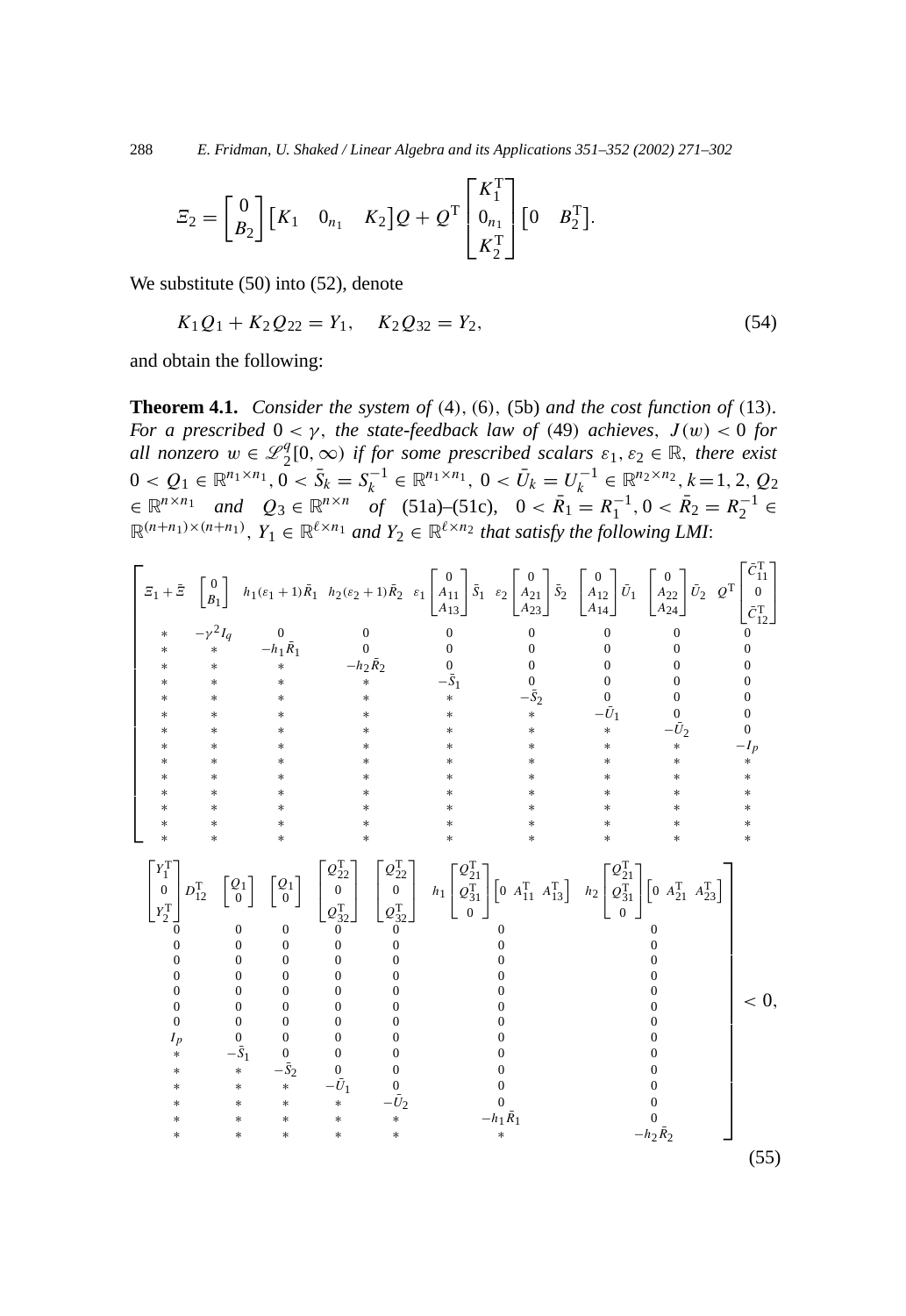*where*

$$
\bar{\Xi} = \begin{bmatrix} 0 \\ B_2 \end{bmatrix} \begin{bmatrix} Y_1 & 0_{n_1} & Y_2 \end{bmatrix} + \begin{bmatrix} Y_1^T \\ 0_{n_1} \\ Y_2^T \end{bmatrix} \begin{bmatrix} 0 & B_2^T \end{bmatrix}.
$$

*The state-feedback gain is then given by*

$$
K_2 = Y_2 Q_{32}^{-1}, \quad K_1 = (Y_1 - K_2 Q_{22}) Q_1^{-1}.
$$
\n
$$
(56)
$$

**Example 2.** We consider the system

$$
E\dot{x}(t) = A_1x(t - h) + B_1w(t) + B_2u(t), \quad x_0 = 0,
$$
  
\n
$$
z(t) = \bar{C}_1x(t) + D_{12}u(t),
$$
\n(57)

where

$$
E = \begin{bmatrix} 1 & 0 \\ 0 & 0 \end{bmatrix}, \quad A_1 = \begin{bmatrix} -1 & 0 \\ 1 & -1 \end{bmatrix},
$$
  
\n
$$
B_1 = \begin{bmatrix} 1 \\ 1 \end{bmatrix}, \quad B_2 = \begin{bmatrix} -0.5 \\ 1 \end{bmatrix},
$$
  
\n
$$
C_1 = \begin{bmatrix} 1 & 0.2 \end{bmatrix}, \quad D_{12} = \begin{bmatrix} 0.1 \end{bmatrix}.
$$

Note that in this example  $A_{04} = 0$ . We first find the state-feedback solution. We obtained a near minimum value of  $\gamma = 21$  for  $h = 1.2$  and  $\varepsilon_1 = -0.255$ . The statefeedback control law that achieves the later bound on the  $H_{\infty}$ -norm of the closed loop is  $u = Kx$ , where  $K = [175.62 - 430680]$ .

The LMI in Theorem 4.1 is affine in the system matrices. It can thus be applied also to the case where these matrices are uncertain and are known to reside within a given polytope. Considering the system of (4) and denoting

$$
\Omega = \begin{bmatrix} E & A_0 & A_1 & A_2 \\ B_1 & B_2 & \bar{C}_1 & D_{12} \end{bmatrix},
$$

we assume that  $\Omega \in \mathcal{C}_0(\Omega_j, j = 1, \ldots, N)$ , where the *N* vertices of the polytope are described by

$$
\Omega^{(j)} = \begin{bmatrix} E & A_0^{(j)} & A_1^{(j)} & A_2^{(j)} \\ B_1^{(j)} & B_2^{(j)} & \bar{C}_1^{(j)} & D_{12}^{(j)} \end{bmatrix}.
$$

We obtain the following:

**Theorem 4.2.** *Consider the system of (*4*), (*6*),* (5b), *where the system matrices reside within the polytope*  $\Omega$  *and the cost function of* (13)*. For a prescribed*  $0 < \gamma$ *, the state-feedback law of* (49) *achieves*,  $J(w) < 0$  *for all nonzero*  $w \in \mathcal{L}_2^q[0,\infty)$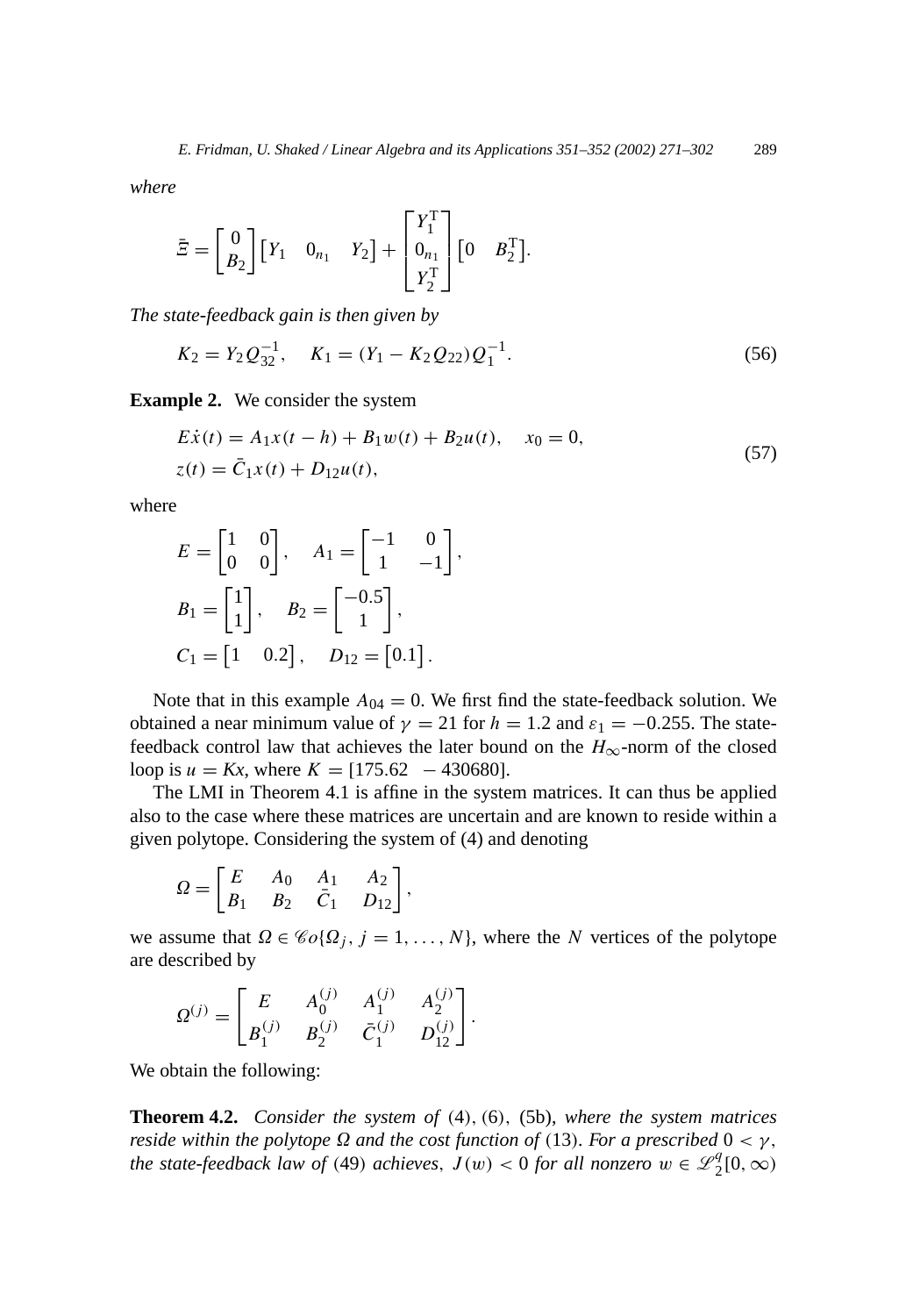$\alpha$  *and for all the matrices in*  $\Omega$  *if for some prescribed scalars*  $\varepsilon_1, \varepsilon_2 \in \mathbb{R}$  *there* exist  $0 < Q_1 \in \mathbb{R}^{n_1 \times n_1}, 0 < \bar{S}_k = S_k^{-1} \in \mathbb{R}^{n_1 \times n_1}, 0 < \bar{U}_k = U_k^{-1} \in \mathbb{R}^{n_2 \times n_2}, k = 1,$ 2,  $Q_2 \in \mathbb{R}^{n \times n_1}$  and  $Q_3 \in \mathbb{R}^{n \times n}$  of (51a)–(51c),  $0 < \bar{R}_1 = R_1^{-1}$ ,  $0 < \bar{R}_2 = R_2^{-1}$  $\mathbb{R}^{(n+n_1)\times(n+n_1)}$ ,  $Y_1 \in \mathbb{R}^{\ell \times n_1}$  and  $Y_2 \in \mathbb{R}^{\ell \times n_2}$  that satisfy LMIs (55) for  $j = 1, \ldots, N$ , *where the matrices*

 $A_i$ ,  $i = 0, 1, 2, B_1, B_2, \bar{C}_1, D_{12}, \bar{R}_1, \bar{R}_2$ 

*are taken with the upper index j. The state-feedback gain is then given by (*56*).*

## **5. Delay-dependent filtering**

We consider system (4) with the measurement law of (5a). We seek a filter of the following observer form:

$$
E\dot{\hat{x}}(t) = \sum_{i=0}^{2} A_i \hat{x}(t - h_i) + K_f(\bar{y}(t) - \bar{C}_2 x(t))
$$
\n(58)

such that the  $H_{\infty}$ -norm of the resulting transference between the exogenous signal *w* and the estimation error *z* is less than a prescribed value  $\gamma$ , where

$$
z(t) \triangleq L(x(t) - \hat{x}(t)).
$$
\n(59)

From (4), (5a) and (58) it follows that the estimation error  $e(t) = x(t) - \hat{x}(t)$  is described by the following model:

$$
E\dot{e}(t) = (A_0 - K_f \bar{C}_2)e(t) + \sum_{i=1}^{2} A_i \bar{e}(t - h_i) + (B_1 - K_f D_{21})w,
$$
  
\n
$$
z(t) = Le(t).
$$
\n(60)

The problem then becomes one of finding the filter gain  $K_f$  such that  $J(w) < 0$ .

We consider the 'adjoint' to (60) system described by

$$
E\dot{\xi}(\tau) = (A_0^{\mathrm{T}} - \bar{C}_2^{\mathrm{T}} K_f^{\mathrm{T}})\xi(\tau) + \sum_{i=1}^{2} A_i^{\mathrm{T}} \xi(\tau - h_i) + L^{\mathrm{T}} \tilde{z}(\tau),
$$
  
\n
$$
\tilde{w}(\tau) = (B_1^{\mathrm{T}} - D_{21}^{\mathrm{T}} K_f^{\mathrm{T}})\xi(\tau), \quad \xi = 0 \ \forall \tau \in [-h \quad 0].
$$
\n(61)

Analogously to Theorem 4.1 (by applying BRL of Theorem 3.5 to (61)) we obtain:

**Theorem 5.1.** *Consider the system of* (4), (5a) *and the cost function*  $J(w)$ *. For a prescribed*  $0 < \gamma$ *, the filter gain achieves,*  $J(w) < 0$  *for all nonzero*  $w \in \mathscr{L}_2^q[0,\infty)$ *if for some prescribed scalars*  $\varepsilon_1, \varepsilon_2 \in \mathbb{R}$ , *there exist*  $0 < Q_1 \in \mathbb{R}^{n_1 \times n_1}, 0 < \overline{S}_k \in$  $\mathbb{R}^{n_1 \times n_1}, 0 < \bar{U}_k \in \mathbb{R}^{n_2 \times n_2}, k = 1, 2, Q_2 \in \mathbb{R}^{n \times n_1}$  and  $Q_3 \in \mathbb{R}^{n \times n}$  of (51a)–(51c),  $0 < \overline{R}_1, 0 < \overline{R}_2 \in \mathbb{R}^{(n+n_1)\times(n+n_1)}, Y_1 \in \mathbb{R}^{r \times n_1}$  and  $Y_2 \in \mathcal{R}^{r \times n_2}$  that satisfy the fol*lowing LMI*: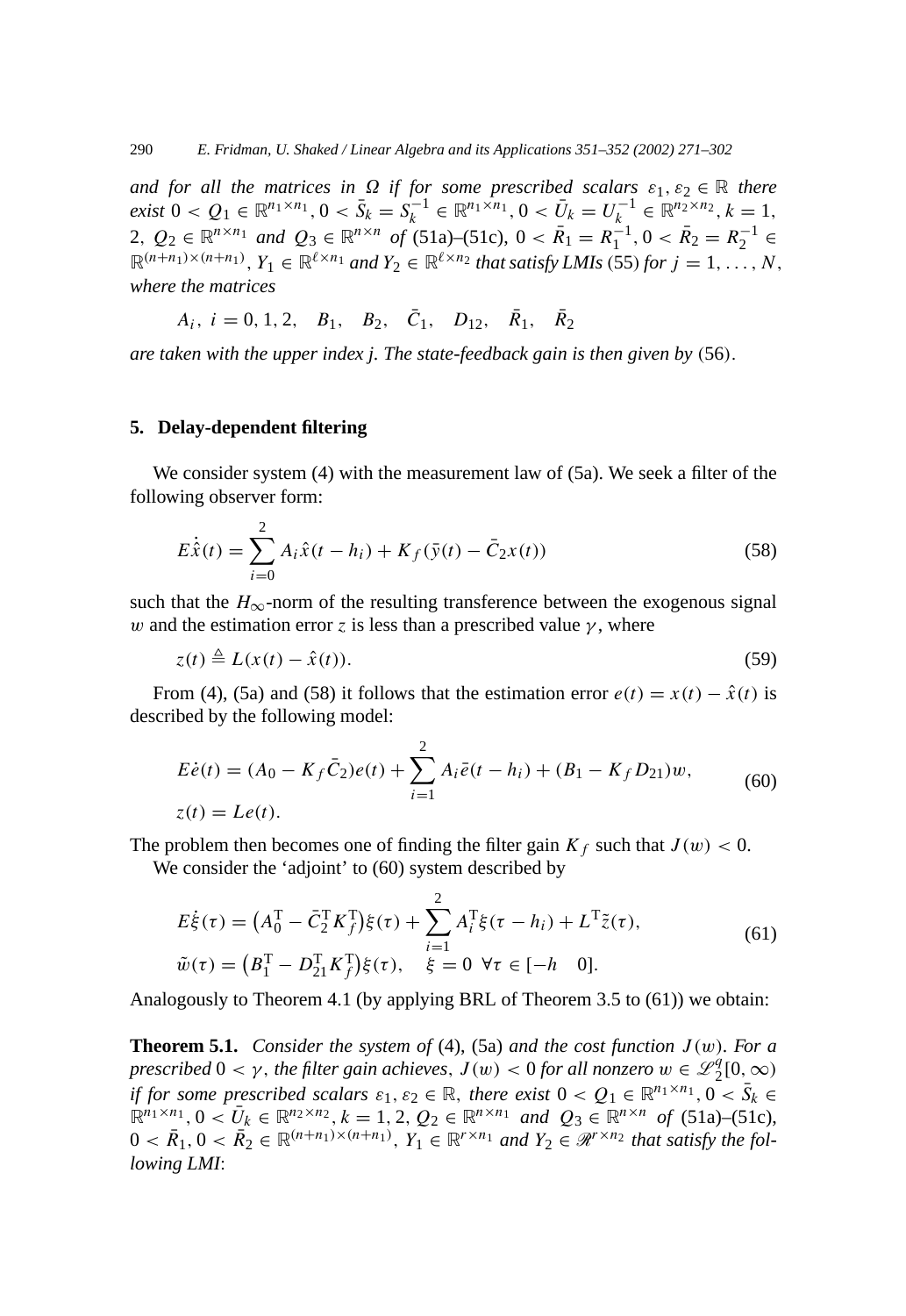<sup>1</sup> <sup>+</sup> ¯ 0 *L*T *<sup>h</sup>*1*(ε*<sup>1</sup> <sup>+</sup> <sup>1</sup>*)R*¯ <sup>1</sup> *<sup>h</sup>*2*(ε*<sup>2</sup> <sup>+</sup> <sup>1</sup>*)R*¯ 2 *ε*1 0 *A*T 11 *A*T 12 *S*¯ 1 *ε*2 0 *A*T 21 *A*T 22 *S*¯ 2 0 *A*T 13 *A*T 14 *U*¯ 1 ∗ −*γ* <sup>2</sup>*Ir* 0 0 0 00 ∗∗−*h*1*R*¯ 1 0 0 00 ∗∗ ∗ −*h*2*R*¯ 2 0 00 ∗∗ ∗ ∗ −*S*¯ 1 0 0 ∗∗ ∗ ∗ ∗ −*S*¯ 2 0 ∗∗ ∗ ∗ ∗ ∗ −*U*¯ 1 ∗∗ ∗ ∗ ∗ ∗ ∗ ∗∗ ∗ ∗ ∗ ∗ ∗ ∗∗ ∗ ∗ ∗ ∗ ∗ ∗∗ ∗ ∗ ∗ ∗ ∗ ∗∗ ∗ ∗ ∗ ∗ ∗ ∗∗ ∗ ∗ ∗ ∗ ∗ ∗∗ ∗ ∗ ∗ ∗ ∗ 0 *A*T 23 *A*T 24 *U*¯ <sup>2</sup> *<sup>Q</sup>*<sup>T</sup> *B*11 0 *B*12 − *Y* T 1 0 *Y* T 2 *<sup>D</sup>*<sup>21</sup> *Q*1 0 *Q*1 0 *Q*<sup>T</sup> 22 0 *Q*<sup>T</sup> 32 *Q*<sup>T</sup> 22 0 *Q*<sup>T</sup> 32 *h*1A1 *h*2A2 0 0 00 0 0 0 0 0 0 00 0 0 0 0 0 0 00 0 0 0 0 0 0 00 0 0 0 0 0 0 00 0 0 0 0 0 0 00 0 0 0 0 *U*¯ 2 0 00 0 0 0 0 ∗ −*Iq* 00 0 0 0 0 ∗ ∗−*S*¯ 1 00 0 0 0 ∗ ∗ ∗−*S*¯ 2 0 000 ∗ ∗ ∗ ∗−*U*¯ 1 000 ∗ ∗ ∗∗ ∗−*U*¯ 2 0 0 ∗ ∗ ∗ ∗ ∗ ∗−*h*1*R*¯ 1 0 ∗ ∗ ∗ ∗ ∗ ∗ ∗−*h*2*R*¯ 2 *<* 0*,* (62)

*where*

$$
E_{1} = \begin{bmatrix} 0 & I_{n_{1}} & 0 \\ \sum_{i=0}^{2} A_{i1}^{T} & -I_{n_{1}} & A_{03}^{T} \\ \sum_{i=0}^{2} A_{i2}^{T} & 0 & A_{04}^{T} \end{bmatrix} Q + Q^{T} \begin{bmatrix} 0 & I_{n_{1}} & 0 \\ \sum_{i=0}^{2} A_{i1}^{T} & -I_{n_{1}} & A_{03}^{T} \\ \sum_{i=0}^{2} A_{i2}^{T} & 0 & A_{04}^{T} \end{bmatrix}^{T}
$$

$$
+ \sum_{i=1}^{2} \varepsilon_{i} \begin{bmatrix} 0 & 0 & 0 \\ A_{i1}^{T} & 0 & 0 \\ A_{i2}^{T} & 0 & 0 \end{bmatrix} Q + \sum_{i=1}^{2} \varepsilon_{i} Q^{T} \begin{bmatrix} 0 & A_{i1} & A_{i2} \\ 0 & 0 & 0 \\ 0 & 0 & 0 \end{bmatrix}
$$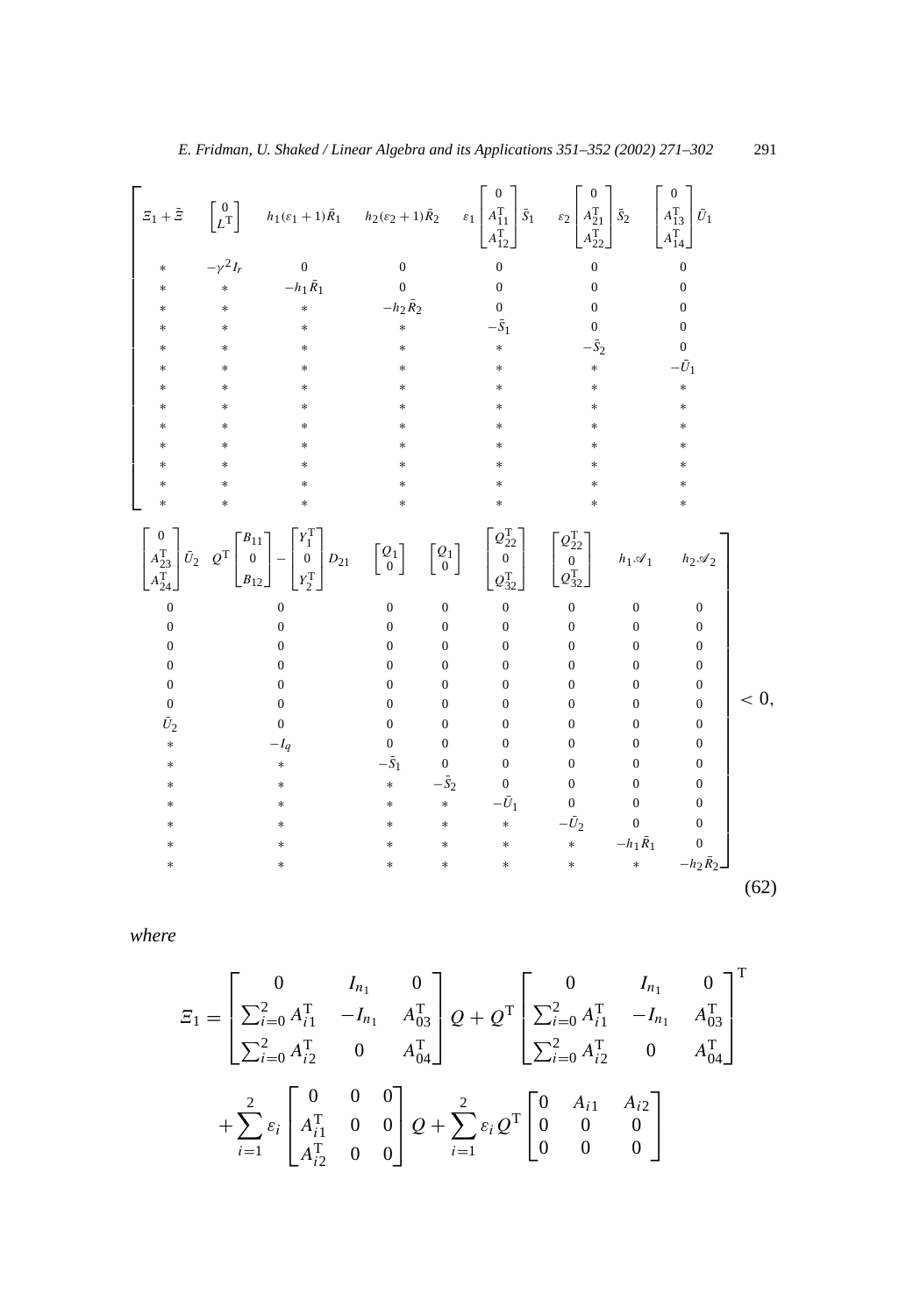292 *E. Fridman, U. Shaked / Linear Algebra and its Applications 351–352 (2002) 271–302*

$$
\bar{E} = -\begin{bmatrix} 0 \\ \bar{C}_2^{\mathrm{T}} \end{bmatrix} \begin{bmatrix} Y_1 & 0_{n_1} & Y_2 \end{bmatrix} - \begin{bmatrix} Y_1^{\mathrm{T}} \\ 0_{n_1} \\ Y_2^{\mathrm{T}} \end{bmatrix} \begin{bmatrix} 0 & \bar{C}_2 \end{bmatrix},
$$

$$
\mathcal{A}_i = \begin{bmatrix} Q_{21}^{\mathrm{T}} \\ Q_{31}^{\mathrm{T}} \\ 0 \end{bmatrix} \begin{bmatrix} 0 & A_{i1} & A_{i2} \end{bmatrix}, \quad i = 1, 2.
$$

*The filter gain is then given by*

$$
K_2^{\text{T}} = Y_2 Q_{32}^{-1}, \quad K_1^{\text{T}} = (Y_1 - K_2^{\text{T}} Q_{22}) Q_1^{-1}, \quad K_f = \text{col}\big\{K_1, K_2\big\}.
$$
 (63)

The LMI in Theorem 5.1 is affine in the system matrices. Similarly to Theorem 4.2, it can thus be reformulated also to the case of matrices with polytopic uncertainties.

## **6. Delay-dependent output-feedback control**

We adopt in this section the dissipation approach to the solution of the outputfeedback problem. It applies a controller of a state-feedback—observer structure and requires a solution of two LMIs. We assume:

**A2.** The matrices  $B_1$  and  $D_{21}$  are orthogonal, i.e.  $B_1 D_{21}^T = 0$ , and  $\tilde{R} = D_{12}^T D_{12}$  is not singular.

## *6.1. The first phase: a state-feedback controller design*

**Lemma 6.1.** *Assume* **A2***. Consider system* (4), (5b). *For a prescribed*  $\gamma > 0$ *, the feedback law*

$$
u(t) = -\begin{bmatrix} 0 & \tilde{R}^{-1} B_2^{\mathrm{T}} \end{bmatrix} \begin{bmatrix} P_1 & 0 \\ P_2 & P_3 \end{bmatrix} \begin{bmatrix} x_1(t) \\ y(t) \\ x_2(t) \end{bmatrix},\tag{64a}
$$

$$
\begin{bmatrix} P_1 & 0 \\ P_2 & P_3 \end{bmatrix} = \begin{bmatrix} Q_1 & 0 \\ Q_2 & Q_3 \end{bmatrix}^{-1} \tag{64b}
$$

*achieves*  $J(w) < 0$  *for all nonzero*  $w \in \mathcal{L}_2^q[0,\infty)$  *if for some prescribed scalars*  $\varepsilon_1, \varepsilon_2 \in \mathbb{R}$ , there exist  $0 < Q_1 \in \mathbb{R}^{n_1 \times n_1}$ ,  $0 < \bar{S}_k = S_k^{-1} \in \mathbb{R}^{n_1 \times n_1}$ ,  $0 < \bar{U}_k = U_k^{-1}$ <br> $\in \mathbb{R}^{n_2 \times n_2}$ ,  $k = 1, 2, Q_2 \in \mathbb{R}^{n \times n_1}$  and  $Q_3 \in \mathbb{R}^{n \times n}$  of (51a)–(51c),  $0 < \bar{R}_1 = R_1$  $and$   $0 < \overline{R}_2 = R_2^{-1} \in \mathbb{R}^{(n+n_1)\times(n+n_1)}$  *that satisfy the following LMI*: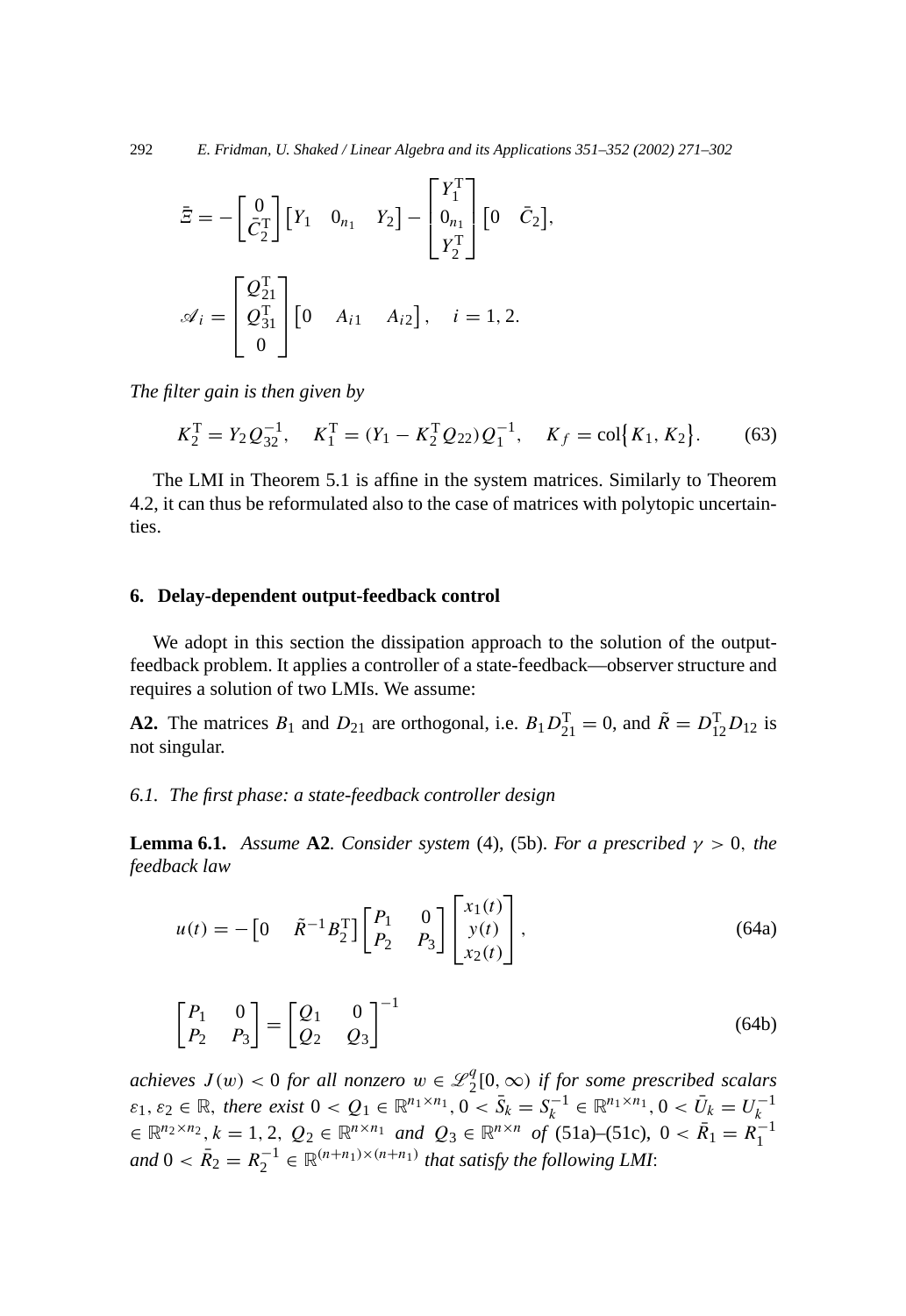$$
\begin{bmatrix}\n\Xi_{1} + \bar{\Xi} \begin{bmatrix} 0 \\ p_{1} \end{bmatrix} & h_{1}(\varepsilon_{1} + 1) \bar{R}_{1} & h_{2}(\varepsilon_{2} + 1) \bar{R}_{2} & \varepsilon_{1} \begin{bmatrix} 0 \\ A_{11} \\ A_{22} \\ A_{23} \end{bmatrix} \bar{S}_{2} \begin{bmatrix} 0 \\ A_{22} \\ A_{23} \\ A_{24} \end{bmatrix} \bar{U}_{1} \begin{bmatrix} 0 \\ A_{22} \\ A_{23} \\ A_{24} \end{bmatrix} \bar{U}_{2} & Q^{T} \begin{bmatrix} \bar{C}_{11}^{T} \\ \bar{C}_{12}^{T} \\ \bar{C}_{12}^{T} \end{bmatrix} \\
\ast & \ast & -h_{1} \bar{R}_{1} & 0 & 0 & 0 & 0 & 0 & 0 \\
* & \ast & \ast & \ast & -\bar{S}_{1} & 0 & 0 & 0 & 0 & 0 \\
* & \ast & \ast & \ast & \ast & \ast & -\bar{S}_{1} & 0 & 0 & 0 & 0 \\
* & \ast & \ast & \ast & \ast & \ast & \ast & -\bar{S}_{1} & 0 & 0 & 0 & 0 \\
* & \ast & \ast & \ast & \ast & \ast & \ast & \ast & \ast & \ast \\
* & \ast & \ast & \ast & \ast & \ast & \ast & \ast & \ast & \ast \\
* & \ast & \ast & \ast & \ast & \ast & \ast & \ast & \ast & \ast \\
* & \ast & \ast & \ast & \ast & \ast & \ast & \ast & \ast & \ast \\
* & \ast & \ast & \ast & \ast & \ast & \ast & \ast & \ast & \ast \\
* & \ast & \ast & \ast & \ast & \ast & \ast & \ast & \ast \\
* & \ast & \ast & \ast & \ast & \ast & \ast & \ast & \ast \\
* & \ast & \ast & \ast & \ast & \ast & \ast & \ast & \ast \\
* & \ast & \ast & \ast & \ast & \ast & \ast & \ast & \ast \\
* & \ast & \ast & \ast & \ast & \ast & \ast & \ast & \ast \\
* & \ast & \ast & \ast & \ast & \ast & \ast & \ast & \ast \\
* & \ast & \ast & \ast & \ast & \ast & \ast & \ast & \ast \\
* & \ast & \ast & \ast & \ast & \ast & \ast & \
$$

*where*  $\mathbb{E}_1$  *is given by* (53) *and where* 

$$
\hat{\Xi} = -\begin{bmatrix} 0 \\ B_2 \end{bmatrix} \tilde{R}^{-1} \begin{bmatrix} 0 & B_2^{\mathrm{T}} \end{bmatrix}.
$$

**Proof.** The proof readily follows by choosing *V* as in (31) and applying (36) for  $R_i M_i = \varepsilon_i I$ , *i* = 1, 2. Denote by  $\Gamma_u$  the matrix in the left-hand side of (65). We obtain by integrating d*V (t)/*d*t* that

$$
J \leqslant \int_0^\infty \bar{\xi}^{\rm T} \Gamma_p \bar{\xi} \, dt + \int_0^\infty (u^{\rm T} - u^{* \rm T}) \tilde{R}(u - u^*) \, dt - \gamma^2 \int_0^\infty (w^{\rm T} - w^{* \rm T}) (w - w^*) \, dt,
$$
\n(66)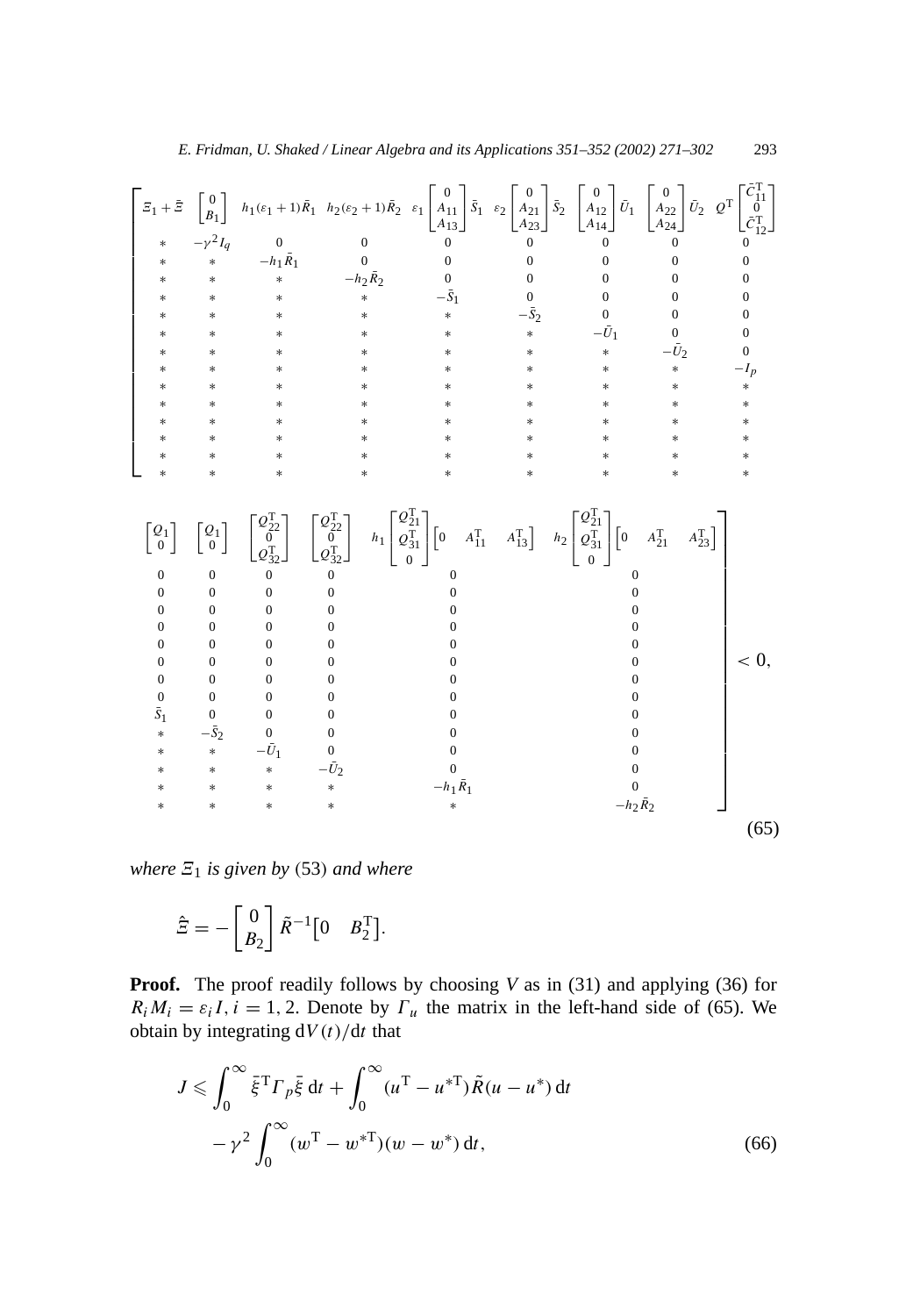where

$$
\Gamma_p = \text{diag}\left\{P^{\mathrm{T}}, I_{8n+4n_1+p+q}\right\} \Gamma_u \text{ diag}\left\{P, I_{8n+4n_1+p+q}\right\},\
$$
\n
$$
w^* = \gamma^{-2} \begin{bmatrix} 0 & B_1^{\mathrm{T}} \end{bmatrix} P \begin{bmatrix} x_1 \\ y \\ x_2 \end{bmatrix},
$$
\n
$$
u^* = -\tilde{R}^{-1} \begin{bmatrix} 0 & B_2^{\mathrm{T}} \end{bmatrix} P \begin{bmatrix} x_1 \\ y \\ x_2 \end{bmatrix}.
$$
\n(67)

and where the relation between *P* and  $Q_i$ ,  $i = 1, \ldots, 3$ , is given in (51a)–(51c) and  $\bar{\xi} = \text{col}\{x_1, y, x_2, w, \eta_1\}$ , with  $\eta_1$  representing the fictitious states that emerge when applying Schur formula to construct  $\Gamma_p$ .  $\Box$ 

Unfortunately, the feedback law of (64a) and (64b) cannot be implemented even when there exists a solution to (65), namely when the first term in the right-hand side of (66) is negative for all  $\bar{\xi} \in \mathbb{R}^{8n+4n_1+p+q}$ .

## *6.2. The second phase: filtering via the adjoint system*

Denoting  $\bar{r} = w - w^*$  we represent (4) and (5a) in the form:

$$
\begin{bmatrix} \dot{x}_1(t) \\ 0 \\ 0 \end{bmatrix} = \sum_{i=0}^2 \hat{A}_i \begin{bmatrix} x_1(t-h_i) \\ y(t-h_i) \\ x_2(t-h_i) \end{bmatrix} + \hat{B}_1 \bar{r}(t) + \begin{bmatrix} B_{21} \\ B_{21} \\ B_{22} \end{bmatrix} u(t),
$$
  
\n
$$
\bar{y}(t) = \hat{C}_2 \begin{bmatrix} x_1(t) \\ y(t) \\ x_2(t) \end{bmatrix} + D_{21} \bar{r}(t),
$$
\n(68)

where

$$
\hat{A}_0 = \begin{bmatrix} A_{01} & 0 & A_{02} \\ A_{01} & -I_{n_1} & A_{02} \\ A_{03} & 0 & A_{04} \end{bmatrix} + \gamma^{-2} \hat{B}_1 \begin{bmatrix} 0_{q \times n_1} & B_1^{\mathrm{T}} \end{bmatrix} P,
$$
  
\n
$$
\hat{A}_i = \begin{bmatrix} A_{i1} & 0 & A_{i2} \\ A_{i1} & 0 & A_{i2} \\ A_{i3} & 0 & A_{i4} \end{bmatrix}, \quad i = 1, 2, \quad \hat{B}_1 = \begin{bmatrix} B_{11} \\ B_{11} \\ B_{12} \end{bmatrix},
$$
  
\n
$$
\hat{C}_2 = \begin{bmatrix} \bar{C}_{21} & 0_{r \times n_1} & \bar{C}_{22} \end{bmatrix}.
$$
\n(69)

and where *P* solves (65). The objective function of (13) and (66) will then be negative if there exist  $\hat{x}(t)$  and  $\hat{y}(t)$  in  $\mathbb{R}^n$  that satisfy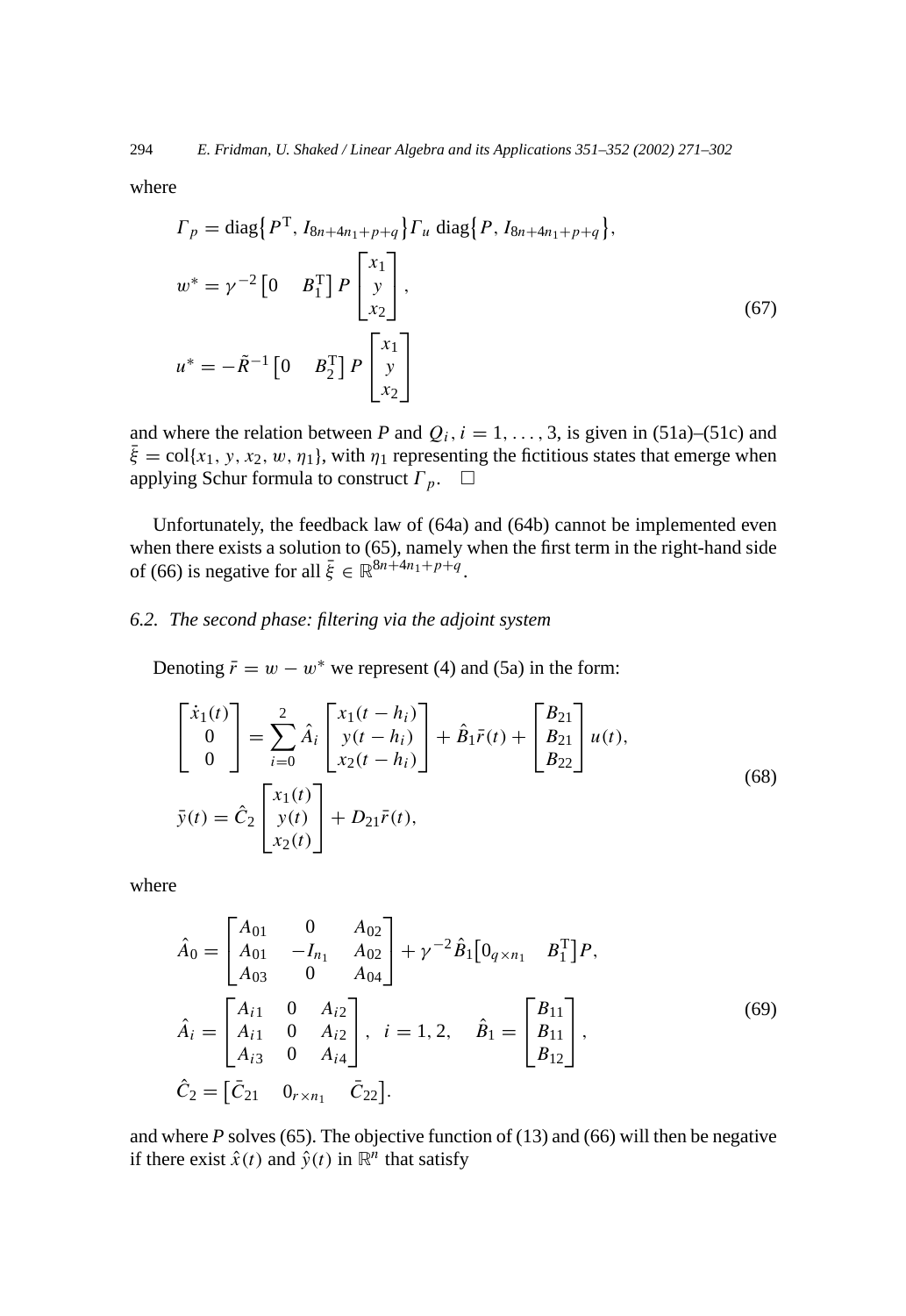*E. Fridman, U. Shaked / Linear Algebra and its Applications 351–352 (2002) 271–302* 295

$$
J_a = \int_0^\infty (\bar{z}^T \bar{z} - \gamma^2 \bar{r}^T \bar{r}) dt < 0 \quad \forall \bar{r} \in \mathcal{L}_2^q[0, \infty),
$$
  

$$
\bar{z}(t) = \tilde{R}^{-1/2} [0 \quad B_2^T] P \begin{bmatrix} x_1(t) - \hat{x}_1(t) \\ y(t) - \hat{y}(t) \\ x_2(t) - \hat{x}_2(t) \end{bmatrix}.
$$
 (70)

The problem of finding  $\hat{x}(t)$  and  $\hat{y}(t)$  is, in fact, a  $H_{\infty}$  filtering problem for the descriptor system (68).

Consider the following 'innovation' filter

$$
\begin{bmatrix} \dot{\hat{x}}_1(t) \\ 0 \\ 0 \end{bmatrix} = \sum_{i=0}^2 \hat{A}_i \begin{bmatrix} \hat{x}_1(t-h_i) \\ \hat{y}(t-h_i) \\ \hat{x}_2(t-h_i) \end{bmatrix} + K_f \bar{y}(t) - K_f \hat{C}_2 \begin{bmatrix} \hat{x}_1(t) \\ \hat{y}(t) \\ \hat{x}_2(t) \end{bmatrix} + \begin{bmatrix} B_{21} \\ B_{21} \\ B_{22} \end{bmatrix} u(t).
$$
 (71)

Denoting

$$
e = \begin{bmatrix} e_1 \\ e_0 \\ e_2 \end{bmatrix} = \begin{bmatrix} x_1 \\ y \\ x_2 \end{bmatrix} - \begin{bmatrix} \hat{x}_1 \\ \hat{y} \\ \hat{x}_2 \end{bmatrix}
$$
(72)

and using the assumption on  $D_{21}$  and the definition of  $w^*$  in (67) we find

$$
\begin{bmatrix} \dot{e}_1(t) \\ 0 \\ 0 \end{bmatrix} = (\hat{A}_0 - K_f \hat{C}_2) e(t) + \sum_{i=1}^2 \hat{A}_i e(t - h_i) + (\hat{B}_1 - K_f D_{21}) \bar{r}(t),
$$
  
\n
$$
\bar{z}(t) = \tilde{R}^{-1/2} \begin{bmatrix} 0 & B_2^{\mathrm{T}} \end{bmatrix} P e(t).
$$
\n(73)

The problem now becomes one of finding the gain matrix  $K_f$  that will ensure the stability of system (73) and that the  $H_{\infty}$ -norm of the transference from  $\bar{r}$  to  $\bar{z}$  is less than  $\gamma$ . This problem was solved in Section 5. By applying Theorem 5.1 we obtain the following result:

**Theorem 6.2.** *Assume* **A2***. Consider the system of* (4), (5a), (5b) *and the cost function of* (13)*. For a prescribed*  $0 < \gamma$ *, there exists an output-feedback controller that achieves,*  $J(w) < 0$  *for all nonzero*  $w \in \mathcal{L}_2^q[0,\infty)$  *if for some prescribed sca*lars  $\varepsilon_1, \varepsilon_2 \in \mathbb{R}$ , there exist  $0 < Q_1 \in \mathbb{R}^{n_1 \times n_1}$ ,  $0 < \overline{S}_k \in \mathbb{R}^{n_1 \times n_1}$ ,  $0 < \overline{U}_k \in \mathbb{R}^{n_2 \times n_2}$ ,  $k = 1, 2, Q_2 \in \mathbb{R}^{n \times n_1}$  *and*  $Q_3 \in \mathbb{R}^{n \times n}$  *of* (51a)–(51c),  $0 < \overline{R}_1$  *and*  $0 < \overline{R}_2 \in$  $\mathbb{R}^{(n+n_1)\times(n+n_1)}$  *that satisfy* (65) *and for some prescribed scalars*  $\hat{\epsilon}_1, \hat{\epsilon}_2 \in \mathbb{R}$ *, there ex*ist  $0 \le \hat{Q}_1 \in \mathbb{R}^{n_1 \times n_1}, 0 \le \hat{S}_k \in \mathbb{R}^{n_1 \times n_1}, 0 \le \hat{U}_k \in \mathbb{R}^{n \times n}, k = 1, 2, \tilde{Q}_2 \in \mathbb{R}^{(n+n_1) \times n_1}$ *and*  $\hat{O}_3 \in \mathbb{R}^{(n+n_1)\times(n+n_1)}$  *of the form*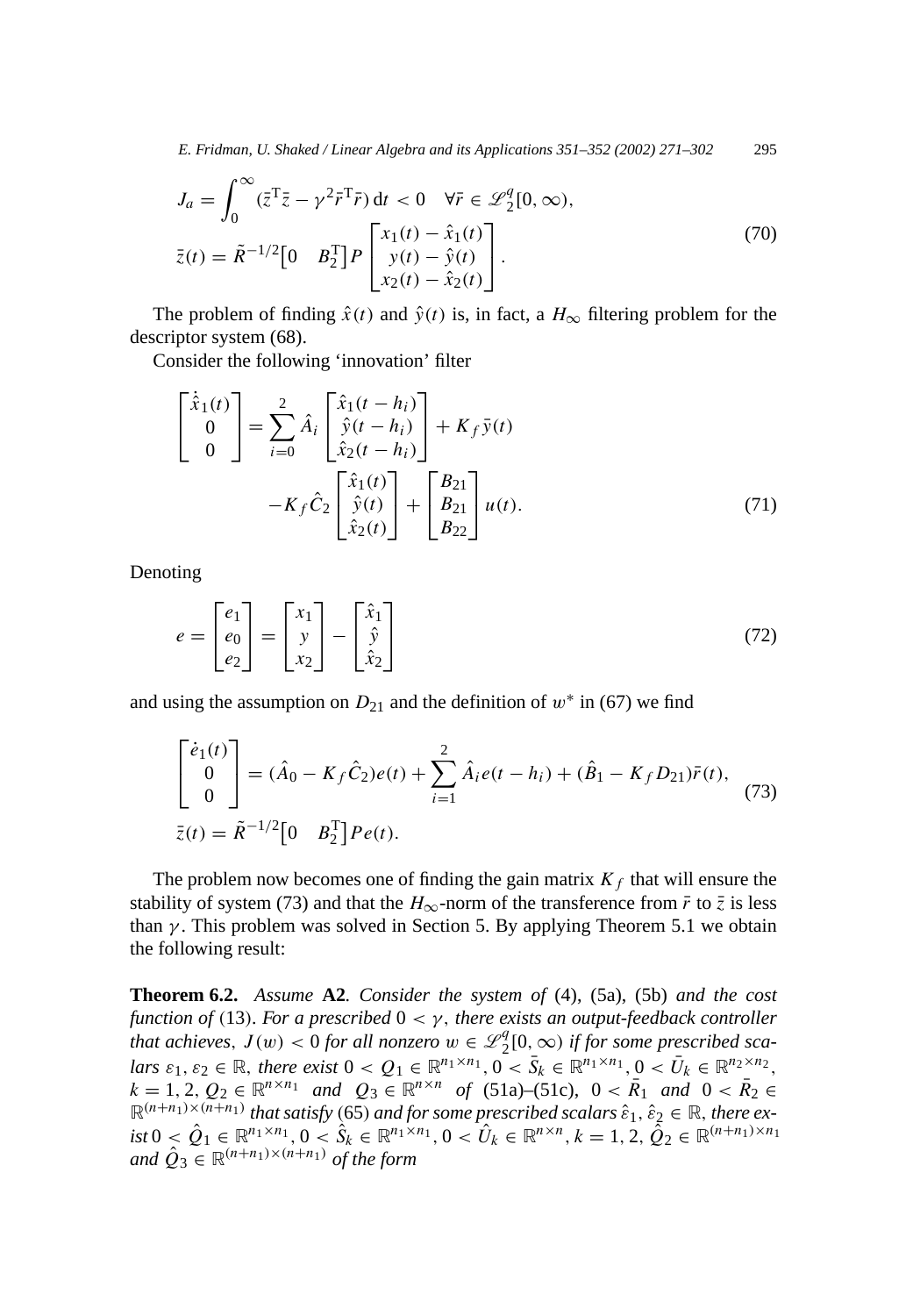296 *E. Fridman, U. Shaked / Linear Algebra and its Applications 351–352 (2002) 271–302*

$$
\hat{Q}_2 = \begin{bmatrix} \hat{Q}_{21} \\ \hat{Q}_{22} \end{bmatrix}, \quad \hat{Q}_{22} \in \mathbb{R}^{n \times n_1},
$$
  
\n
$$
\hat{Q}_3 = \text{diag}\{\hat{Q}_{31}, \hat{Q}_{32}\}, \quad \hat{Q}_{31} \in \mathbb{R}^{n_1 \times n_1}, \quad \hat{Q}_{32} \in \mathbb{R}^{n \times n},
$$
  
\n
$$
0 < \hat{R}_1, \quad 0 < \hat{R}_2 \in \mathbb{R}^{(2n_1 + n) \times (2n_1 + n)}, \quad Y_1 \in \mathbb{R}^{r \times n_1}, \quad \text{and} \quad Y_2 \in \mathbb{R}^{r \times n}
$$

*that satisfy the following LMI*:

 ∗ ∗ ∗ ∗ ∗ ∗ ∗∗ <sup>1</sup> <sup>+</sup> ¯ 0*n*1×*<sup>r</sup> P* 0 *B*2 *R*˜−1*/*<sup>2</sup> *<sup>h</sup>*1*(ε*ˆ<sup>1</sup> <sup>+</sup> <sup>1</sup>*)R*<sup>ˆ</sup> <sup>1</sup> *<sup>h</sup>*2*(ε*ˆ<sup>2</sup> <sup>+</sup> <sup>1</sup>*)R*<sup>ˆ</sup> 2 *ε*ˆ1 0 *A*ˆT 11 *A*ˆT 12 *S*ˆ 1 *ε*ˆ2 0 *A*ˆT 21 *A*ˆT 22 *S*ˆ 2 0 *A*ˆT 13 *A*ˆT 14 *U*ˆ 1 0 *A*ˆT 23 *A*ˆT 24 *U*ˆ 2 ∗ −*γ* <sup>2</sup>*Ir* 0 0 0 0 00 ∗∗−*h*1*R*<sup>ˆ</sup> 1 0 0 0 00 ∗ ∗ ∗−*h*2*R*<sup>ˆ</sup> 2 0 0 00 ∗ ∗ ∗ ∗−*S*ˆ 1 0 00 ∗ ∗ ∗ ∗ ∗−*S*ˆ 2 0 0 ∗ ∗ ∗ ∗ ∗ ∗−*U*ˆ 1 0 ∗ ∗ ∗ ∗ ∗ ∗ ∗−*U*ˆ 2 ∗ ∗ ∗ ∗ ∗ ∗ ∗∗ ∗ ∗ ∗ ∗ ∗ ∗ ∗∗ ∗ ∗ ∗ ∗ ∗ ∗ ∗∗ ∗ ∗ ∗ ∗ ∗ ∗ ∗∗ ∗ ∗ ∗ ∗ ∗ ∗ ∗∗ ∗ ∗ ∗ ∗ ∗ ∗ ∗∗

$$
\hat{\mathcal{Q}}^{T}\begin{bmatrix} 0 \\ B_{11} \\ B_{11} \end{bmatrix} \begin{bmatrix} Y_{1}^{T} \\ 0 \\ Y_{2}^{T} \end{bmatrix} D_{21} \begin{bmatrix} \hat{\mathcal{Q}}_{1} \\ 0 \end{bmatrix} \begin{bmatrix} \hat{\mathcal{Q}}_{1} \\ 0 \end{bmatrix} \begin{bmatrix} \hat{\mathcal{Q}}_{22} \\ 0 \\ \hat{\mathcal{Q}}_{32}^{T} \end{bmatrix} \begin{bmatrix} \hat{\mathcal{Q}}_{12} \\ 0 \\ \hat{\mathcal{Q}}_{32}^{T} \end{bmatrix}
$$
\n
$$
\begin{bmatrix} h_{11} \hat{\mathcal{A}}_{11} & h_{22} \hat{\mathcal{A}}_{22} \\ 0 & 0 & 0 \\ 0 & 0 & 0 \\ 0 & 0 & 0 \\ 0 & 0 & 0 & 0 \\ 0 & 0 & 0 & 0 \\ 0 & 0 & 0 & 0 \\ 0 & 0 & 0 & 0 \\ 0 & 0 & 0 & 0 \\ 0 & 0 & 0 & 0 \\ 0 & 0 & 0 & 0 \\ 0 & 0 & 0 & 0 \\ 0 & 0 & 0 & 0 \\ 0 & 0 & 0 & 0 \\ 0 & 0 & 0 & 0 \\ 0 & 0 & 0 & 0 \\ 0 & 0 & 0 & 0 \\ 0 & 0 & 0 & 0 \\ 0 & 0 & 0 & 0 \\ 0 & 0 & 0 & 0 \\ 0 & 0 & 0 & 0 \\ 0 & 0 & 0 & 0 \\ 0 & 0 & 0 & 0 \\ 0 & 0 & 0 & 0 \\ 0 & 0 & 0 & 0 \\ 0 & 0 & 0 & 0 \\ 0 & 0 & 0 & 0 \\ 0 & 0 & 0 & 0 \\ 0 & 0 & 0 & 0 \\ 0 & 0 & 0 & 0 \\ 0 & 0 & 0 & 0 \\ 0 & 0 & 0 & 0 \\ 0 & 0 & 0 & 0 \\ 0 & 0 & 0 & 0 \\ 0 & 0 & 0 & 0 \\ 0 & 0 & 0 & 0 \\ 0 & 0 & 0 & 0 \\ 0 & 0 & 0 & 0 \\ 0 & 0 & 0 & 0 \\ 0 & 0 & 0 & 0 \\ 0 & 0 & 0 & 0 \\ 0 & 0 & 0 & 0 \\ 0 & 0 & 0 & 0 \\ 0 & 0 &
$$

*where*

$$
P_1 = Q_1^{-1}, \quad P_2 = -Q_3^{-1} Q_2 Q_1^{-1},
$$
  
\n
$$
P_3 = Q_3^{-1} = \text{diag} \{ Q_{31}^{-1}, Q_{32}^{-1} \} = \text{diag} \{ P_{31}, P_{32} \},
$$
  
\n
$$
P = \begin{bmatrix} P_1 & 0 \\ P_2 & P_3 \end{bmatrix},
$$
\n(75)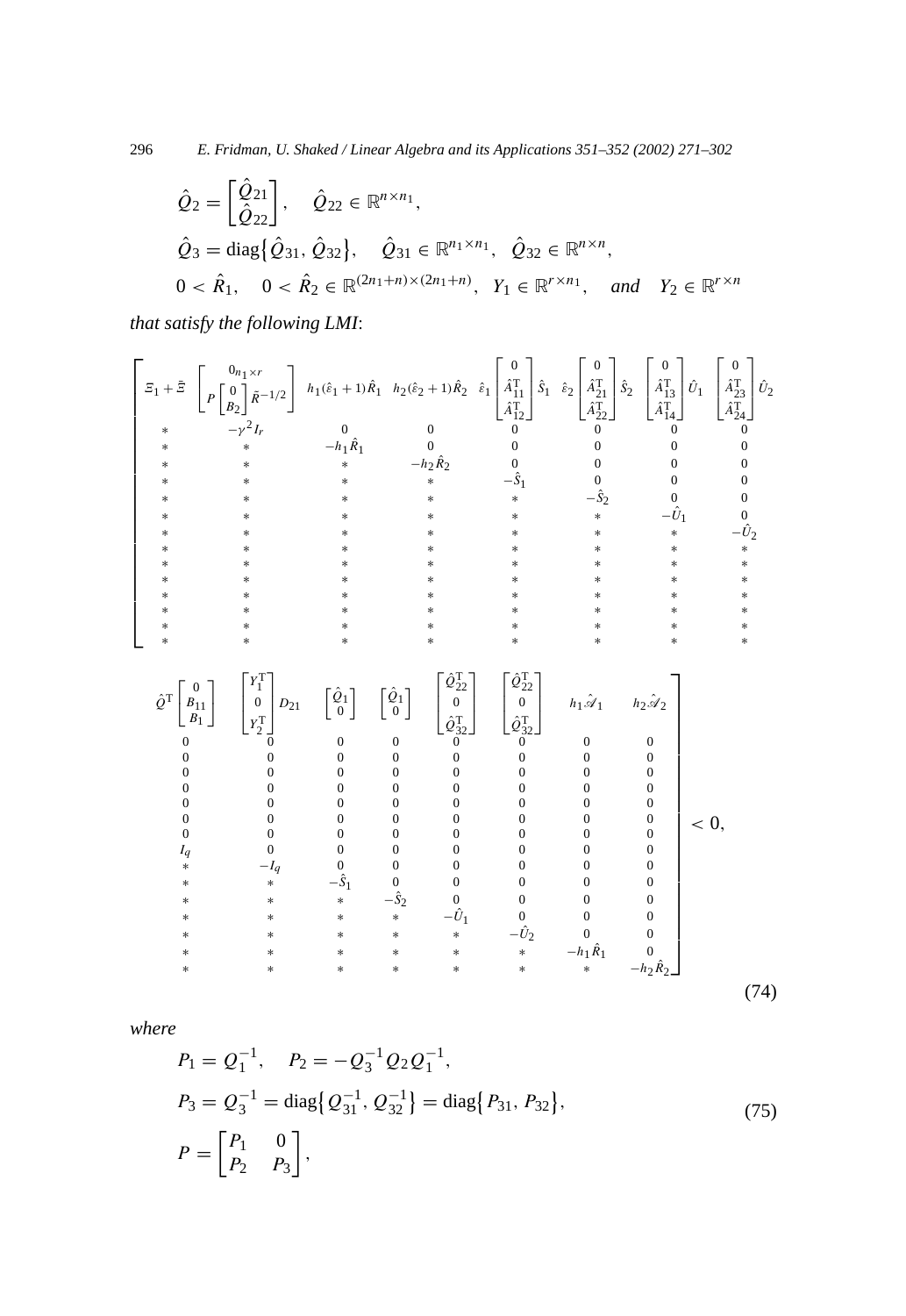$$
\begin{split}\n\Xi_{1} &= \begin{bmatrix}\n0 & I & 0 \\
\sum_{i=0}^{2} \hat{A}_{i1}^{\mathrm{T}} & -I_{n_{1}} & \hat{A}_{03}^{\mathrm{T}} \\
\sum_{i=0}^{2} \hat{A}_{i2}^{\mathrm{T}} & 0 & \hat{A}_{04}^{\mathrm{T}}\n\end{bmatrix}\n\hat{Q} + \hat{Q}^{\mathrm{T}} \begin{bmatrix}\n0 & I & 0 \\
\sum_{i=0}^{2} \hat{A}_{i1}^{\mathrm{T}} & -I_{n_{1}} & \hat{A}_{03}^{\mathrm{T}} \\
\sum_{i=0}^{2} \hat{A}_{i2}^{\mathrm{T}} & 0 & \hat{A}_{04}^{\mathrm{T}}\n\end{bmatrix}^{T} \\
&+ \sum_{i=1}^{2} \hat{\varepsilon}_{i} \begin{bmatrix}\n0 & 0 & 0 \\
\hat{A}_{i1}^{\mathrm{T}} & 0 & 0 \\
\hat{A}_{i2}^{\mathrm{T}} & 0 & 0\n\end{bmatrix}\n\hat{Q} + \sum_{i=1}^{2} \hat{\varepsilon}_{i} \hat{Q}^{\mathrm{T}} \begin{bmatrix}\n0 & \hat{A}_{i1} & \hat{A}_{i2} \\
0 & 0 & 0\n\end{bmatrix}, \\
\tilde{\Xi}_{1} &= -\begin{bmatrix}\n0 \\
\hat{C}_{1}^{\mathrm{T}}\n\end{bmatrix}\n\begin{bmatrix}\nY_{1} & 0_{n_{1}} & Y_{2}\n\end{bmatrix} - \begin{bmatrix}\nY_{1}^{\mathrm{T}} \\
0_{n_{1}} \\
Y_{2}^{\mathrm{T}}\n\end{bmatrix}\n\begin{bmatrix}\n0 & \hat{C}_{2}\n\end{bmatrix}, \\
\hat{A}_{i1} &= A_{i1}, \quad \hat{A}_{i2} = \begin{bmatrix}\n0 & A_{i2}\n\end{bmatrix}, \quad \hat{A}_{i3} = \begin{bmatrix}\nA_{i1} \\
A_{i3}\n\end{bmatrix}, \quad \hat{A}_{i4} = \begin{bmatrix}\n0 & A_{i2} \\
0 & A_{i4}\n\end{bmatrix}, \quad i = 1, 2, \\
\hat{A}_{01} &= A_{
$$

*The filter gain is then given by*

$$
K_2^{\text{T}} = Y_2 \hat{Q}_{32}^{-1}, \quad K_1^{\text{T}} = (Y_1 - K_2^{\text{T}} \hat{Q}_{22}) \hat{Q}_1^{-1}, \quad K_f = \text{col}\big\{K_1, K_2\big\}.
$$
 (76)

*If a solution to (*65*) and (*74*) exists, then the output-feedback controller is obtained by*:

$$
u(t) = -\tilde{R}^{-1}B_2^{\mathrm{T}} [P_2 \hat{x}_1(t) + P_3 \text{ col}\{\hat{y}(t) \hat{x}_2(t)\}],
$$
\n(77)

*where*  $\hat{x}$  *and*  $\hat{y}$  *are obtained by* (71)*.* 

**Example 3.** We consider the following system:

$$
E\dot{x}(t) = \sum_{i=0}^{1} A_1 x(t - h_i) + B_1 w(t) + B_2 u(t), \quad x_0 = 0,
$$
  
\n
$$
z(t) = \bar{C}_1 x(t) + D_{12} u(t),
$$
  
\n
$$
y(t) = \bar{C}_2 x(t) + D_{21} w(t),
$$
\n(78)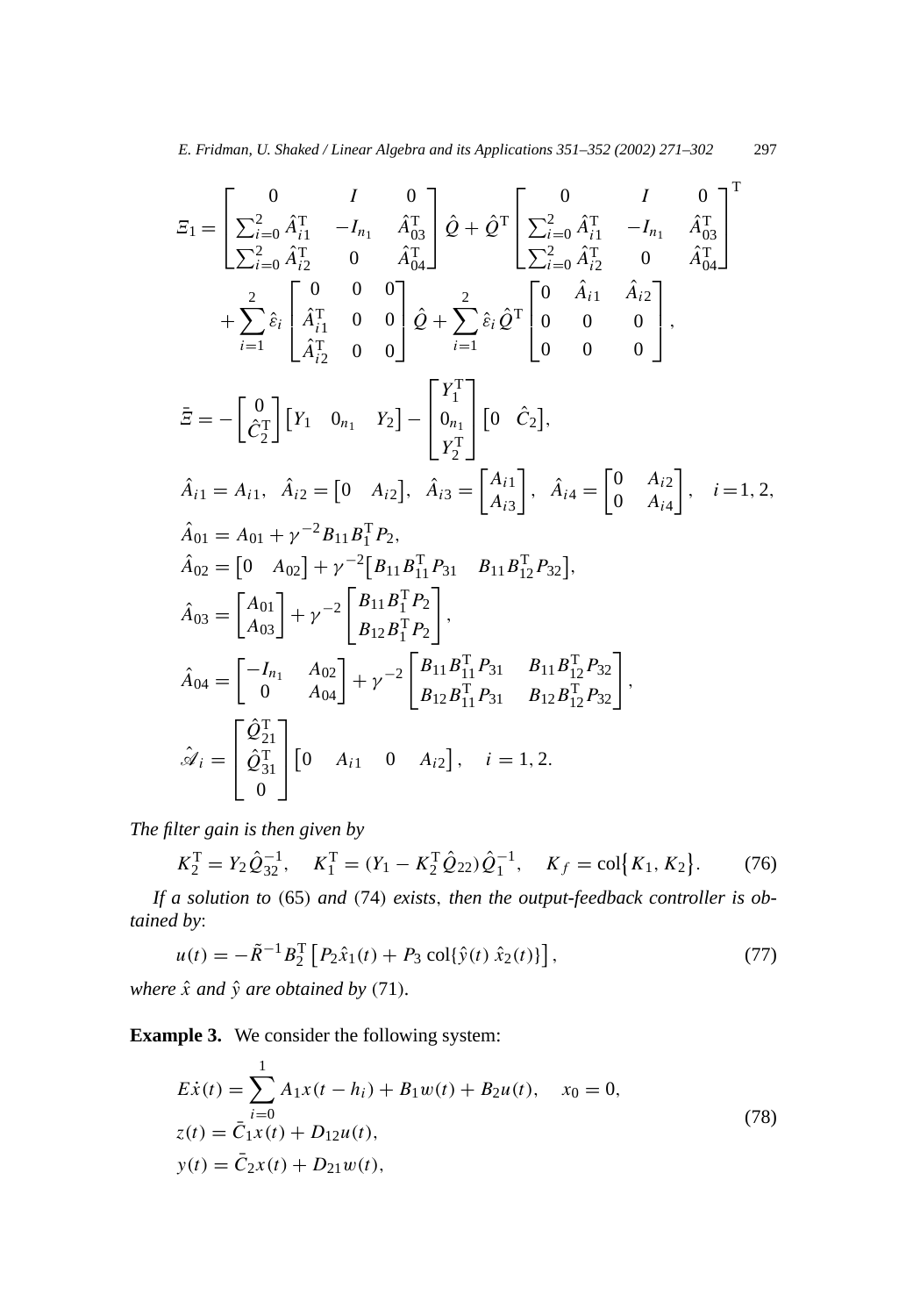where

$$
E = \begin{bmatrix} 1 & 0 \\ 0 & 0 \end{bmatrix}, \quad A_0 = \begin{bmatrix} 0 & 0 \\ 0 & 2 \end{bmatrix}, \quad A_1 = \begin{bmatrix} -1 & 0 \\ 1 & -1 \end{bmatrix},
$$
  
\n
$$
B_1 = \begin{bmatrix} 1 & 0 \\ 1 & 0 \end{bmatrix}, \quad B_2 = \begin{bmatrix} 0 \\ 1 \end{bmatrix}, \quad C_1 = \begin{bmatrix} 1 & 0.2 \end{bmatrix}, \quad C_2 = \begin{bmatrix} 1 & 0 \end{bmatrix},
$$
  
\n
$$
D_{12} = 0.1, \quad D_{21} = \begin{bmatrix} 0 & 0.1 \end{bmatrix}.
$$

We first find the state-feedback solution. We obtained a near minimum value of  $\gamma = 11$  for  $h_1 = 1.2$  and  $\varepsilon_1 = -0.3$ . The state-feedback control law that achieves the later bound on the  $H_{\infty}$ -norm of the closed loop is  $u = Kx$ , where  $K = [42.6854]$ −0*.*3426]. Using (65) we find that the feedback law *u*<sup>∗</sup> does not apply *y* because  $B_{21} = 0$  and  $P_3$  is diagonal. We thus obtained the same near minimum value of  $\gamma = 11$  for  $h = 1.2$  and  $\varepsilon_1 = -0.3$ . The feedback control law that achieves the later bound on the  $H_{\infty}$ -norm of the closed loop is

 $u^* = 9.72x_1 + 3.22x_2$ .

The output-feedback control is derived for the same values of *h*,  $\varepsilon_1$  and  $\hat{\varepsilon}_1 = -1$ . A minimum value of  $\gamma = 2.4$  is obtained. The resulting output-feedback has the form 9.72 $\hat{x}_1$  + 3.22 $\hat{x}_2$ , where  $\hat{x}$  is obtained by (71) with

$$
K_f = \begin{bmatrix} 6.1814 & 1.1882 & -3.1710 \end{bmatrix}^{\mathrm{T}}.
$$

#### *6.3. The second phase: direct filtering*

The filtering of the previous section suffers from an additional overdesign that stems from the use of the adjoint system which must be stable independently of the delays in the variable  $e_0$ . The advantage of the approach of Section 6.2 in comparison with [12], where nondescriptor systems were considered, lies in the fact that it applies the efficient bounds introduced by Park [25]. For smaller values of *h* the method of [12] may lead to less conservative results (see Example 4 below). In the present section, we generalize the method of [12] to the case of descriptor systems with delay.

Denoting  $\bar{r} = w - w^*$  we represent (4) in the form:

$$
\begin{bmatrix} \dot{x}_1(t) \\ 0 \\ 0 \end{bmatrix} = \hat{A} \begin{bmatrix} x_1(t) \\ y(t) \\ x_2(t) \end{bmatrix} - \sum_{i=1}^2 \begin{bmatrix} 0 \\ A_{i1} \\ A_{i3} \end{bmatrix} \int_{t-h_i}^t y(s) ds + \begin{bmatrix} 0 \\ B_1 \end{bmatrix} \bar{r}(t) + \begin{bmatrix} 0 \\ B_2 \end{bmatrix} u(t), \tag{79}
$$

where

$$
\hat{A} = \begin{bmatrix} 0 & I & 0 \\ \sum_{i=0}^{2} A_{i1} & -I & A_{02} \\ \sum_{i=0}^{2} A_{i3} & 0 & A_{04} \end{bmatrix} + \gamma^{-2} \hat{B}_1 \hat{B}_1^{\mathrm{T}} P, \quad \hat{B}_1 = \begin{bmatrix} 0 \\ B_1 \end{bmatrix},
$$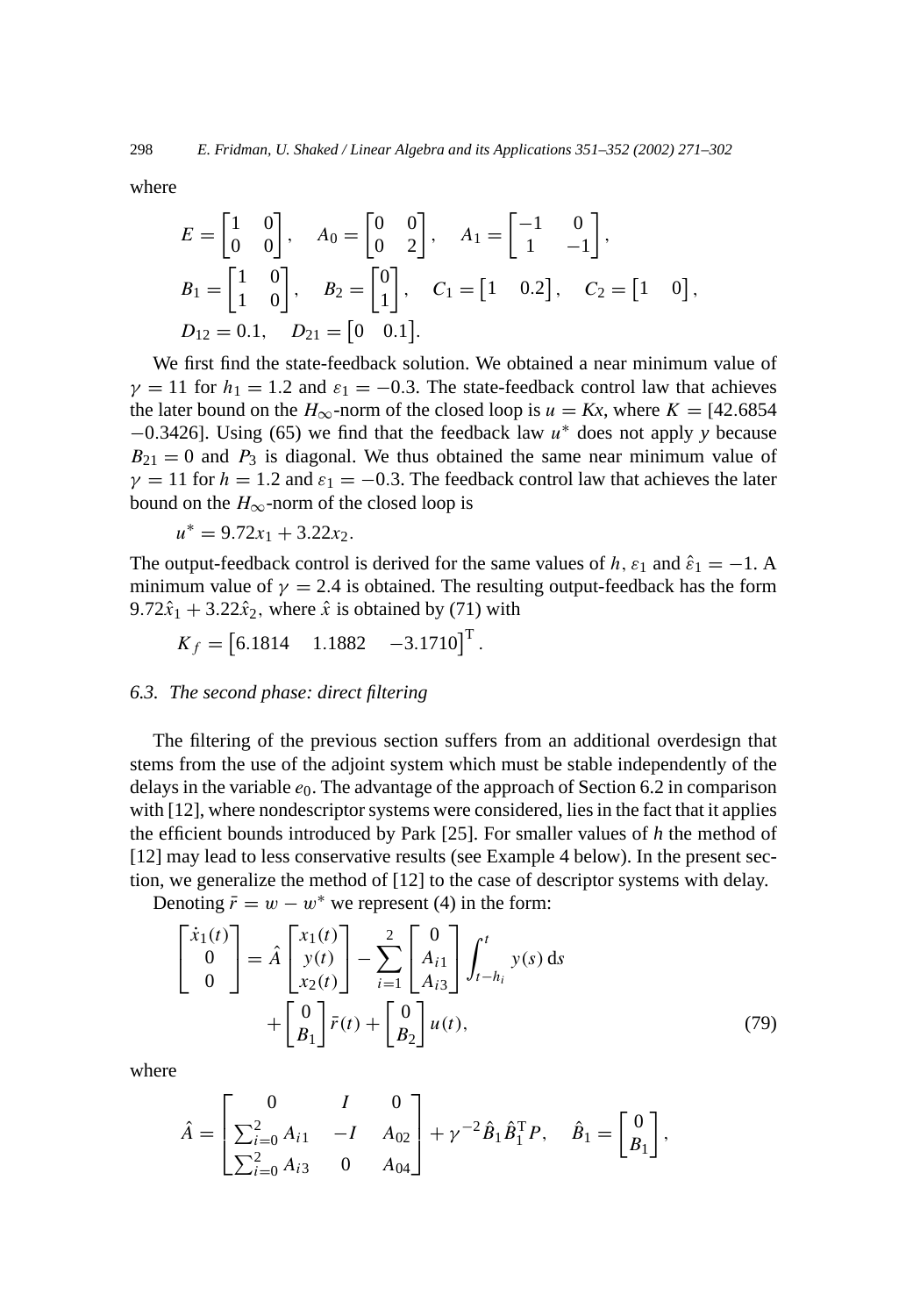*E. Fridman, U. Shaked / Linear Algebra and its Applications 351–352 (2002) 271–302* 299

$$
\hat{C}_2 = \begin{bmatrix} \bar{C}_{21} & 0 & \bar{C}_{22} \end{bmatrix}
$$

and where *P* solves (65). The objective function of (13) and (66) will then be negative if there exist  $\hat{x}(t)$  and  $\hat{y}(t)$  in  $\mathbb{R}^n$  that satisfy (70).

Consider the following 'innovation' filter

$$
\begin{bmatrix} \dot{\hat{x}}_1(t) \\ 0 \\ 0 \end{bmatrix} = \hat{A} \begin{bmatrix} \hat{x}_1(t) \\ \hat{y}(t) \\ \hat{x}_2(t) \end{bmatrix} - \sum_{i=1}^2 \begin{bmatrix} 0 \\ A_{i1} \\ A_{i3} \end{bmatrix} \int_{t-h_i}^t \hat{y}(s) ds
$$

$$
+ K_f[\bar{y}(t) - \hat{C}_2\hat{x}(t)] + \begin{bmatrix} 0 \\ B_2 \end{bmatrix} u(t).
$$
(80)

Using the notation of (72), assumption  $A2$  and the definition of  $w^*$  in (67) we find

$$
\begin{bmatrix} \dot{e}_1(t) \\ 0 \\ 0 \end{bmatrix} = [\hat{A} - K_f \hat{C}_2]e(t) - \sum_{i=1}^2 \begin{bmatrix} 0 \\ A_{i1} \\ A_{i3} \end{bmatrix} \int_{t-h_i}^t \hat{e}_0(s) ds + (\hat{B}_1 - K_f D_{21})\bar{r}(t), \n\bar{z}(t) = \tilde{R}^{-1/2} [0 \quad B_2^{\mathrm{T}}]Pe(t).
$$
\n(81)

The problem now becomes one of finding the gain matrix  $K_f$  that will ensure the stability of system (81) and that the  $H_{\infty}$ -norm of the transference from  $\bar{r}$  to  $\bar{z}$  is less than  $\gamma$ . Similarly to [12] we obtain the following result:

**Theorem 6.3.** *Consider the system of* (4), (5a), (5b) *and the cost function of (*13*). For a prescribed*  $0 < \gamma$ *, there exists an output-feedback controller that achieves,*  $J(w) < 0$  *for all nonzero*  $w \in \mathcal{L}_2^q[0,\infty)$  *if for some prescribed scalars*  $\varepsilon_1, \varepsilon_2 \in \mathbb{R}$ , *there exist*  $0 < Q_1 \in \mathbb{R}^{n_1 \times n_1}, 0 < \overline{S}_k \in \mathbb{R}^{n_1 \times n_1}, 0 < \overline{U}_k \in \mathbb{R}^{n_2 \times n_2}, k = 1, 2, Q_2 \in$  $\mathbb{R}^{n \times n_1}$  *and*  $Q_3 \in \mathbb{R}^{n \times n}$  *of* (51a)–(51c),  $0 < \overline{R}_1$  *and*  $0 < \overline{R}_2 \in \mathbb{R}^{(n+n_1)\times(n+n_1)}$  *that satisfy* (65) *and there exist*  $0 < \hat{P}_1 \in \mathbb{R}^{n_1 \times n_1}, 0 < \hat{U}_k \in \mathbb{R}^{n_2 \times n_2}, k = 1, 2, \hat{P}_2 \in$  $\mathbb{R}^{n \times n_1}$  *and*  $\hat{P}_3 \in \mathbb{R}^{n \times n}$  *of the form* 

$$
\hat{P}_2 = \begin{bmatrix} \hat{P}_{21} \\ \hat{P}_{22} \end{bmatrix}, \quad \hat{P}_{22} \in \mathbb{R}^{n_2 \times n_1},
$$
  
\n
$$
\hat{P}_3 = \text{diag}\{\hat{P}_{31}, \hat{P}_{32}\}, \quad \hat{P}_{31} \in \mathbb{R}^{n_1 \times n_1}, \quad \hat{P}_{32} \in \mathbb{R}^{n_2 \times n_2},
$$
  
\n
$$
0 < \hat{R}_1, \quad 0 < \hat{R}_2 \in \mathbb{R}^{n_1 \times n_1}, \quad Y \in \mathbb{R}^{(n+n_1) \times r}
$$

*that satisfy the following LMI*: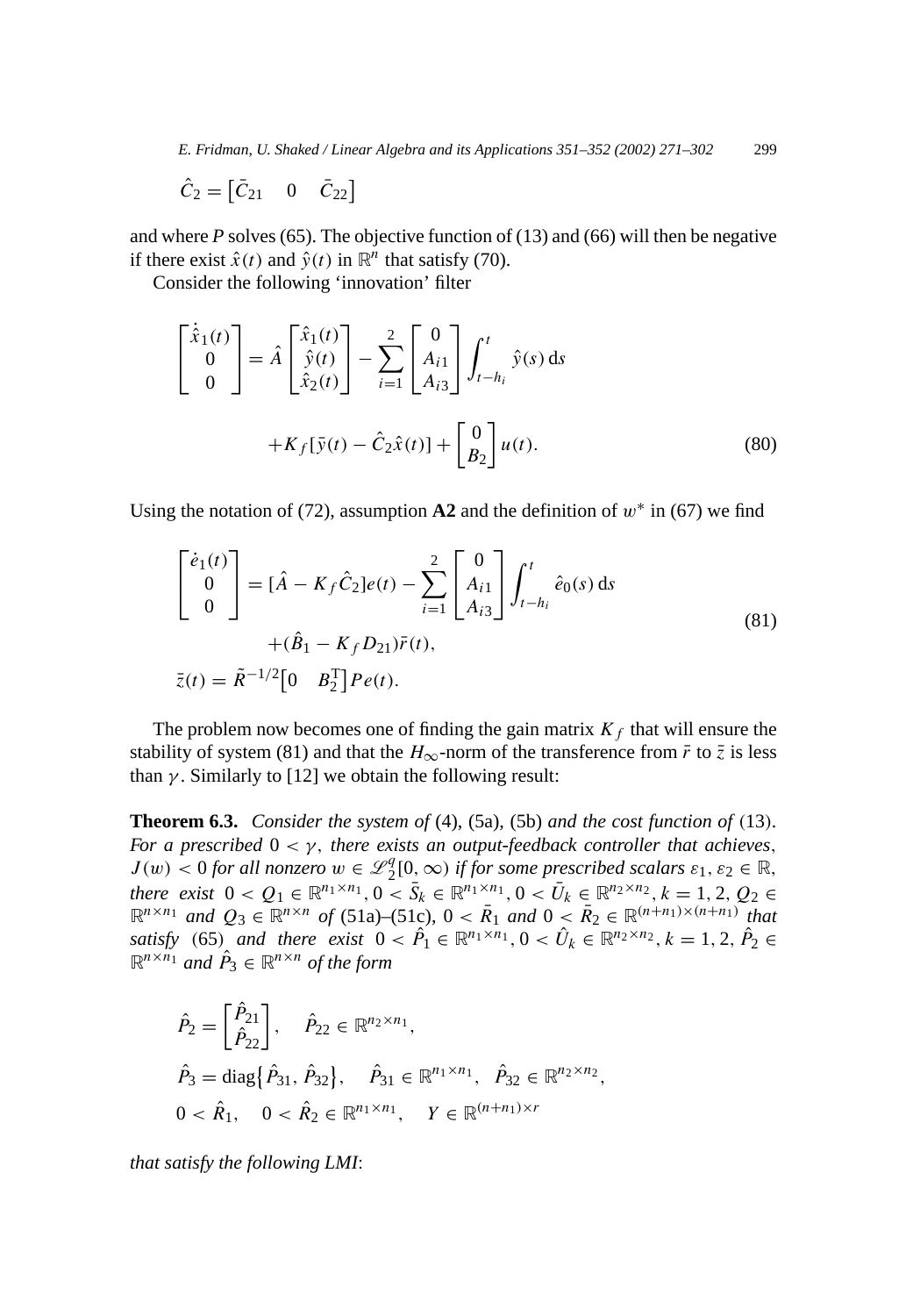300 *E. Fridman, U. Shaked / Linear Algebra and its Applications 351–352 (2002) 271–302*

$$
\begin{bmatrix}\n\tilde{\Psi}_{1} & \hat{\rho}^{T} \begin{bmatrix} 0 \\ B_{1} \end{bmatrix} - Y D_{21} & h_{1} \hat{\rho}^{T} \begin{bmatrix} 0 \\ A_{11} \\ A_{13} \end{bmatrix} & h_{2} \hat{\rho}^{T} \begin{bmatrix} 0 \\ A_{11} \\ A_{13} \end{bmatrix} & \begin{bmatrix} P_{2}^{T} \\ P_{3}^{T} \end{bmatrix} B_{2} & \hat{\rho}^{T} \begin{bmatrix} 0 \\ A_{12} \\ A_{14} \end{bmatrix} & \hat{\rho}^{T} \begin{bmatrix} 0 \\ A_{22} \\ A_{24} \end{bmatrix} \\
* & * & -h_{1} \hat{R}_{1} & 0 & 0 & 0 & 0 \\
* & * & 0 & -h_{2} \hat{R}_{2} & 0 & 0 & 0 \\
* & * & * & -\tilde{R} & 0 & 0 \\
* & * & * & * & -\tilde{U}_{1} & 0 \\
* & * & * & * & * & -\tilde{U}_{2}\n\end{bmatrix} < 0,
$$
\n
$$
\begin{bmatrix}\n\tilde{\Psi}_{1} & \hat{\Psi}_{1} & \hat{\Psi}_{1} & \hat{\Psi}_{1} & \hat{\Psi}_{1} \\
\tilde{\Psi}_{2} & \hat{\Psi}_{2} & \hat{\Psi}_{2} & \hat{\Psi}_{2} & \hat{\Psi}_{2} & \hat{\Psi}_{2} \\
* & * & * & * & * & -\tilde{U}_{1} & 0 \\
* & * & * & * & * & -\tilde{U}_{2}\n\end{bmatrix}
$$
\n
$$
(82)
$$

*where*  $P$ *,*  $P_1$ *,*  $P_2$ *,*  $P_3$  *are defined by* (75*) and* 

$$
\bar{\Psi}_1 = \hat{P}^{\mathrm{T}}\hat{A} + \hat{A}^{\mathrm{T}}\hat{P} - Y\hat{C}_2 - \hat{C}_2^{\mathrm{T}}Y^{\mathrm{T}} + \begin{bmatrix} 0_{n_1 \times n_1} & 0 & 0 \\ 0 & \sum_{i=1}^2 h_i \hat{R}_i & 0 \\ 0 & 0 & \sum_{i=1}^2 \hat{U}_i \end{bmatrix}.
$$

*If a solution to (*65*) and (*82*) exists, then the output-feedback controller is obtained by* (77), *where*  $\hat{x}$  *and*  $\hat{y}$  *are obtained by* (80) *with*  $K_f = \hat{P}^{-T}Y$ .

**Example 4.** We consider the nondescriptor system of [12]

$$
\begin{aligned}\n\dot{x}(t) &= A_0 x(t) + A_1 x(t - h) + B_1 w(t) + B_2 u(t), \\
z(t) &= \text{col}\big\{C_1 x(t), D_{12} u(t)\big\}, \\
\bar{y}(t) &= C_2 x(t) + D_{21} w(t),\n\end{aligned} \tag{83}
$$

where

$$
A_0 = \begin{bmatrix} 0 & 0 \\ 0 & 1 \end{bmatrix}, \quad A_1 = \begin{bmatrix} -1 & -1 \\ 0 & -0 \end{bmatrix}, \quad B_1 = \begin{bmatrix} 1 & 0 \\ 1 & 0 \end{bmatrix}, \quad B_2 = \begin{bmatrix} 0 \\ 1 \end{bmatrix},
$$
  
\n
$$
C_1 = \begin{bmatrix} 0 & 1 \end{bmatrix}, \quad D_{12} = 0.1, \quad C_2 = \begin{bmatrix} 0 & 1 \end{bmatrix}, \quad D_{21} = \begin{bmatrix} 0 & 0.1 \end{bmatrix}.
$$
 (84)

We compare the output-feedback controller designs achieved by the two methods presented in Sections 6.2 and 6.3. By the counterpart of Theorem 6.3 for the nondescriptor case, the output-feedback control was derived in [12] for  $h = 0.999$  and  $\varepsilon_1 = -0.29$ . A minimum value of  $\gamma = 0.86$  was obtained. By Theorem 6.2 a greater value of  $\gamma = 11$  is found for the same value of *h* and  $\varepsilon_1 = \varepsilon_2 = -0.3$ .

For  $h \ge 1$  the LMI of Theorem 6.3 is not feasible for any  $\gamma > 0$ . By Theorem 6.2, the output-feedback control is obtained for  $h = 1.28$ ,  $\varepsilon_1 = \hat{\varepsilon}_1 = -0.3$ . A minimum value of  $\gamma = 20$  is then achieved.

This example shows that for greater values of *h* Theorem 6.2 is less conservative due to Park's inequality [25] that is used for bounding the cross terms. For smaller values of *h* Theorem 6.2 leads to more conservative results owing to the fact that the adjoint system for  $e$  contains  $e_0$  with delays and that the results are delay-independent with respect to delays in  $e_0$ .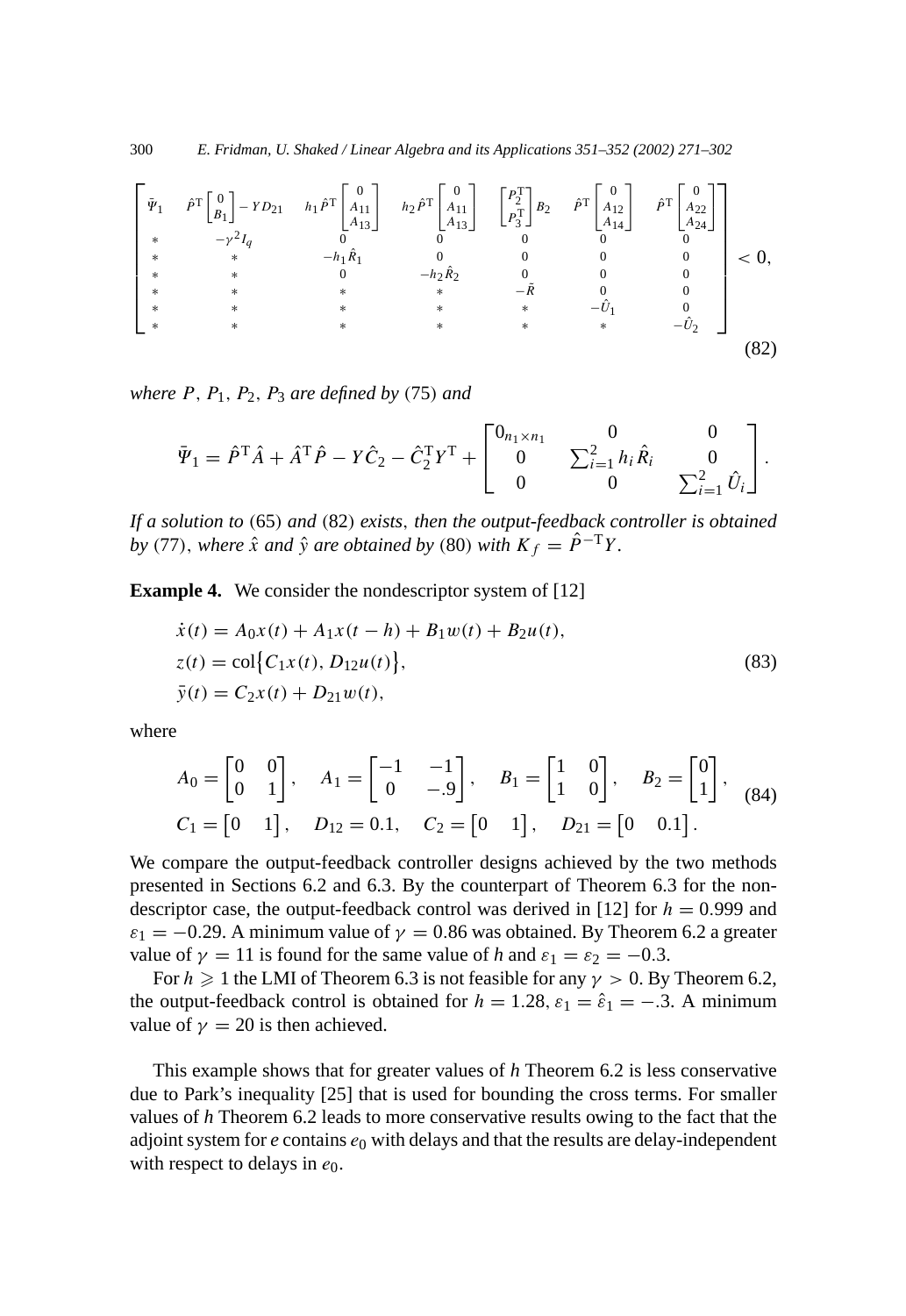## **7. Conclusions**

An LMI solution is proposed for the problem of stability and  $H_{\infty}$ -control of linear time-invariant descriptor systems. This solution is based on the Lyapunov function approach to descriptor systems with delay introduced in [10] and on the LMI approach to  $H_{\infty}$  control of nondescriptor systems of [12]. The LMI sufficient conditions that are obtained allow solutions to the  $H_{\infty}$ -control problem in the uncertain case where the system parameters lie within an uncertainty polytope. As a byproduct, new LMI conditions for stability and  $H_{\infty}$ -control of difference continuous time equations are obtained.

The design of the output-feedback controller is achieved by two methods: one is based on the BRL for the adjoint of the system that describes the estimation error; the other applies the BRL directly to the system of the estimation error (and thus generalizes the result of [12] to the descriptor case). Both methods suffer from an additional overdesign that stems from the need to estimate the state and its derivative. These methods lead to complementary results: for greater values of the delay the first method is less conservative, while for smaller values of the delay—the second one provides less conservative results. In the special case where a result is sought which is delay-independent with respect to the process and delay-dependent with respect to observer, the latter overdesign can be removed since the estimate of the state (and not of its derivative) is needed.

One question that often arises when solving control and estimation problems for systems with time-delay is whether the solution obtained for certain delays  $h_i$  will satisfy the design requirements for all delays  $\bar{h}_i \leq h_i$ . In the problems of state-feedback and filtering the answer is the affirmative since the LMIs in Theorems 4.1 and 5.1 are convex in the time delays. The situation in the output-feedback control case is however different, in spite of the seemingly convexity of the LMI of Theorems 6.2 and 6.3 in the delay parameters. The fact that the  $P_2$  and  $P_3$  depend nonlinearly on the delay implies that the output-feedback controller that is derived for a certain delay will not necessarily satisfy the design specifications for smaller delays.

## **References**

- [1] T. Azuma, K. Ikeda, K. Uchida, Infinite-dimensional LMI approach to *H*∞-control synthesis for linear systems with time delay, in: Proceedings of the 5th European Control Conference, Karlsruhe, Germany, September 1999.
- [2] A. Bensoussan, G. DoPrato, M.C. Delfour, S.K. Mitter, Representation and control of infinite dimensional systems, vol. 1–2, Birkhäser, Basel, 1992.
- [3] S. Boyd, L. El Ghaoui, E. Feron, V. Balakrishnan, Linear matrix inequality in systems and control theory, SIAM Frontier Series (April 1994).
- [4] R. Brayton, Small signal stability criterion for electrical networks containing lossless transmission lines, IBM J. Res. Develop. 12 (1968) 431–440.
- [5] A. Bunse-Gerstner, R. Byers, V. Mehrmann, N. Nickols, Feedback design for regularizing descriptor systems, Linear Algebra Appl. 299 (1999) 119–151.